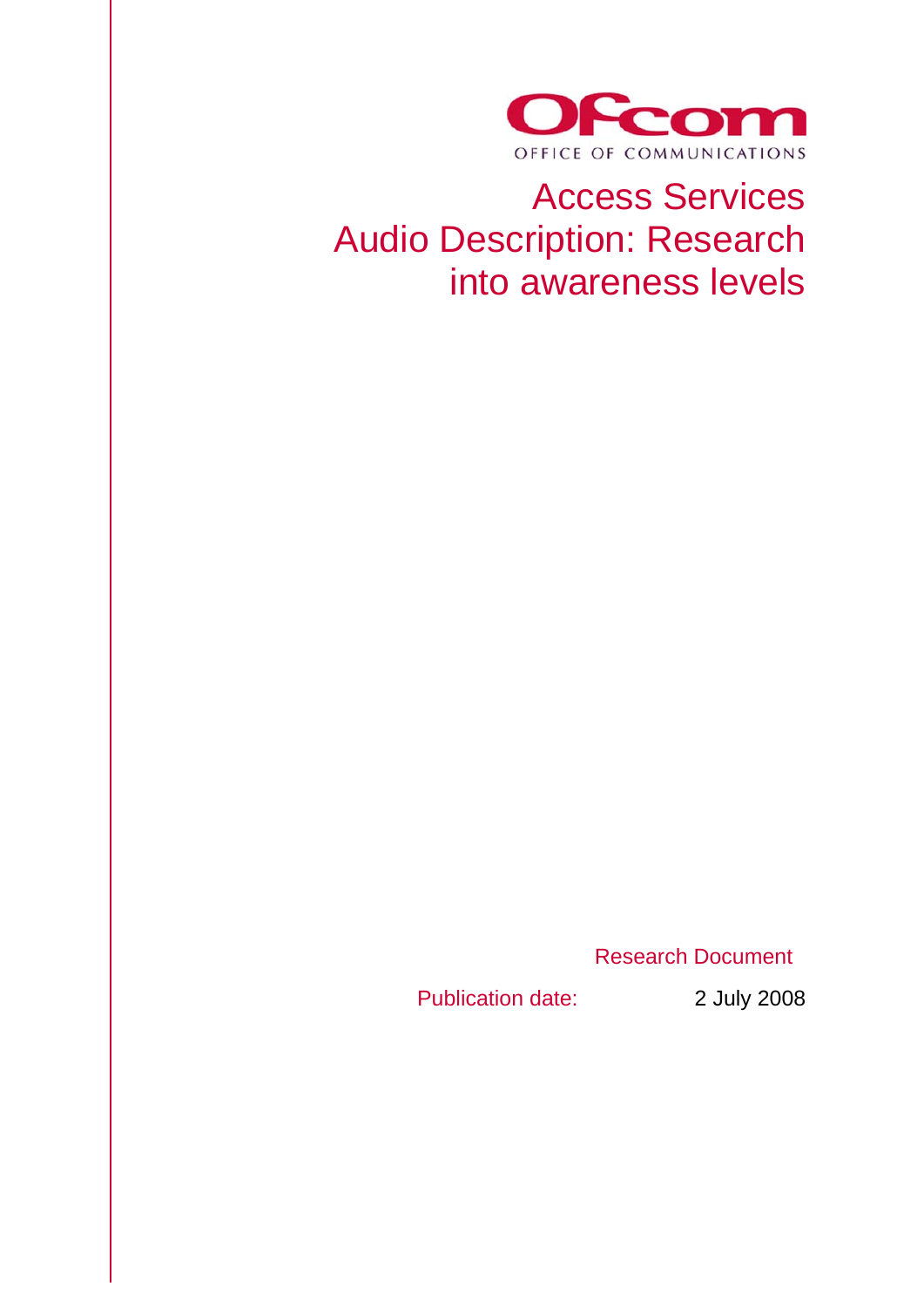# **Contents**

| <b>Section</b> |                                                                                                                                                                                                                                                                              | Page                                         |
|----------------|------------------------------------------------------------------------------------------------------------------------------------------------------------------------------------------------------------------------------------------------------------------------------|----------------------------------------------|
| 1              | <b>Introduction</b>                                                                                                                                                                                                                                                          | $\overline{2}$                               |
| $\overline{2}$ | <b>Executive Summary</b>                                                                                                                                                                                                                                                     | 4                                            |
| 3              | <b>Background</b><br>Background<br>Objectives<br>Methodology                                                                                                                                                                                                                 | 8<br>$\bf 8$<br>$\boldsymbol{9}$<br>9        |
| 4              | <b>Audio Description Awareness</b><br><b>Campaign Overview</b><br>Exposure to campaign<br><b>Audio Description Awareness Levels</b><br><b>Audio Description Usage</b><br>Satisfaction with Audio Description<br>Sources of information about Audio Description<br>Conclusion | 13<br>13<br>14<br>17<br>22<br>29<br>31<br>33 |
| Annex          |                                                                                                                                                                                                                                                                              | Page                                         |
| A1             | <b>Visual Impairments</b><br>Visual impairments in the UK<br>Demographics of visually impaired groups<br>TV viewing                                                                                                                                                          | 34<br>34<br>35<br>38                         |
|                |                                                                                                                                                                                                                                                                              |                                              |

| - A2 | List of services that aired AD promotions during the campaign |  |
|------|---------------------------------------------------------------|--|
|------|---------------------------------------------------------------|--|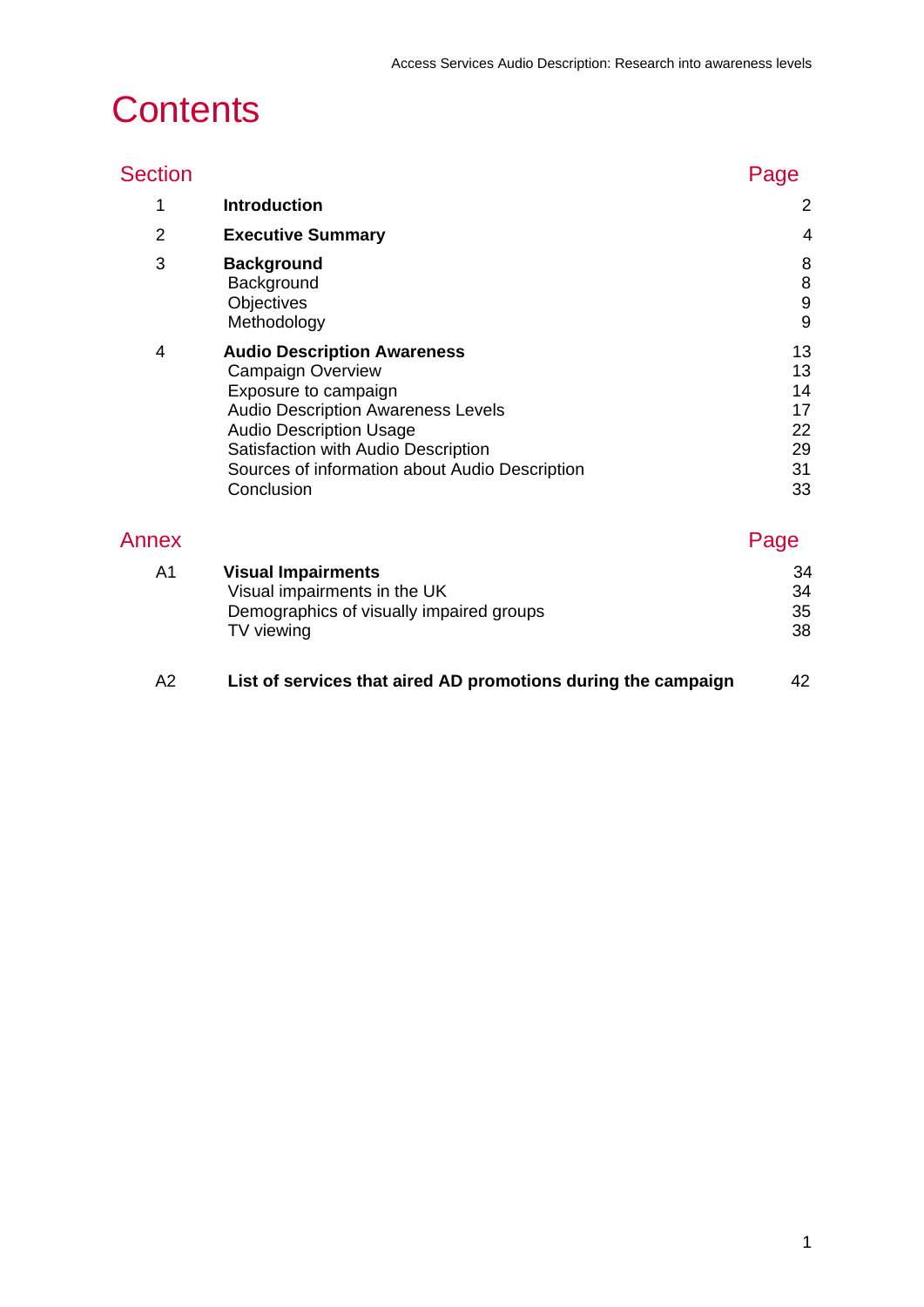# **Section 1**

# **Introduction**

- 1.1 In July 2004, Ofcom published its Code on Television Access Services, extending to some 70 channels' obligations to provide subtitles, signing and audio description (Television access services) on a gradually increasing proportion of their  $programmesT<sup>1</sup>$  $programmesT<sup>1</sup>$  $programmesT<sup>1</sup>$ .
- 1.2 In 2006, Ofcom undertook the Access Service Review, which revealed a significant lack of awareness of audio description, both among the general UK population and the visually impaired community. Fewer than 40% of UK adults and 37% of the visually impaired community were aware of audio description services, compared with awareness levels of 90% for subtitling and 86% for signing services. The Review concluded audio description awareness levels needed to increase in order to confer the maximum benefit of this service to the visually impaired community<sup>[2](#page-2-1)</sup>.
- 1.3 The Access Services Code places an obligation on broadcasters to *"demonstrate they are taking effective steps to publicise awareness of their television access services through other means, [other than through the electronic programming guide] including periodic on-air announcements and information in publications aimed at persons likely to benefit"[3](#page-2-2) .*
- 1.4 To this end, Ofcom facilitated a substantial communications campaign involving 16 broadcasters and the RNIB, aimed at raising awareness of audio description services. The Audio Description Awareness Campaign consisted of promotional trails broadcast across the schedules of more than 70 channels over a 6 week period during February/March 2008, and was supported by a range of off-screen activity including continuity announcements and BBC local radio trails. The RNIB provided additional support for the campaign through press and radio advertisements, radio and print features, digital forums and direct mail.
- 1.5 Ofcom commissioned GfK NOP Media to conduct bespoke quantitative research to assess the impact of the broadcasters' campaign. The primary objective of the research was to test audio description awareness levels within both the UK population as a whole and more specifically the visually impaired community. Research was conducted before and after the campaign, to measure how successful the initiative had been in raising awareness.
- 1.6 The research was also designed to:
	- establish awareness levels of audio description within the visually impaired community;
	- investigate usage of audio description services, as well as other tools used to access television, within the visually impaired community;
	- understand media consumption among groups of visually impaired people, and identify any differences that might exist from the UK population as a whole;

<sup>1</sup> <sup>1</sup> *Code on Television Access Services.* See http://www.ofcom.org.uk/tv/ifi/codes/ctas/

<span id="page-2-2"></span><span id="page-2-1"></span><span id="page-2-0"></span><sup>2</sup> *Television Access Services Review Statement*.See http://www.ofcom.org.uk/tv/ifi/codes/statement/ 3 *Code on Television Access Services*, paragraph 33. See http://www.ofcom.org.uk/tv/ifi/codes/ctas/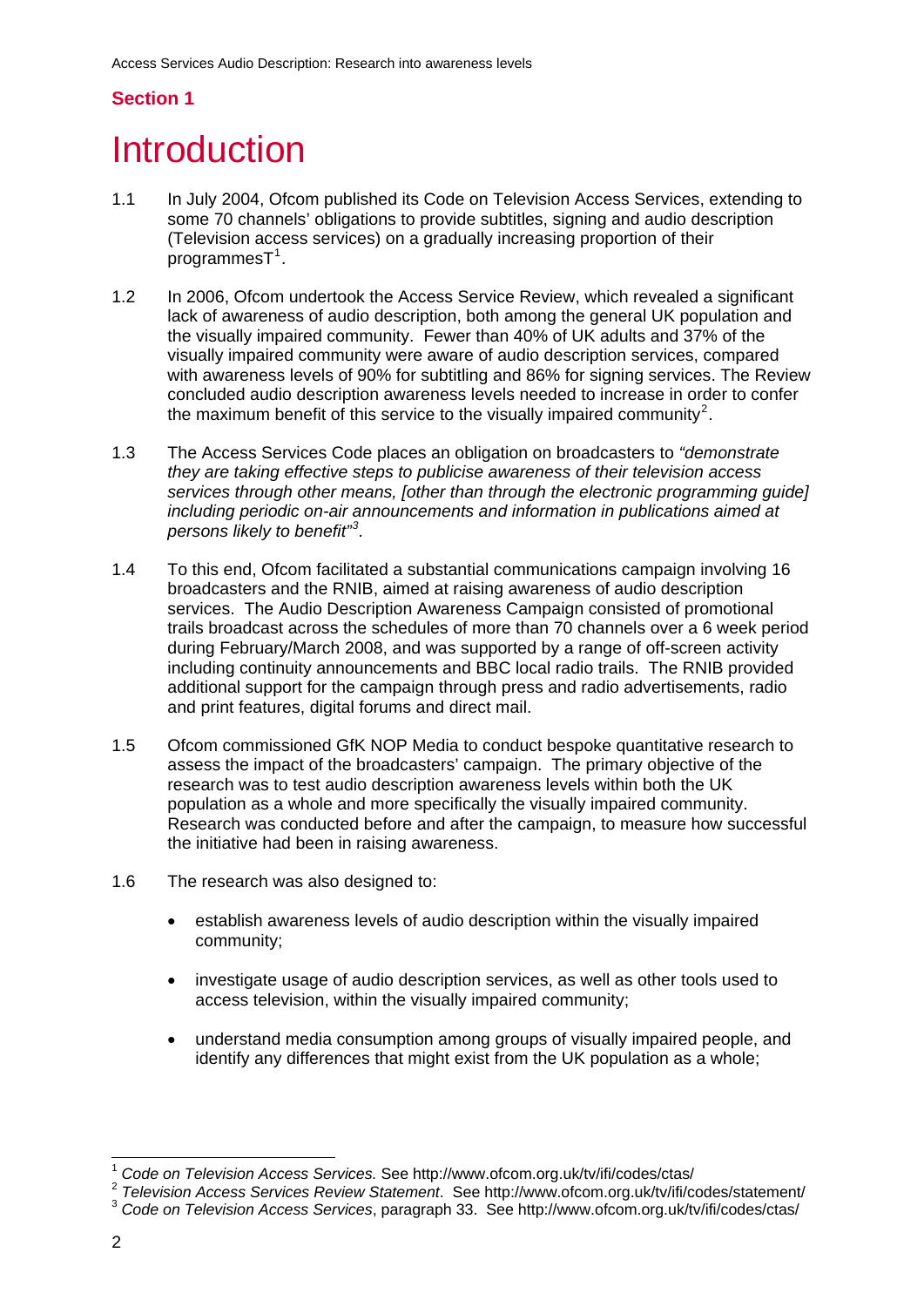• understand the needs and preferences of users and potential users; identifying barriers to use of audio description services, and measuring levels of satisfaction among current users.

This report details in full the findings of the research project.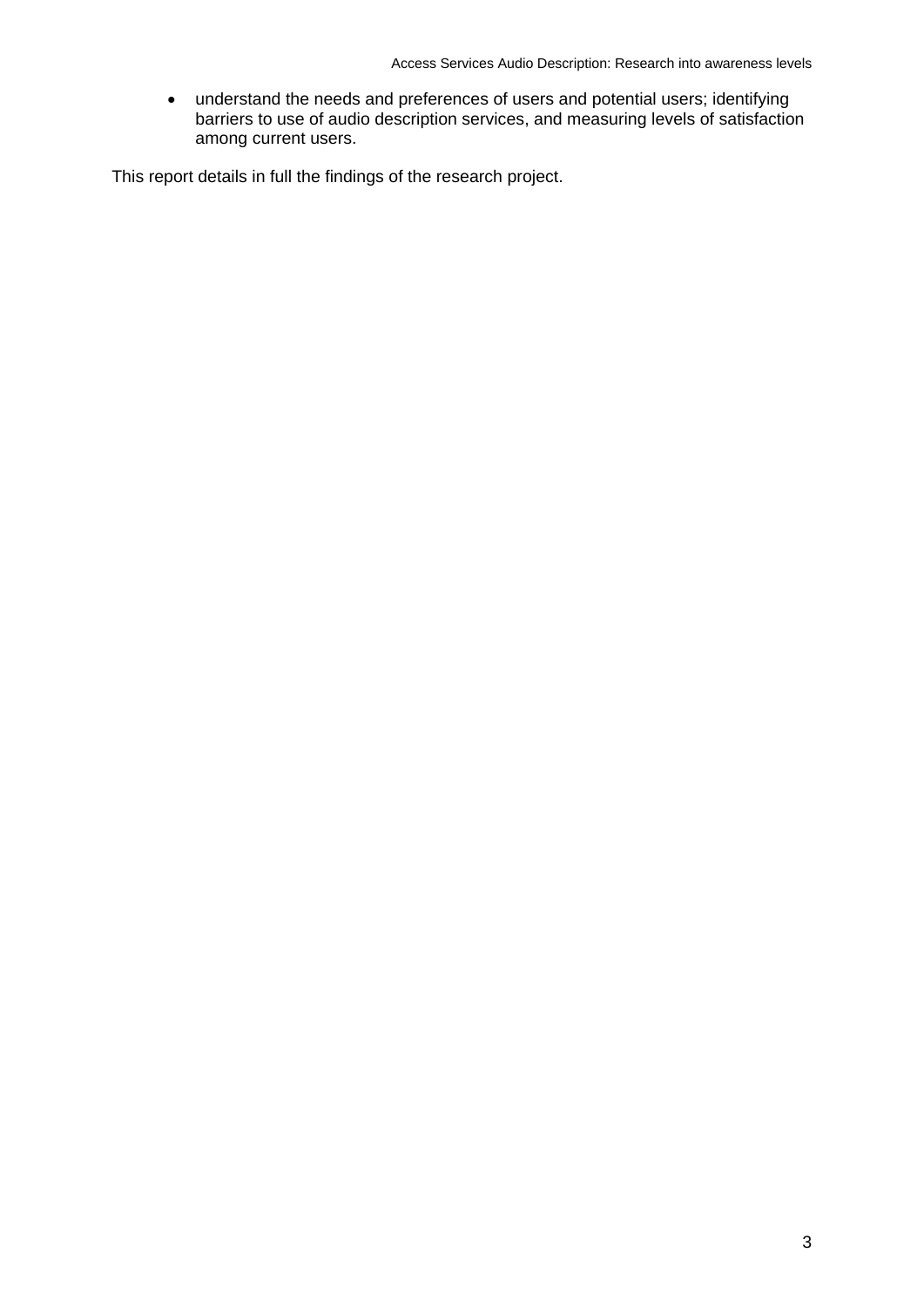# **Section 2**

# **Executive Summary**

## **Awareness of audio description services**

- 2.1 The Audio Description Awareness Campaign was successful in raising awareness of audio description, among both the core target of the visually impaired community and the UK population as a whole.
- 2.2 Prior to the campaign 37% of the UK population and 43% of the visually impaired community were aware that audio description was available on some TV programmes<sup>[4](#page-4-0)</sup>. Immediately following the campaign, 60% of UK adults were aware of this service. Awareness remained higher among people with all levels of visual impairment, with 72% of the visually impaired community aware of the service following the campaign.



#### **Figure 2.1 Awareness of audio description before and after campaign**

Q. Before today, were you aware that this feature was available on some TV programmes? Base: All UK adults (1008, 1018); All respondents with a visual impairment (280, 296); Severe/profound (101, 114); Moderate (75\*, 62\*); Mild (104, 120).  $* =$  small sample size.

- 2.3 Those with a severe or profound visual impairment remained most likely to be aware of audio description; awareness among this group rose from 61% in the first wave of research conducted prior to the campaign, to 82% in the second wave of research conducted after.
- 2.4 The largest growth in awareness was among those with a mild visual impairment. 66% of people with a mild visual impairment are now aware of audio description; this

 $\overline{\phantom{a}}$ 

<span id="page-4-0"></span><sup>&</sup>lt;sup>4</sup> Ofcom's Access Services Review, conducted in 2006, found that 40% of UK adults and 37% of the visually impaired community were aware of audio description services. Results from the first wave of the Audio Description Awareness Research (shown in Figure 1.1 above) found that in January 2008, awareness of audio description among the visually impaired community stood at 43%, a slight increase on the previous research. The first wave of Audio Description Awareness Research also found that awareness within the UK population as a whole had fallen slightly since the previous research (from 40% to 37%). For full details of the previous research see *Provision of Access Services: Research Study* [\(http://www.ofcom.org.uk/consult/condocs/accessservs/provision.pdf](http://www.ofcom.org.uk/consult/condocs/accessservs/provision.pdf)).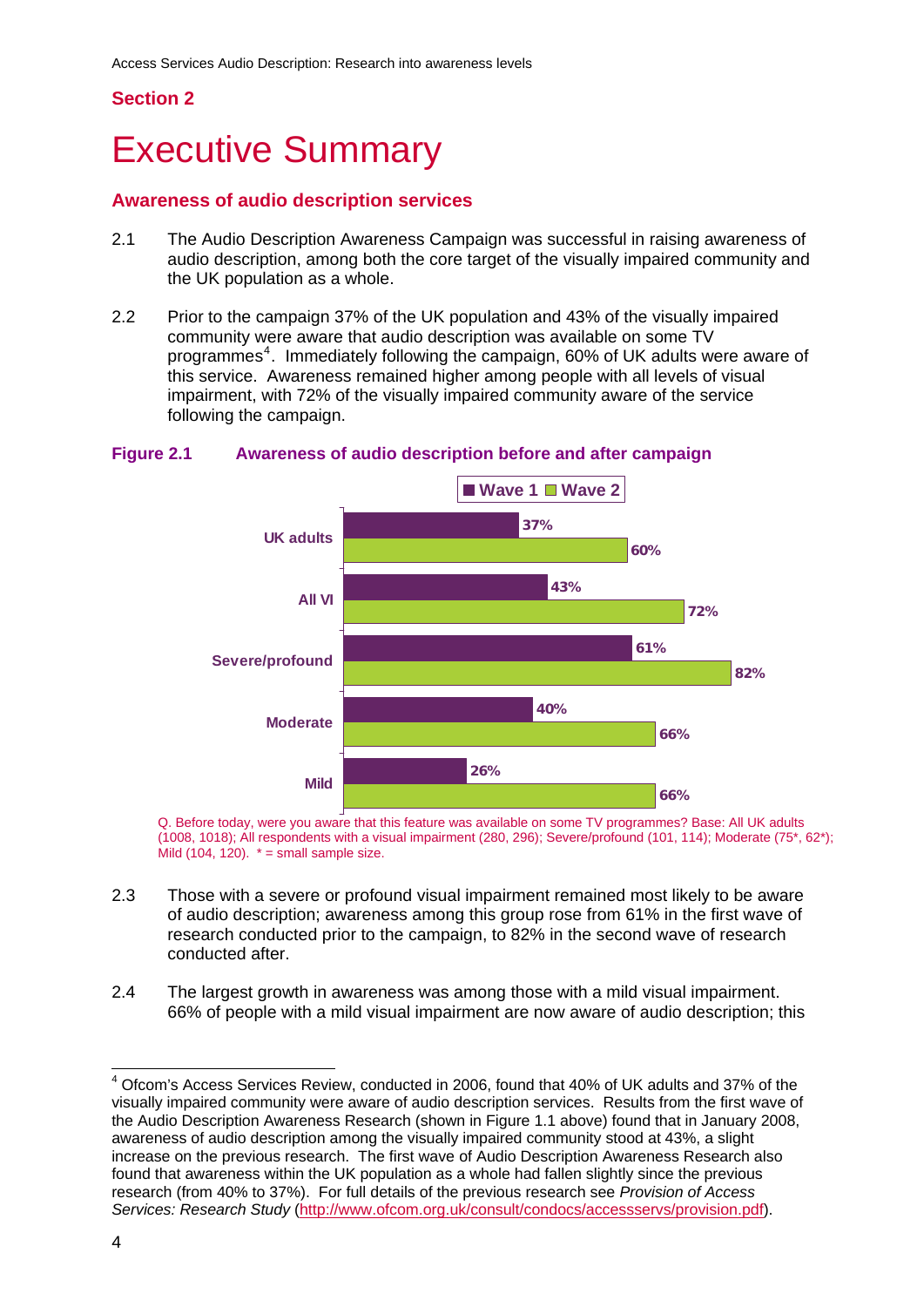group is now as likely to be aware of audio description as those with a moderate visual impairment.

- 2.5 The research indicates that awareness is highest among visually impaired respondents who are registered as blind or severely sight impaired, or those who belong to an organisation for the visually impaired (93% and 90% of these groups respectively were aware following the campaign). This highlights the important role played by such organisations in raising awareness by providing information about audio description to the visually impaired community.
- 2.6 The campaign has clearly been successful in increasing awareness levels of audio description, however further efforts may be required as 28% of all visually impaired people remain unaware of the service. The research shows that 34% of people with a moderate or mild visual impairment have not heard of audio description, while 18% of those with a severe or profound visual impairment are not aware of a service that is designed to help them to enjoy television programmes and could be of potential benefit to them.

# **Recall of audio description promotions and resulting action taken**

- 2.7 32% of UK adults, 51% of all visually impaired people, and 66% of those with severe/profound visual impairments claimed to have seen or heard adverts about audio description during the period of the campaign.
- 2.8 The majority of those claiming to recall promotions about audio description said they had seen or heard them on TV. However, those with severe or profound visual impairments were more likely than average to claim to have heard the campaign on the radio.
- 2.9 Across the general UK population as well as the visually impaired community, nearly 9 out of 10 of those who claimed to have been aware of the audio description campaign said they found the advertising informative.
- 2.10 Overall 38% of visually impaired respondents who recalled seeing or hearing a promotion about audio description during the campaign took some form of action as a result. Among those with a severe or profound visual impairment this figure rose to 40%. The most common action taken as a result of seeing or hearing promotions was to tell a friend or family member about Audio Description, with 22% of visually impaired people who recalled seeing/hearing the promotions doing this. In addition, 11% of those who claimed to recall the promotions sought out further information elsewhere as a result, rising to 15% of those with a severe/profound visual impairment.

# **Current use of audio description**

- 2.11 Currently, use of audio description appears to be related to severity of visual impairment. 40% of respondents with a severe/profound visual impairment claim to use the service, compared with 11% of those with a moderate impairment. Among those with a mild visual impairment, only 2% claimed to use audio description to help them enjoy television programmes.
- 2.12 However, there is also a correlation between impairment and awareness of audio description; those with a severe/profound visual impairment are both more likely to use the service, and more likely to be aware of it. The first wave of research found that awareness levels prior to the campaign were lowest among those with a mild visual impairment, who are least likely to be using the service.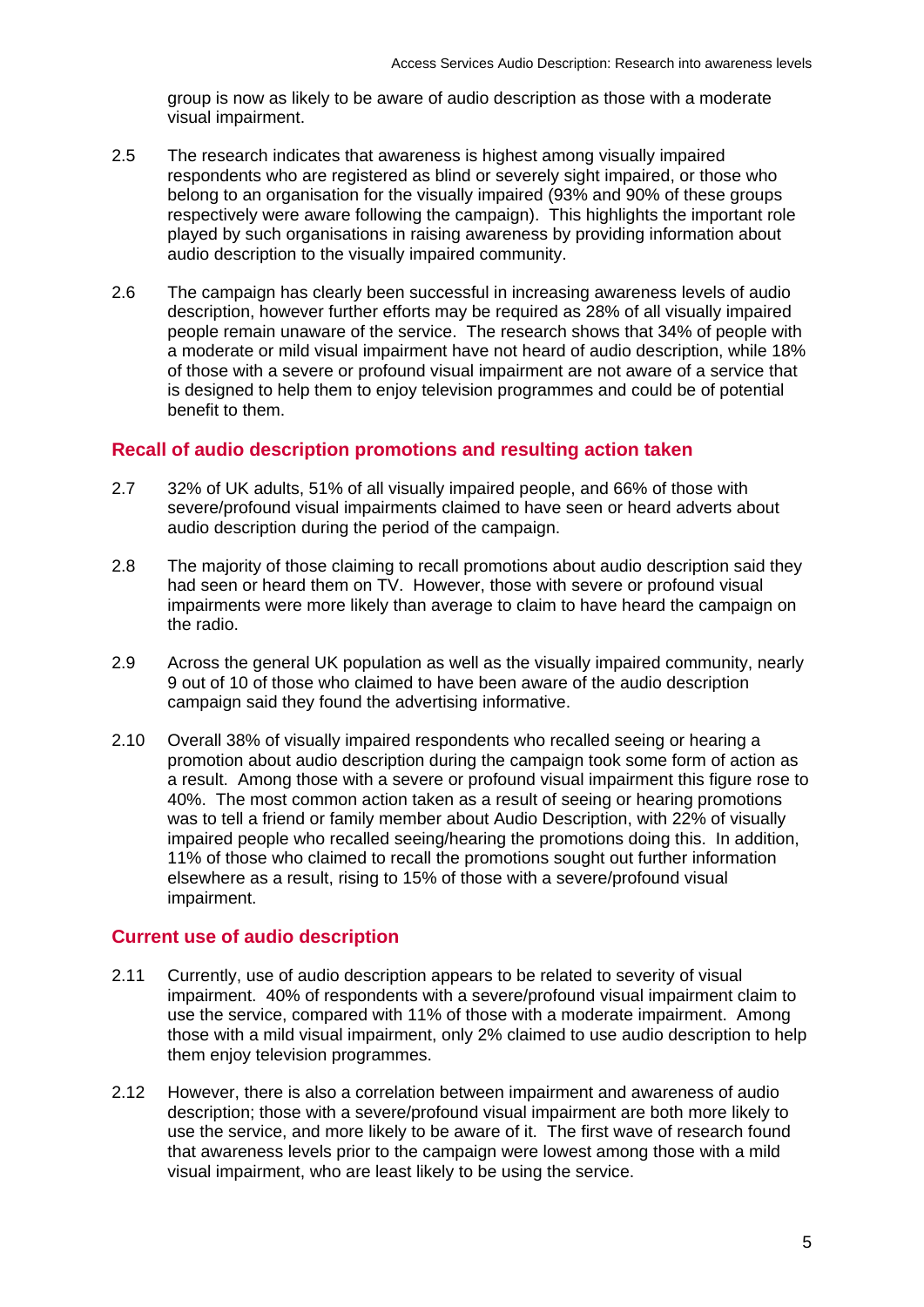# **Future use of Audio Description**

- 2.13 The research indicated that there was room for further interest in, and usage of audio description, as interest in using audio description was found to be high among those who had been unaware of the service. 62% of this group claimed that they would be interested in using the service when it was described to them (27% were 'very interested' and 35% were 'fairly interested'). This suggests that uptake of audio description may increase if awareness continues to grow.
- 2.14 Among those who were unaware of audio description, females were more likely than males to express an interest in using the service. However, females with visual impairment are more likely to be older (aged 55+) and less likely than average to receive digital television, suggesting that some of this group do not currently have access to the service.
- 2.15 The research also found that some of the visually impaired people who became aware of audio description as a result of the campaign are not interested in using the service (see section 4.4 *Audio Description Usage: Future use of Audio Description*).
- 2.16 The research found that increasing the amount of audio described programming would be the main way of increasing usage among the visually impaired community, with between 27% and 28% of respondents in each wave of the research agreeing that this would encourage them to use audio description on TV programmes more often.
- 2.17 While the campaign has driven awareness, the research also indicated that there is a need for more information about how to access audio description to be communicated to the visually impaired community. Those saying that knowing how to access audio description would encourage their use of the service doubled, from 9% of visually impaired respondents in wave 1 to 18% of visually impaired respondents following the campaign.
- 2.18 The research also established that around 3 in 10 users of audio description (32% in wave 1; 29% in wave 2) didn't know which organisation(s) they would contact if they were unable to access audio description services on TV programmes, suggesting there is a need to provide further information about the service and how to access it.

#### **Attitudes towards audio description**

2.19 The majority of visually impaired respondents who claimed to have used audio description feel that the overall standard of audio description services on TV is improving over time. While respondents had a number of suggestions for how the service could be improved further, the majority are satisfied with the current standard of audio description services available to them, and nearly all users of audio description feel that using the service improves their understanding and enjoyment of TV programmes.

# **Conclusions**

- 2.20 The Audio Description Awareness Campaign resulted in 72% of the visually impaired community and 60% of UK adults being aware of the service following the campaign, a significant increase in awareness. However, nearly 3 in 10 visually impaired people remain unaware of audio description.
- 2.21 While usage of audio description is currently related to severity of visual impairment as well as awareness, the research indicates that there is potential to increase usage of audio description across all visually impaired groups if levels of awareness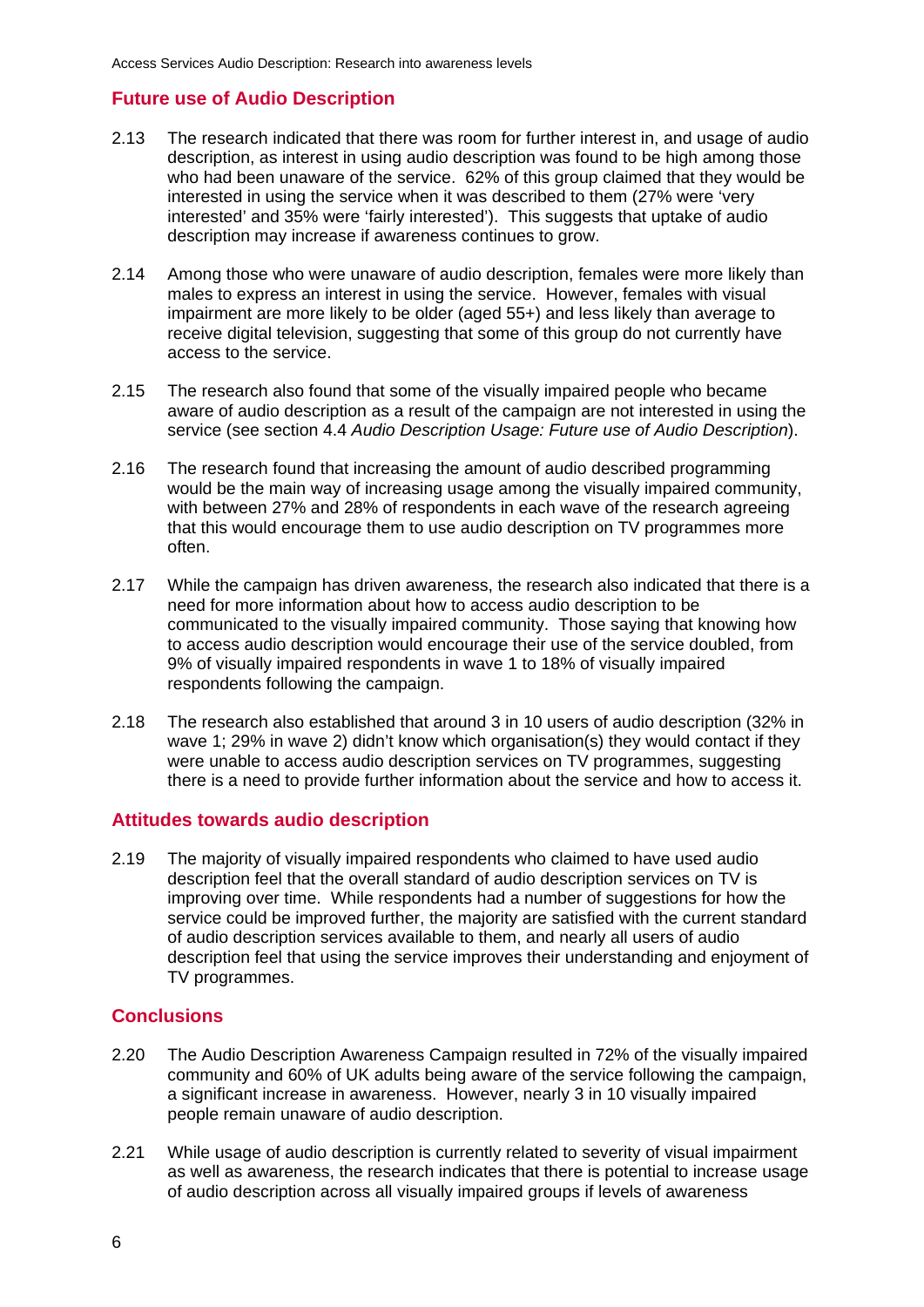continue to rise. The research also identified that usage of audio description within the visually impaired community would also increase if more detailed information about the service was communicated to potential users.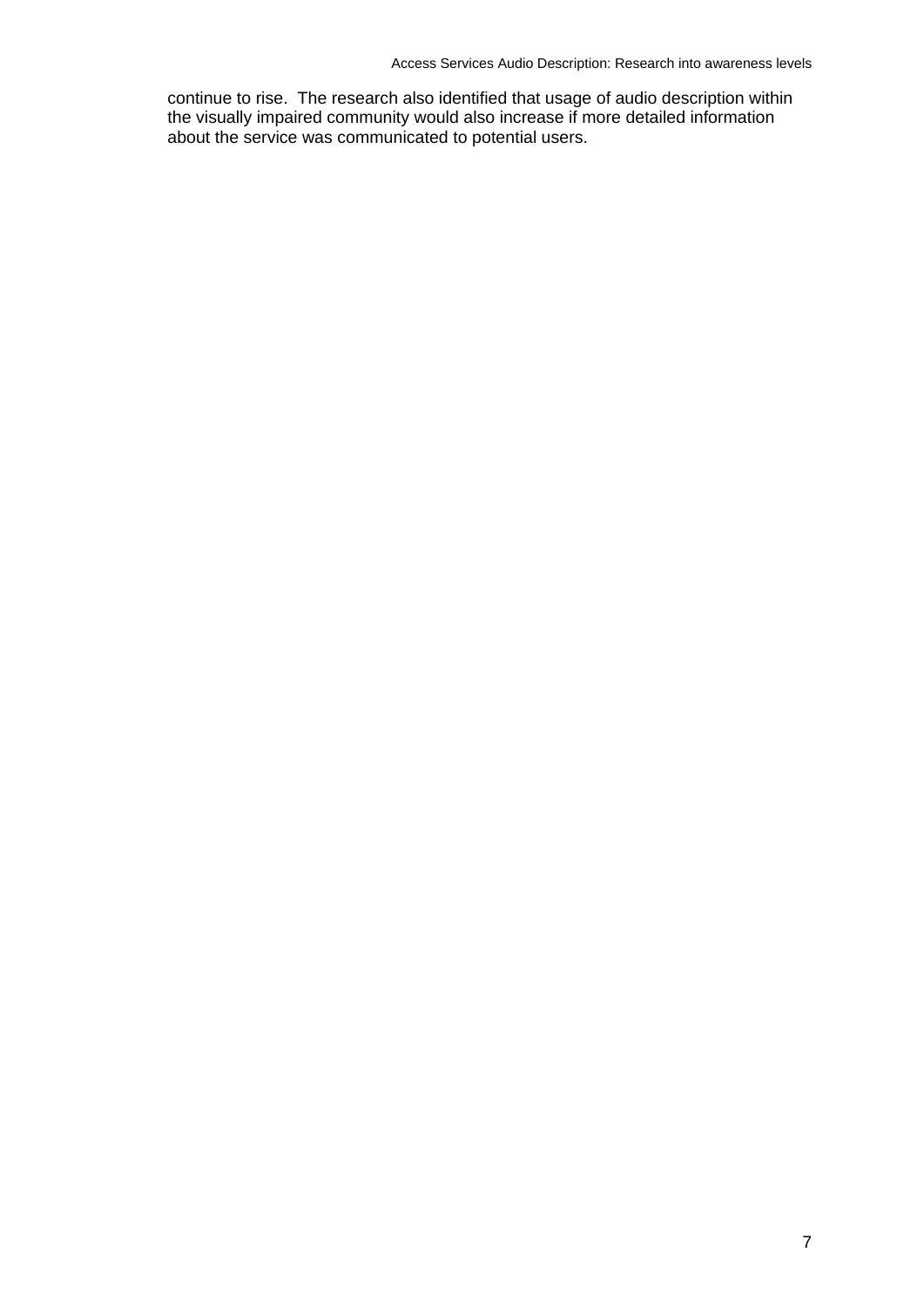# **Section 3**

# **Background**

# **Background**

- 3.1 Audio description (AD) is a service currently available on some television programming and comprises a separate audio track in which a narrator uses spaces in the original sound track of a programme to describe on-screen action, body language and facial expressions for the benefit of people with visual impairments. The narration is specifically produced for each programme, allowing those who have difficulties seeing the TV screen to hear what they cannot see on the screen. The service is available on all digital platforms; however, Freeview and Freesat viewers need to buy an AD enabled set top box or TV to access the service, as it is not currently available as standard in all boxes.
- 3.2 The 2003 Communications Act requires Ofcom to implement ten year quotas set by parliament for audio description, subtitling and sign language. These 'access services' are provided by TV channels that meet certain affordability and audience size criteria (81 channels in 2008). The maximum quota set for audio description is 10% of programming, compared with targets of 80% for subtitling and 5% for sign language.
- 3.3 When the Communications Act was framed, audio description was only provided on a few satellite channels, and on some digital terrestrial channels, but equipment to receive audio description on digital terrestrial channels was not available. By 2004, with encouragement from Ofcom, the number of services with audio description was set to increase significantly, and both cable and satellite providers had either made audio description available over their platforms, or were planning to do so. Moreover, set top boxes equipped to receive digital terrestrial channels with audio description had become available. As a result it was clear that many more people stood to benefit from audio description. With advice from its Advisory Committee on Older and Disabled People, Ofcom decided to accelerate progress towards the statutory target, so that it would be achieved in five years rather than ten. Ofcom also suggested that, as awareness and usage of audio description grew, there might be a case for recommending changes to the statutory target in due course.
- 3.4 Ofcom's 2006 Access Service Review examined levels of awareness and take up for audio description. The research revealed a significant lack of awareness of audio description, both among the general UK population and the visually impaired community. Fewer than 40% of UK adults and 37% of the visually impaired community knew about audio description in 2005-6, compared with awareness levels of 90% for subtitling and 86% for signing.
- 3.5 Ofcom considered the main obstacle to wider adoption of audio description to be low awareness, and that usage of audio description would increase as awareness of the service grew.
- 3.6 The Access Services Code places an obligation on broadcasters to *"demonstrate they are taking effective steps to publicise awareness of their television access services through other means, [other than through the EPG] including periodic on-air announcements and information in publications aimed at persons likely to benefit".*
- 3.7 Based on the need to increase awareness of audio description, Ofcom initiated a joint campaign with 16 of the broadcasters obliged to provide audio description services and the RNIB to promote awareness of audio description. Between 1<sup>st</sup>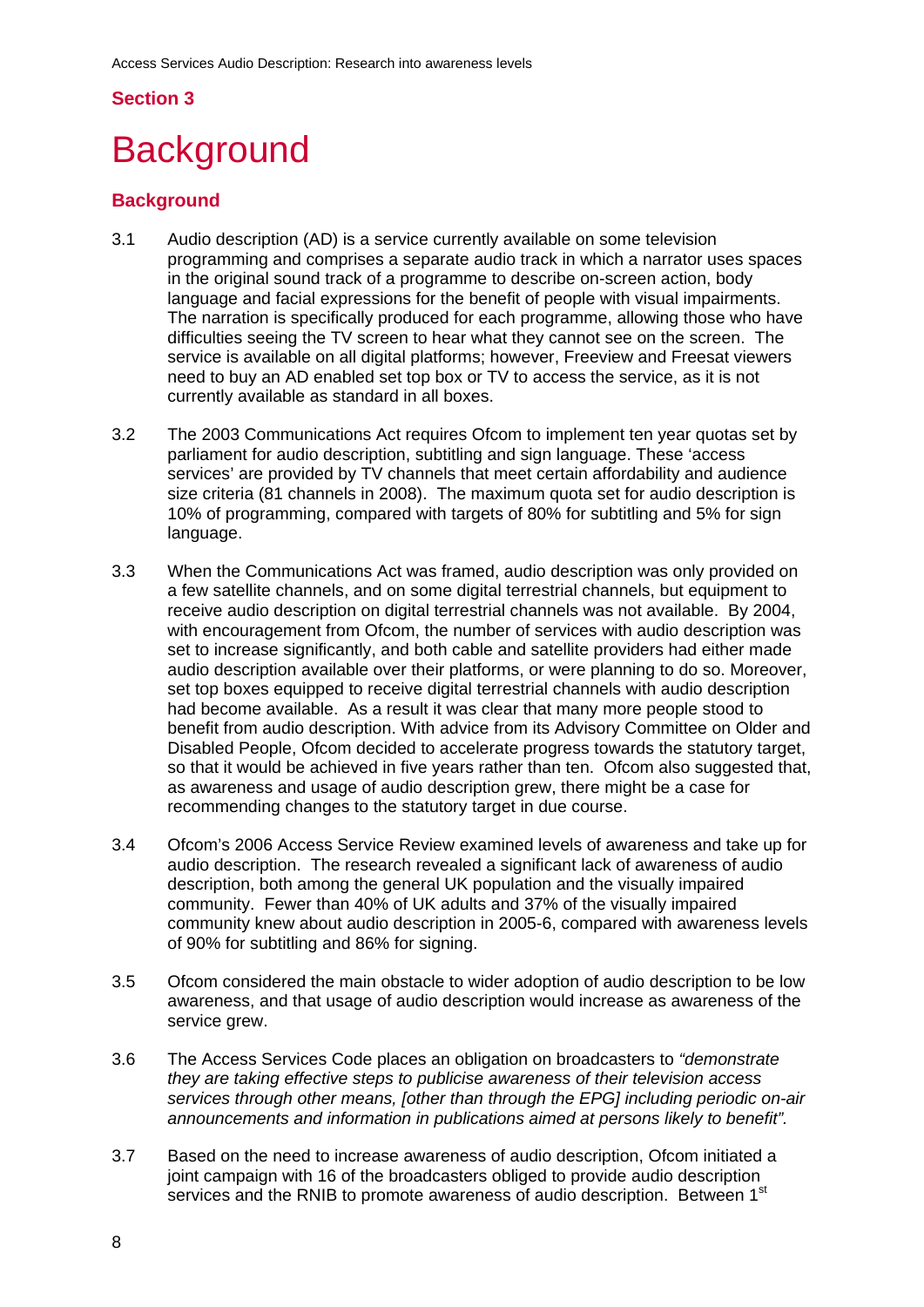February and 14<sup>th</sup> March 2008, promotional trails were screened across more than 70 television channels to explain what audio description is and invite viewers to find out more about the service via a telephone helpline or website.

3.8 In addition to the TV promotions the campaign also included additional broadcast initiatives such as continuity announcements and visual cues, as well as off screen promotion including web activity and BBC local radio trails. The RNIB provided additional support through press and radio ads, radio and print features and direct mail.

# **Objectives**

- 3.9 At the end of 2007, Ofcom commissioned GfK NOP Media to conduct a piece of quantitative research to investigate, among other things:
	- Awareness of audio description pre and post campaign.
	- Usage of audio description (and other tools used by the visually impaired to access TV).
	- Television consumption among visually impaired groups.
	- Attitudes towards audio description.
	- The impact of the broadcasters' information campaign on specific groups of visually impaired people and the UK population as a whole.
- 3.10 The research was conducted among a nationally representative sample of respondents, as well as a robust sample of visually impaired respondents, across a range of levels of visual impairment.
- 3.11 Two waves of research were conducted: the first wave took place in January 2008, prior to the Audio Description Awareness Campaign launch. The second wave was conducted following the campaign in March 2008. The research was structured in this way so that the results from wave 1 would provide a benchmark for levels of awareness of the service (which had changed slightly since Ofcom's 2006 Access Service Review<sup>[5](#page-9-0)</sup>), and to provide a comparison for levels of awareness in wave 2, in order to measure possible growth in awareness following the campaign.

# **Methodology**

# **Overview**

1

3.12 The relatively low incidence of visual impairments within the UK population was the main challenge to overcome in designing the research, as it was important that the research could gather the views of robust samples of people with different levels of visual impairments, ranging from mild to profound. Within each wave of the research, a two-phase approach was adopted: interviews were conducted with a nationally representative sample of the UK population, and also with a separate sample of visually impaired respondents.

<span id="page-9-0"></span><sup>&</sup>lt;sup>5</sup> Ofcom's Access Services Review, conducted in 2006, found that fewer than 40% of UK adults and 37% of the visually impaired community were aware of audio description services. Results from the first wave of the Awareness Research found that in January 2008, awareness of audio description among the visually impaired community stood at 43%, a slight increase on the previous research.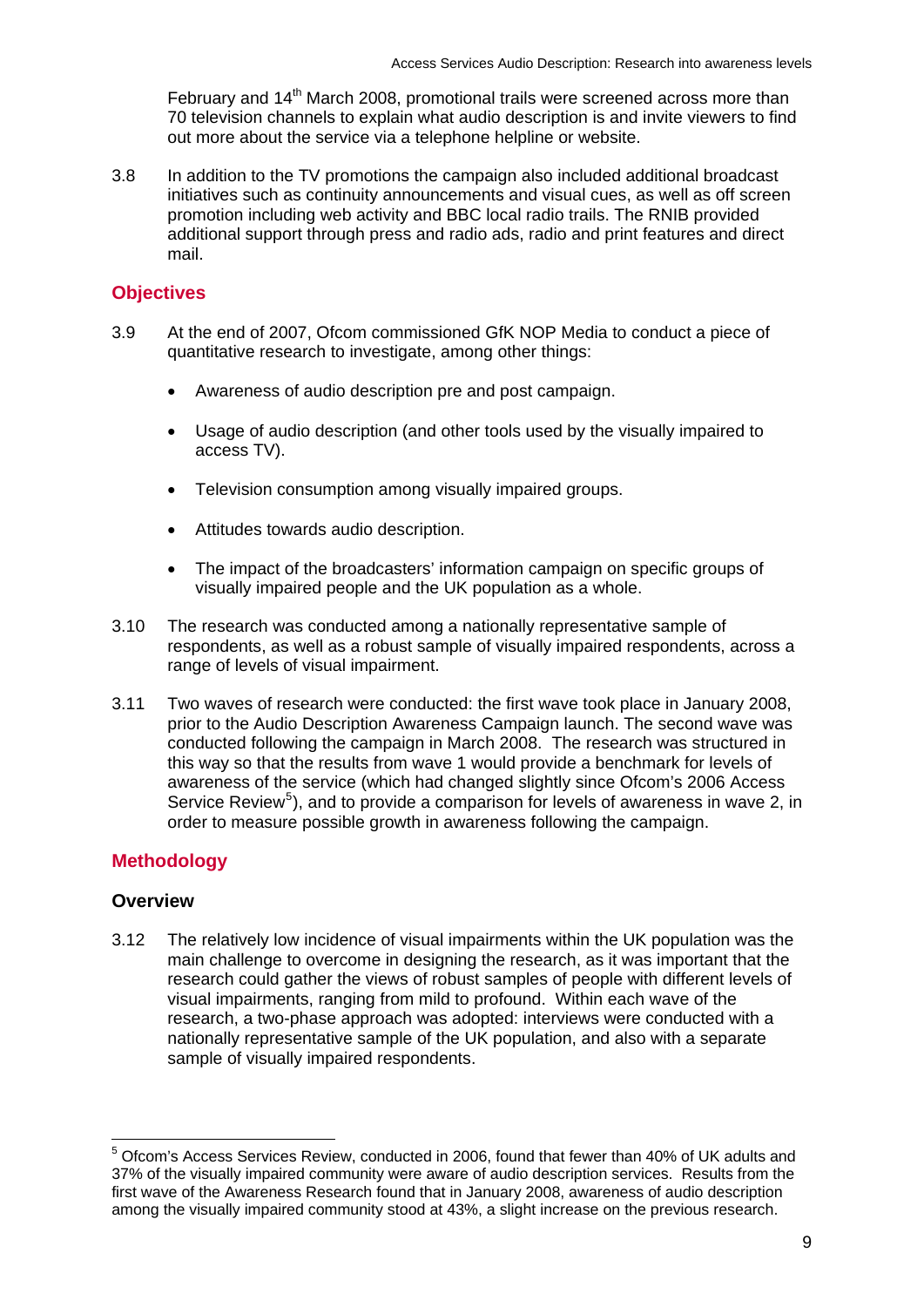# **Phase 1: Nationally Representative Sample**

3.13 Minute Computer Aided Telephone Interviewing (CATI) survey among adults aged 18+ in the UK. Interviews were completed among a nationally representative sample in each wave (quotas were set and data has been weighted by gender, age and region within the UK to match the known population profile).

A total of 2026 interviews were completed: Wave 1: 1,018 respondents between 9th-16th January 2008 Wave 2: 1,008 respondents between 15th-25th March 2008

#### **Phase 2: Visually Impaired Boost**

3.14 5 minute CATI survey conducted with visually impaired respondents, who were prerecruited and invited to take part by calling a Freephone number that linked to the interviewing centre.

| Wave $1(9th - 31st)$<br>January 2008) | Wave 2 (15th-30th<br>March 2008) |
|---------------------------------------|----------------------------------|
| 280 Total                             | 296 Total                        |
| 101 Severe/Profound                   | 114 Severe/Profound              |
| 75 Moderate                           | 62 Moderate                      |
| $104$ Mild                            | <b>120 Mild</b>                  |

A total of 57[6](#page-10-0) interviews was conducted as follows $6$ :

#### **Recruitment of visually impaired respondents**

- 3.15 An online screener questionnaire was sent to members of GfK's online panel of about 300,000 UK adults, which identified whether they or someone they knew (e.g. a friend/relative) had a visual impairment. Eligible contacts (those who were visually impaired themselves, or who had a friend/relative with a visual impairment) were then sent details of how to take part in the survey, including a Freephone number that they could call at their convenience<sup>[7](#page-10-1)</sup>. Respondents who called in to take part in the survey were also asked to pass on details of the survey to visually impaired friends or relatives, so as to 'snowball' the sample. A £10 incentive was offered to all visually impaired respondents who called in to take part.
- 3.16 In addition, GfK NOP Media and Ofcom also liaised with several organisations and charities to identify and recruit eligible participants for the research. This was extremely useful in recruiting those with severe or profound visual impairments. However, efforts were made to ensure that the overall sample contained a mix of those who belonged to organisations for visually impaired people, and those who did not.
- 3.17 Respondents identified as having a visual impairment who had previously taken part in research for Ofcom $<sup>8</sup>$  $<sup>8</sup>$  $<sup>8</sup>$ , and who had agreed to take part in further market research,</sup> were also invited to take part. In the second wave, a screener question was added to

<span id="page-10-0"></span> 6 Respondents were grouped according to Ofcom's classification of visual impairments (see *Classification of visually impaired groups* overleaf). 7

<span id="page-10-1"></span>Respondents were instructed to call the Freephone number provided between 10am and 8pm, over a period of between 10 days and a fortnight in each wave of fieldwork. A voicemail service was set up so that respondents calling when the line was busy (or calling out of hours) could leave their details for an interviewer to call them back.

<span id="page-10-2"></span><sup>&</sup>lt;sup>8</sup> This research was not associated with audio description.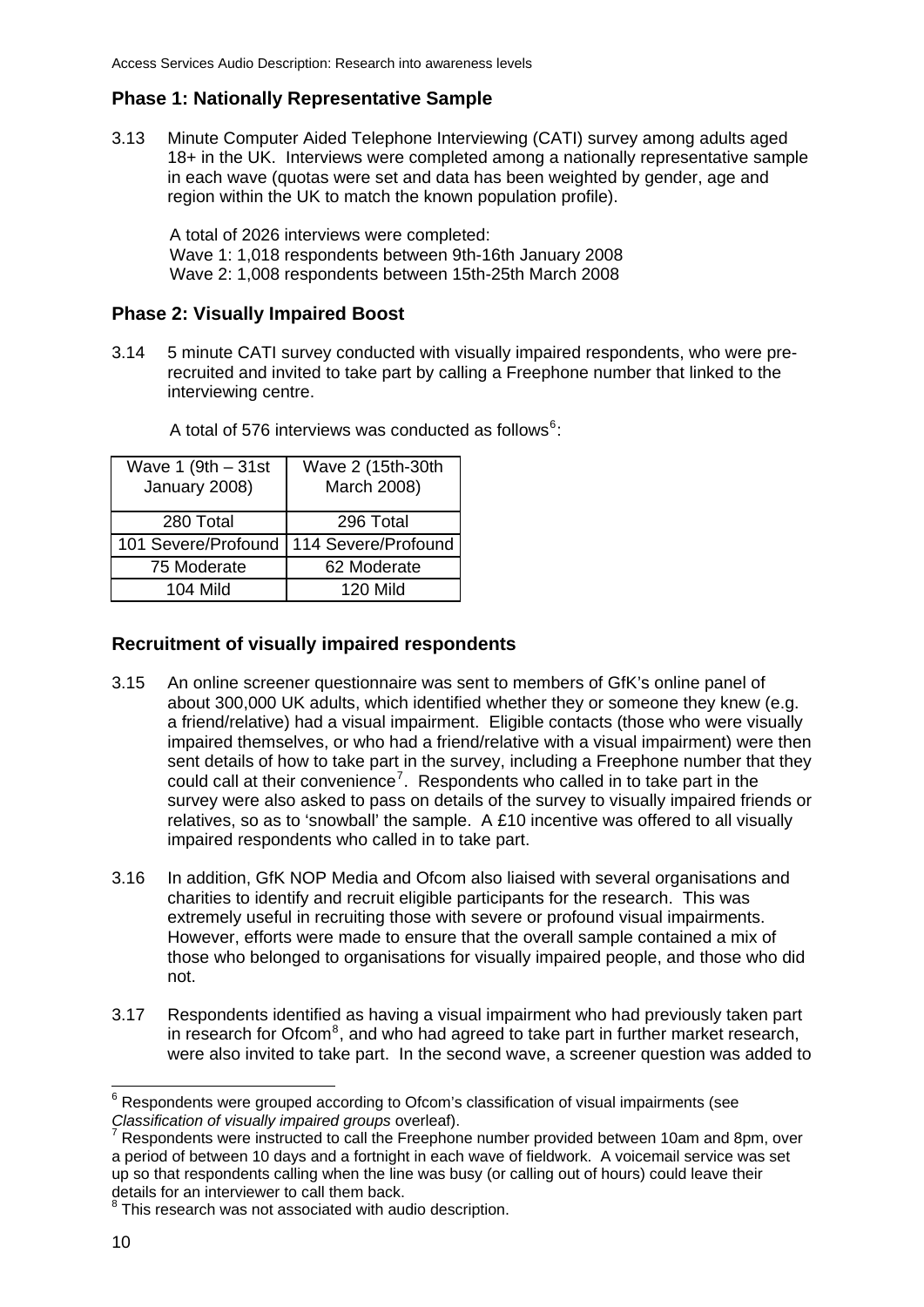the survey, in order to exclude any respondents who had previously taken part in the first wave of research or any other research about audio description that may have been taking place at the time.

- 3.18 Recruitment was monitored closely to ensure the sample included a spread of visually impaired adults aged 18-80, as well as to provide a sufficient sample among each level of visual impairment.
- 3.19 For more information on the demographics of visually impaired groups interviewed as part of this research and the differences between them, refer to Annex 1.

# **Classification of visually impaired groups**

3.20 In order to establish each individual's level of visual impairment, respondents were asked to choose the statement that best described their level of visual impairment from a list (ordered from profound to mild). The table below shows the list of statements, and the categories that respondents were grouped into on this basis:

| Which of these best describes your sight with glasses or contact lenses if you<br>normally use them? Please imagine you are in a room with good lighting. |                 |  |
|-----------------------------------------------------------------------------------------------------------------------------------------------------------|-----------------|--|
| Totally blind / cannot see at all <sup>9</sup>                                                                                                            |                 |  |
| Cannot tell by the light where the windows are                                                                                                            | <b>Profound</b> |  |
| Cannot soo the shapes of furniture in the room                                                                                                            |                 |  |

| Cannot see the shapes of furniture in the room<br>Cannot see well enough to recognise a friend if close to his or her face | <b>Severe</b>   |
|----------------------------------------------------------------------------------------------------------------------------|-----------------|
| Cannot see well enough to recognise a friend if he or she is at arm's<br>length                                            |                 |
| Cannot see well enough to read a newspaper headline                                                                        |                 |
| Cannot see well enough to read a large print book                                                                          | <b>Moderate</b> |
| Cannot see well enough to recognise a friend across a room                                                                 |                 |
| Cannot see well enough to recognise a friend across a road                                                                 |                 |
| Have difficulty seeing ordinary newspaper print                                                                            |                 |
| Have difficulty seeing the buttons on the remote control                                                                   | Mild            |
| Have difficulty seeing the picture on the TV screen                                                                        |                 |
| Have difficulty seeing small details on screen                                                                             |                 |

# **Sample structure**

- 3.21 Efforts were made to ensure that the overall sample of visually impaired respondents in wave 2 would be as similar as possible to those interviewed in wave 1. However, given the methods used to recruit this low-incidence group, some differences in the sample wave-on-wave were to be expected.
- 3.22 In wave 2, a smaller proportion of respondents with a moderate visual impairment were interviewed. The overall sample of visually impaired respondents interviewed in each wave differed as follows:

|                   | Wave 1 | Wave 2 |
|-------------------|--------|--------|
| lSevere/Profoundl | 36%    | 39%    |
| Moderate          | 27%    | 21%    |
| Mild              | 37%    | 41%    |

3.23 In the absence of known statistics about the profile of the visually impaired population in the UK, wave 2 data was weighted to match the profile of wave 1 at the overall

<span id="page-11-0"></span> 9 Statement added in Wave 2.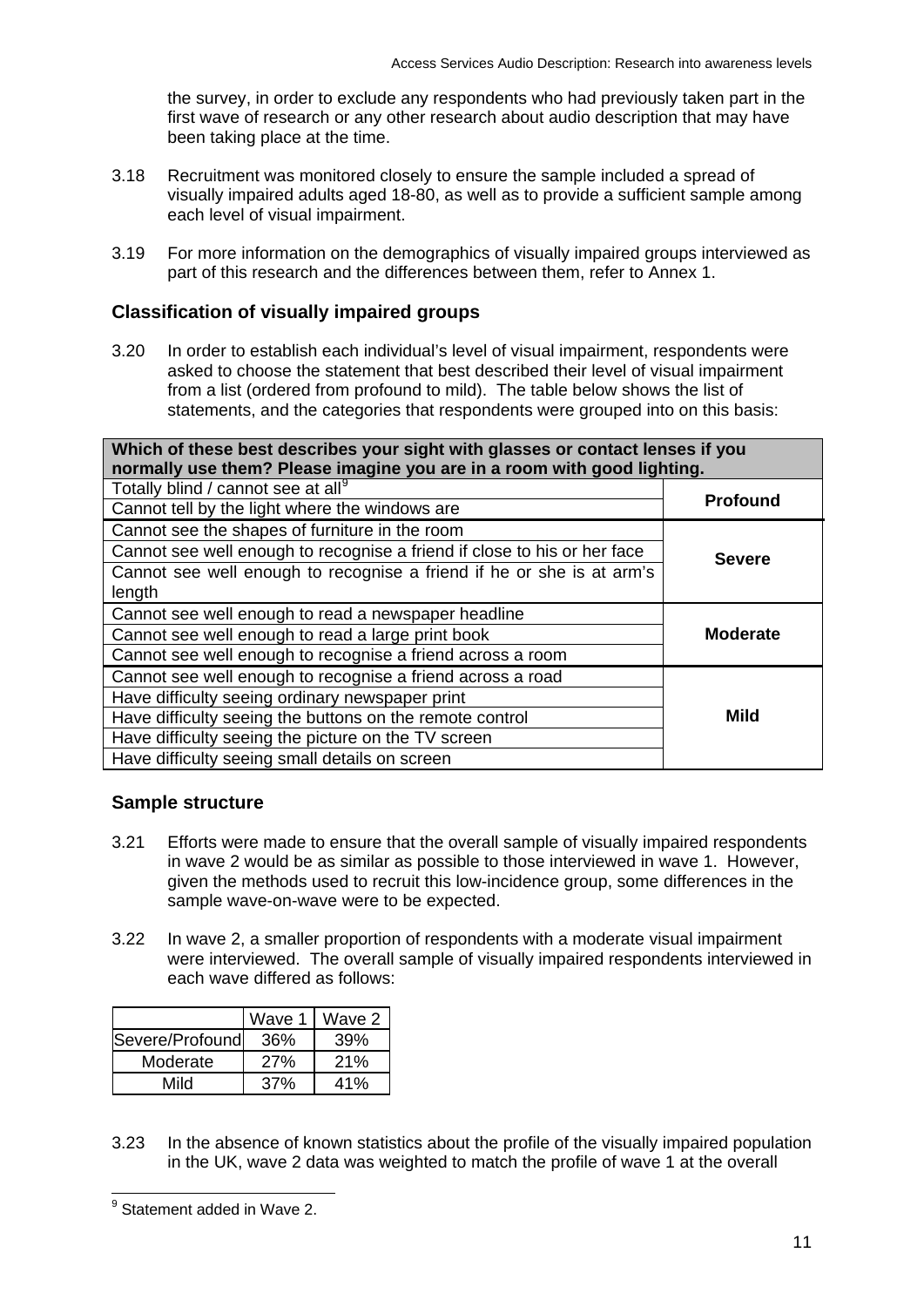level (36% severe/profound, 27% moderate, and 37% mild) to ensure comparability between waves. Weighted data has been used when reporting on the total sample of respondents with a visual impairment in wave 2 throughout this report. However, when reporting on individual groups of visually impaired respondents in wave 2 (i.e. severe/profound, moderate, or mild) data has not been weighted.

3.24 The boost sample is not designed to be statistically representative of the UK's visually impaired population. Respondents who have severe/profound visual impairments have been purposefully over-sampled, so that sufficient interviews could be completed among each group to allow comparisons to be made between samples of different levels of visual impairment.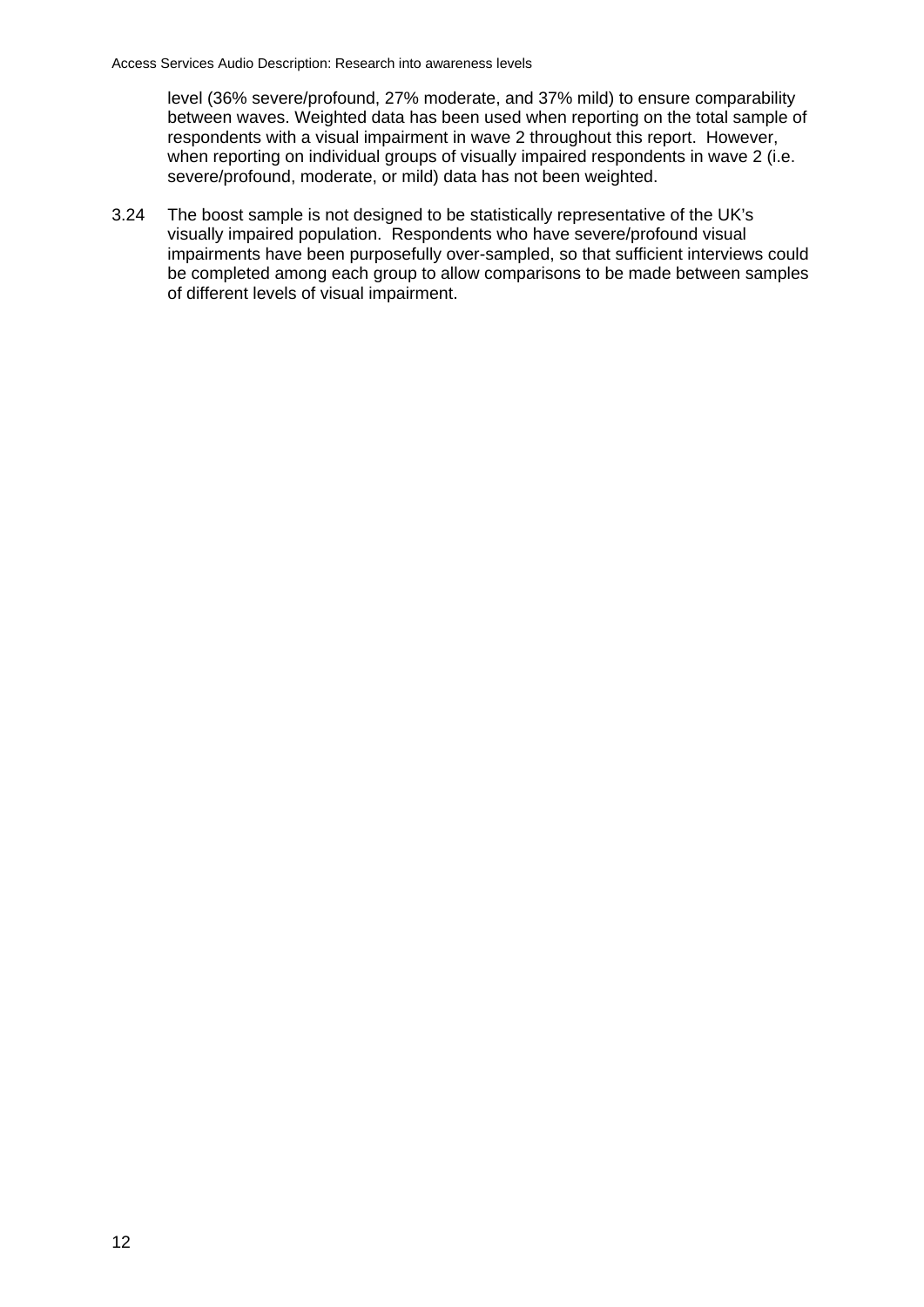# **Section 4**

# **Audio Description Awareness**

# **Campaign Overview**

- 4.1 Between  $1^{st}$  February and  $14^{th}$  March 2008 a campaign promoting audio description awareness was conducted by an alliance of broadcasters and the RNIB and facilitated by Ofcom. Promotional trails were screened across more than 70 television channels over a 6 week period,
- 4.2 While each broadcaster produced their own audio description trail to fit their brand, the central message of all the promotions was designed to be the same. Trails were required to explain what audio description is, and provide viewers with ways to find out more about the service. Broadcasters were asked to provide both a helpline number and website address within the trail and were encouraged to feature the new audio description logo devised by the RNIB.
- 4.3 The campaign used the advertising measuring system of Television Ratings (TVRs) to determine the size of the campaign, the division of promotions across channels and to measure impacts achieved. The campaign was a medium to large scale initiative and had a TVR rating of 650. The number of trails each channel was required to provide was determined by the size of the audience, i.e. the larger the channel the more promotions they would have to show. The campaign was supported by a range of additional activity including continuity announcements and BBC local radio trails. The RNIB provided additional support for the campaign through press and radio advertisements, radio and print features and direct mail.



#### **Figure 4.1 Awareness of audio description promotions**

Q. In the past month, have you seen or heard any adverts or features about audio description? Base: All respondents in wave 2. All UK adults (1008); All VI (296); Severe/profound (114); Moderate (62\*); Mild (120). \* = small sample size.

- 4.4 After the campaign 32% of UK adults and 51% of people with a visual impairment claimed to recall seeing or hearing an advert about audio description within the past month. Among those with a severe or profound visual impairment, 66% said they remembered seeing or hearing an advert promoting audio description.
- 4.5 Recall of print articles and radio features about audio description was much lower, with 4% of UK adults and 6% of visually impaired people claiming to have seen or heard features about audio description within the past month. This reflects the fact that television promotions were the primary media used within the Audio Description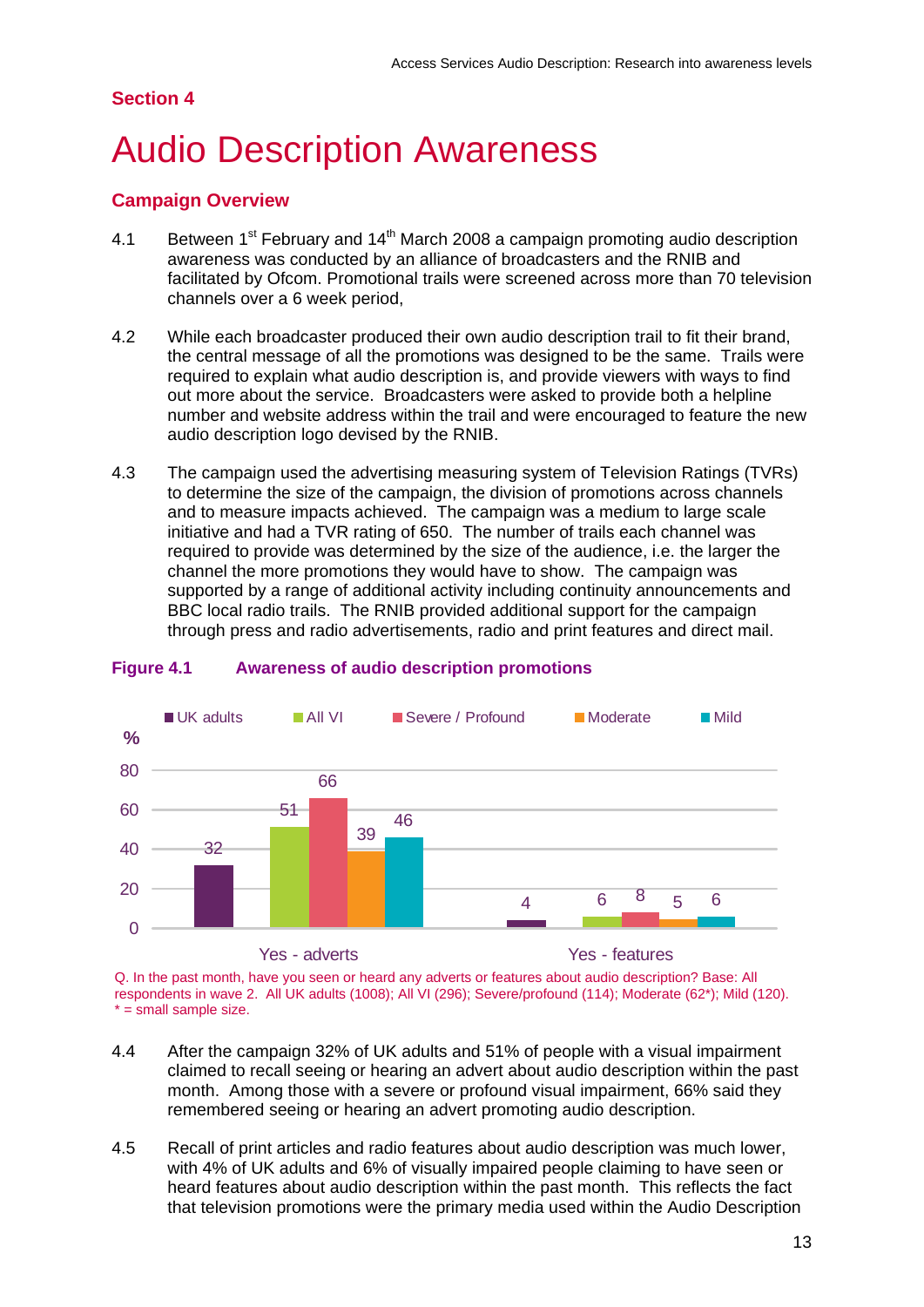Awareness Campaign, with radio and print providing additional support. Those with a severe or profound visual impairment were slightly more likely to recall having seen or heard features, at 8%.

4.6 Among those who currently use audio description, 63% recalled seeing or hearing adverts or features about the service in the past month.

### **Exposure to campaign**

4.7 91% of UK adults who recalled seeing or hearing adverts or features about audio were the key driver of awareness, highlighting the impact of the broadcast campaign. have seen or heard promotions on TV (85%), particularly those with severe/profound description claimed to have seen/heard them on television. Thus TV promotions Overall, those with a visual impairment were slightly less likely to have claimed to visual impairments (81%). It should be noted that those with severe/profound visual impairments watch less television than average (see Annex A1.3 *TV viewing*), and also that this group are more likely to have other sources of information about audio description services (see section below on *Drivers of Awareness*). However, those with a moderate or mild visual impairment were as likely as the rest of the UK population to claim to have seen/heard adverts or features on TV (90%).



#### **Figure 4.2 Where saw or heard adverts or features about audio description**

Q. Where did you see or hear these adverts or features about audio description? Base: All respondents who recalled seeing or hearing adverts or features about audio description in the last month. UK adults (340); All VI (161); Severe/Profound (77\*); Moderate/Mild (84\*). \* = small sample size.

- 4.8 Awareness of print and radio promotions or features was lower than awareness of TV amount of print and radio promotion within the overall campaign these media gained promotions or features, reflecting the media mix used in the campaign. Given the reasonable levels of awareness. Recall of adverts/features in print was low among the UK population as a whole as well as among the visually impaired community. However, those with a visual impairment were much more likely than the rest of the UK population to have recalled hearing radio adverts or features – 21% of visually impaired respondents who recalled having seen or heard adverts/features said they had heard them on the radio, rising to 27% of those with a severe/profound impairment.
- 4.9 A number of visually impaired respondents said they remembered seeing or hearing adverts/features through sources other than TV, radio, or print. These respondents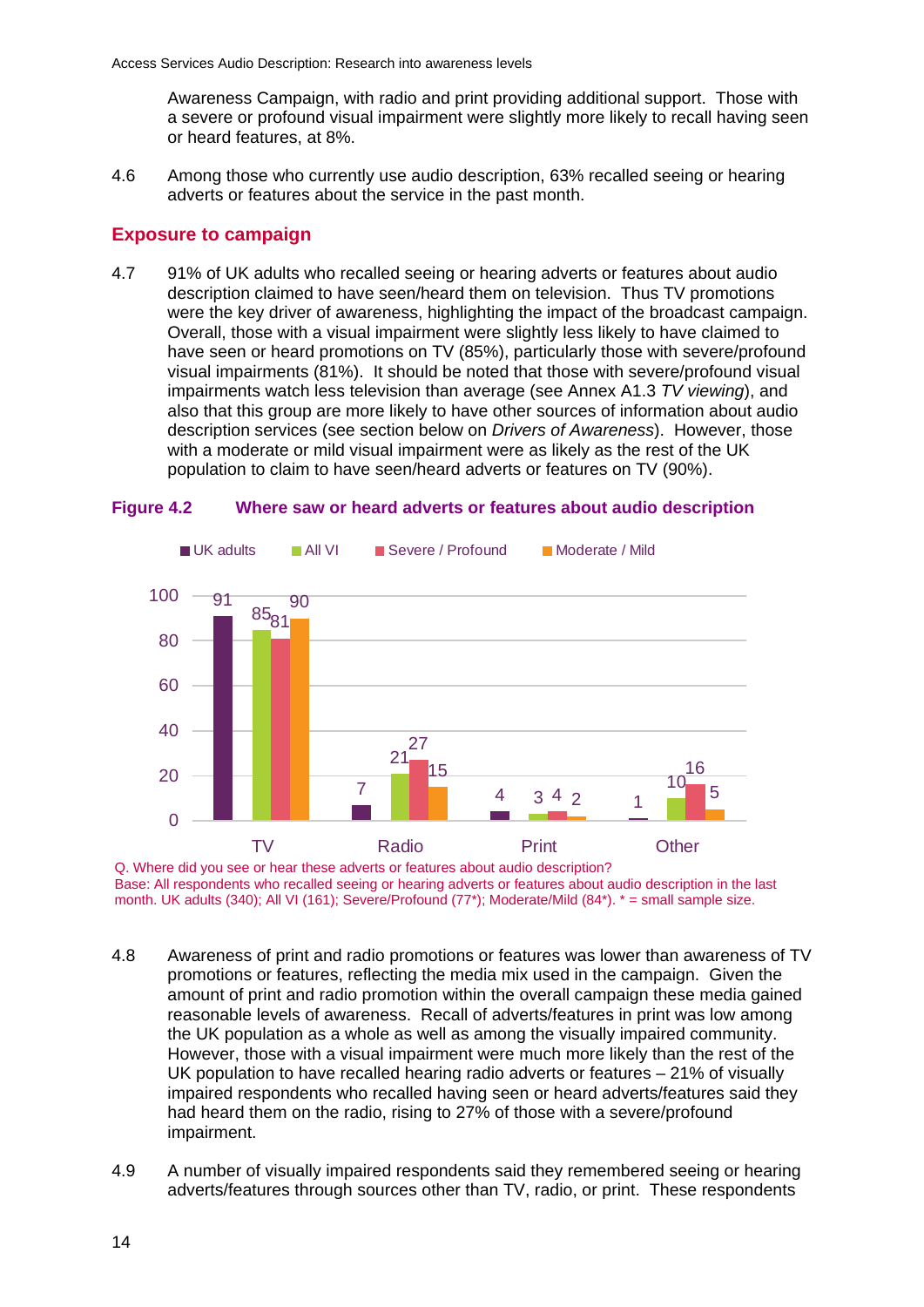tended to have seen/heard adverts or features through talking newspapers, in information from organisations for visually impaired people, or through the RNIB's recent communications related to audio description.

## **Reactions to promotions**

- 4.10 Attitudes towards the promotions for audio description were consistent across the visually impaired community and the UK population as a whole, with nearly 9 in 10 impairment were slightly more likely to find them 'very informative' than the rest of the saying that they found them very or quite informative. Those with a visual population.
- 4.11 Overall, 38% of visually impaired respondents who claimed to have seen or heard adverts about audio description took some form of action as a result, as shown in moderate/mild). These results are positive, particularly when we bear in mind that prior to the campaign, 43% of visually impaired people were already aware of audio Figure 4.3 below. Those with a severe/profound visual impairment were more likely to take action (40% of this group compared with 34% of moderate/mild) and in particular to seek out more information elsewhere (15%, compared with 8% of description, and may be less likely to take action in response to the campaign as a result. Among the general UK population, 2% told a friend or family member about audio description, the most likely action taken among this group.
- 4.12 Within the visually impaired community, 22% of those who claimed to have seen or heard adverts told a friend or family member about audio description. All visually mouth in spreading awareness of the service within the community. 11% sought out moderate or mild visual impairment, but were more likely than average to have called impaired groups were equally likely to do this, highlighting the importance of word of more information elsewhere as a result of exposure to the promotions (rising to 15% among those with severe/profound impairments). Those with a severe or profound visual impairment were less likely to visit the website advertised than those with a one of the telephone helplines advertised during the campaign, highlighting the importance of providing suitable channels of information for people with different levels of visual impairment.

### **Figure 4.3** Actions taken by visually impaired as a result of seeing or hearing **adverts about audio description**



Q: What, if anything, did you do as a result of seeing or hearing these adverts about audio description? Base: All respondents with a visual impairment who recalled seeing or hearing adverts about audio description in the last month. All VI (154); Severe/profound (75\*); Moderate/mild (79\*).  $* =$  small sample size.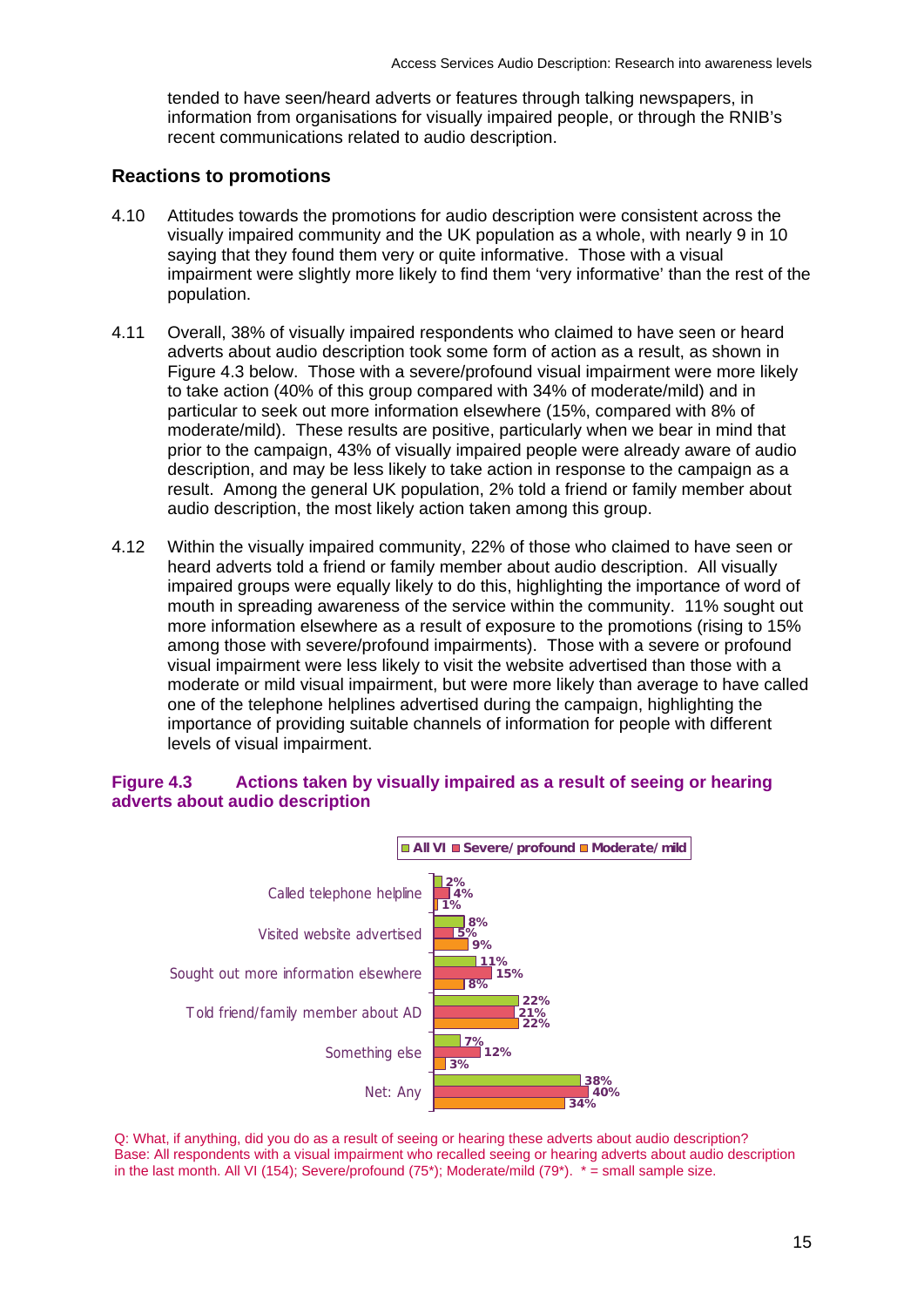4.13 A small number of respondents said they did 'something else' as a result of seeing or hearing the adverts about au dio description; these tended to mention such things as looking in the TV listings for details of programmes that contained audio description, contacting service providers or organisations in relation to audio description, and looking into or buying equipment that would give them access to audio description services.



4.14 The Audio Description Awareness Campaign also saw the launch of the audio description logo devised by RNIB, which featured in the majority (but not all) of the promotional trails within the campaign. Respondents who claimed they had seen or heard adverts or features about audio description were asked to give a description of the logo if they had seen it.

Of those claiming to recall what the logo looked like, many gave descriptions of the logo, such as:

"White box with black lettering" "It was a big logo in a box" "A TV with a little AD in it" "Square speech mark" "It's like a square caption box, not a speech bubble" "It might have AD written on it"



**Figure Recall of audio description logo** 

Q: Do you recall what the audio description logo looked like? Base: All respondents who recalled seeing or hearing adverts or features about AD in last month. UK adults (340); Moderate/mild visual impairment (84\*).  $* =$  small sample size

4.15 A number of respondents' comments about the logo mentioned specific adverts they had seen, rather than the logo itself. Among the specific executions recalled was Channel 4's advert featuring a woman wearing a red dress, which was mentioned frequently.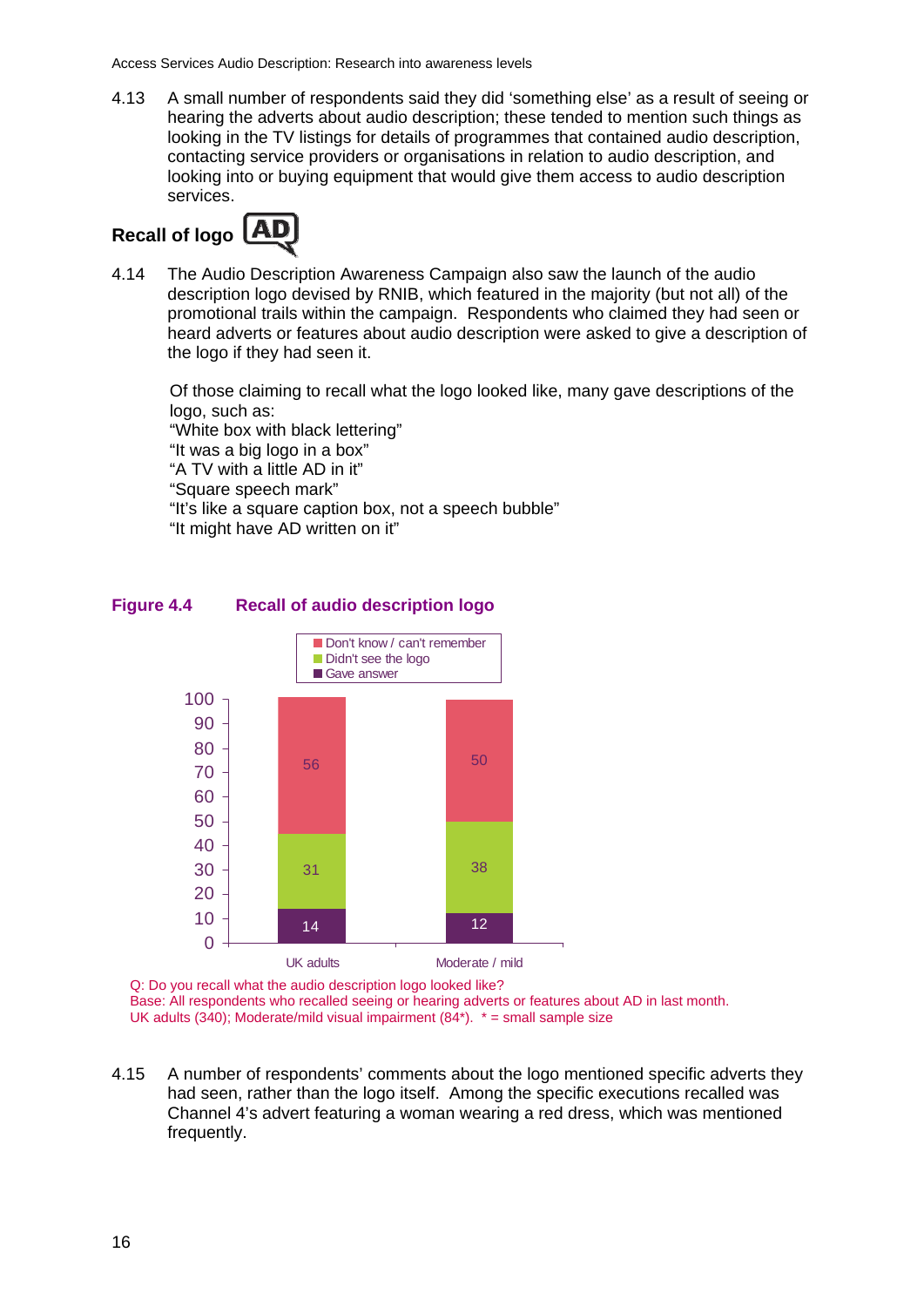# **Audio Description Awareness Levels**

4.16 The Audio Description Awareness Campaign has been successful in significantly increasing awareness of the service, particularly among the target group of visually impaired people. This can be seen by comparing (prompted) awareness figures before and after the campaign, as shown in Figure 4.5.



### **Figure 4.5 Awareness of audio description before and after campaign**

Q. Befor e today, were you aware that audio description was available on some TV programmes? Base: All UK adults (1008, 1018); All respondents with a visual impairment (280, 296); Severe/profound (101, 114); Moderate  $(75^*, 62^*)$ ; Mild  $(104, 120)$ .  $* =$  small sample size.

- 4.17 Awareness of audio description within the UK population rose significantly from 37% before the campaign to 60% after it. Awareness of the service among visually impaired groups also grew significantly as a result of the campaign, from 43% to 72%.
- 4.18 Post-campaign awareness remains higher among visually impaired groups, with 72% overall and 82% of those with a severe/profound visual impairment now aware of the service.
- 4.19 Those people with a mild visual impairment were least likely to be aware of audio description before the campaign; however, following the campaign they are as likely to be aware as those who have moderate visual impairments. 66% of people within both these groups are now aware of the service.

#### **Awareness within the visually impaired community**

- 4.20 Within the visually impaired community, the largest growth of awareness as a result of the campaign was among those aged 55+. Prior to the campaign, 36% of 55+ were aware that audio description was available on some TV programmes; this doubled to 72% after the campaign (see Figure 4.6).
- 4.21 Across both waves of the research, visually impaired males were more likely to be aware of audio description than visually impaired females (by a margin of 9 percentage points in each wave). Visually impaired respondents in digital television households were more likely to be aware of audio description than those in analogue-only households, indicating that those with digital television were likely to have experienced greater exposure to the campaign, as a result of the large number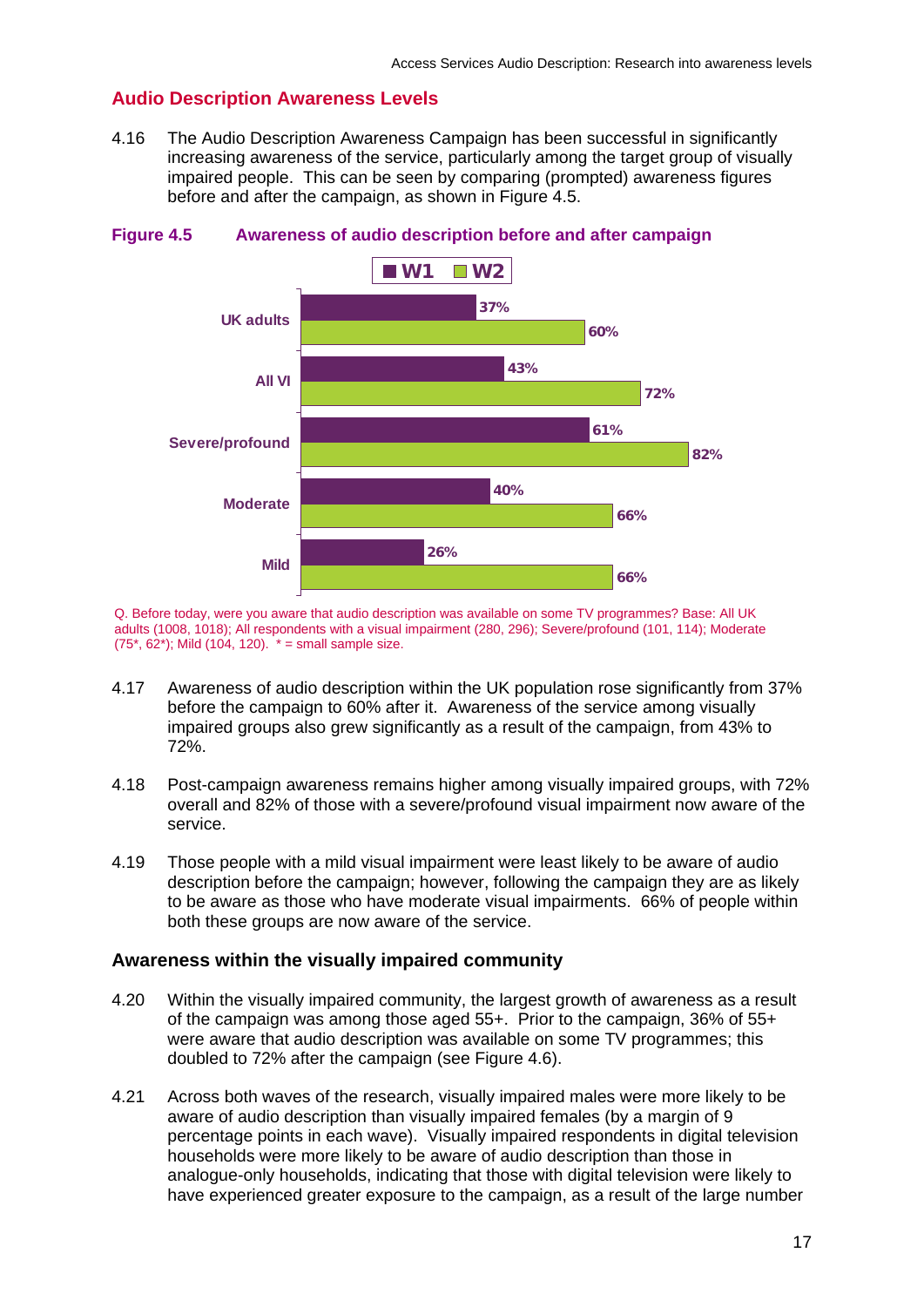of digital channels promoting the service. Similar differences in awareness between males/females and digital/non-digital households also exist within the general UK population (see Figure 4.8).

### **Figure 4.6 Awareness of audio description before and after campaign within visually impaired community: by demographic groups**



Q11: Before today, were you aware that Audio Description was available on some TV programmes? Base: All respondents with a visual impairment. Wave 1: All VI (280); Male (131); Female (149); 18-34 (52\*); 35-54 (98\*); 55+ (130); Terrestrial only (31\*\*); Any digital (247). Wave 2: All VI (296); Male (129); Female (167); 18-34 (58\*); 35-54 (122); 55+ (116); Terrestrial only (27\*\*); Any digital (264). \* = small bas e size. \*\* = extremely small base size. Data should be treated as indicative only

4.22 severely sight impaired or blind, or those who are members of organisations for important role in raising awareness of audio description among potential users. Those who are registered as blind or severely sight impaired are also more likely to have severe/profound visual impairments (see Annex A1.2), and may therefore take an increased interest in audio description as they are traditionally the group most Awareness of audio description is highest among those who are registered as people who are blind or sight impaired (93% and 90% of these groups respectively in the second wave of research). This suggests that these organisations play an receive information about audio description (from bodies such as Social Services) than those who are not registered. It is also important to bear in mind that those who are registered as sight impaired/blind or belong to organisations are more likely to likely to use the service.

#### **visually impaired community COMING A READ FINITY CONTROVER A READ FINITY CONTROVER A READ FINITY CONTROVERY Figure 4.7 Awareness of audio description before and after campaign: within**



Q. Before today, were you aware that audio description was available on some TV programmes? Base: All respondents with a visual impairment.Wave 1: All VI (280); Registered severely sight impaired or blind (62\*); Registered sight registered (147); Member of organisation (104); Non-member (192).  $* =$  small sample size. impaired or partially sighted (99\*); Not registered (117); Member of organisation (86\*); Non-member (194). Wave 2: All VI (296); Registered severely sight impaired or blind (94\*); Registered sight impaired or partially sighted (50\*); Not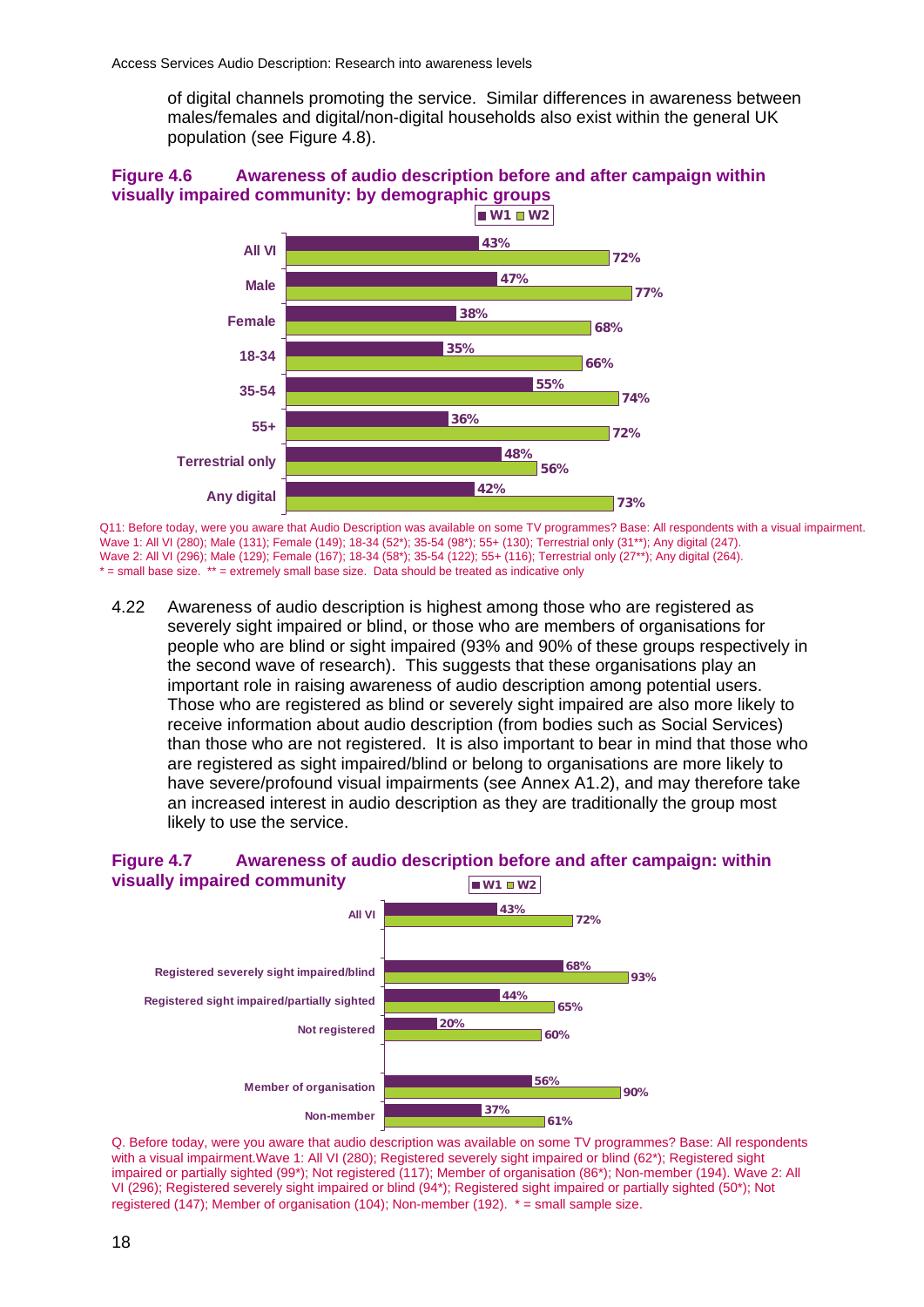# **Awareness within the UK adult population**

- Both waves of the research revealed that those with digital television in their households were more likely to be aware of audio description, compared with those who could only receive analogue terrestrial television. The results demonstrate that awareness of audio description is higher among those who have access to the service and reflects the fact that those viewing digital television channels were more likely to have experienced increased exposure to promotions during the campaign. 4.23
- 4.24 Among UK adults, the largest growth in awareness following the campaign was among those aged 18-34. 18-34 year olds are now the group most likely to be aware of audio description, while those aged 55+ remain least likely to be aware of the service. Men and women are equally likely to be aware of audio description following the campaign.
- The fact that those aged 55+ within the general population remained the group least aware of audio description suggests that they could be a potential target group for future communications about the service. As visual impairments correlate with age, 4.25 this is the age group most likely to benefit from the service within the general UK population.
- 4.26 The high level of awareness among those aged 18-34 within the general population highlights the potential for these groups to raise awareness of audio description with older relatives through word of mouth. Word of mouth is an important means of information reaching the visually impaired community, as can be seen from the section on *Drivers of awareness* below.



# **Figure 4.8** Awareness of audio description before and after campaign: UK adults: **by demographic groups**

Q. Before today, were you aware that Audio Description was available on some TV programmes? Base: All respondents. Wave 1: UK adults (1018); Male (489); Female (529); 18-34 (280); 35-54 (366); 55+ (372); Terrestrial only (179); Any digital (833). Wave 2: UK adults (1008); Male (476); Female (532); 18-34 (257); 35-54 (374); 55+ (377); Terrestrial only (185); Any digital (807).

4.27 the rest of the UK population, in all but one demographic group. In both waves of the Awareness of audio description is higher within the visually impaired community than research, awareness of audio description was higher among those aged 18-34 within the nationally representative sample than those in the same age range from the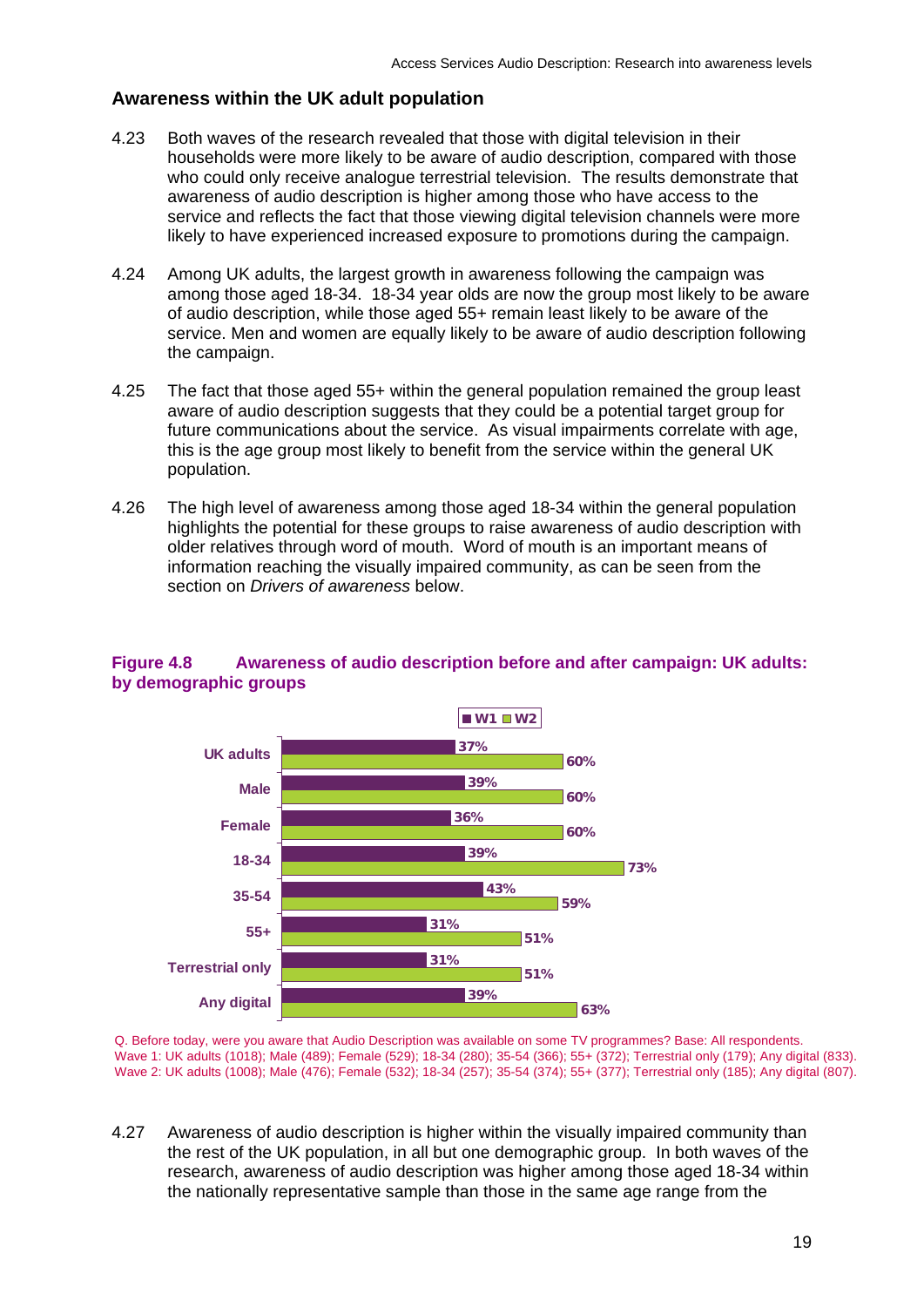sample of visually impaired respondents (by 4 percentage points in wave 1 and 7 percentage points in wave 2). This demonstrates that the campaign was successful in reaching 18-34s in general as this group saw the largest growth wave on wave among the UK population as a whole.

4.28 The discrepancy between the two groups of 18-34 year olds may be explained in Freeview ownership amongst those aged 18-34 with a visual impairment (41%) compared to the comparable nationally representative group (30%) this group would impairment. Among the other age groups, there are large differences in awareness between visually impaired age groups and the same groups within the UK population (awareness is 15 percentage points higher among visually impaired people aged 35- 54, and 21 percentage points among those aged 55+). part, by how these two groups access digital TV. More than half (57%) of the channels that carried the audio description promotions can only be accessed via cable or satellite platforms (See Annex 2). Some of these channels attract a larger proportion of 18-34s than other demographics. As there appears to be higher not have had as many opportunities to see as many campaigns as the average 18-34 year old, thereby possibly going some way to explaining the higher awareness levels amongst the average 18-34 year old compared to the 18-34s with a visual

# **Drivers of awareness**

4.29 All respondents who said they were aware of audio description were asked how they became conscious of the service. The results suggest that the increase in awareness between waves is chiefly due to the TV promotional campaign in February and March 2008. However, another interesting point to note is the important role that family and friends play in raising awareness of audio description via word of mouth within the visually impaired community, as highlighted in both waves of the research.



#### **igure 4.9 How became aware of audio description: Visually impaired Figure 4.9**

Q. How did you become aware of audio description? Base: All respondents with a visual impairment aware of audio description before today. Wave 1 (119); Wave 2 (213).

4.30 Prior to the broadcasters' campaign, visually impaired people tended to become aware of audio description through friends and family (35% became aware of the service in this way in wave 1). In wave 2, TV promotions/adverts became the key driver of awareness for the visually impaired community as a whole. The growth from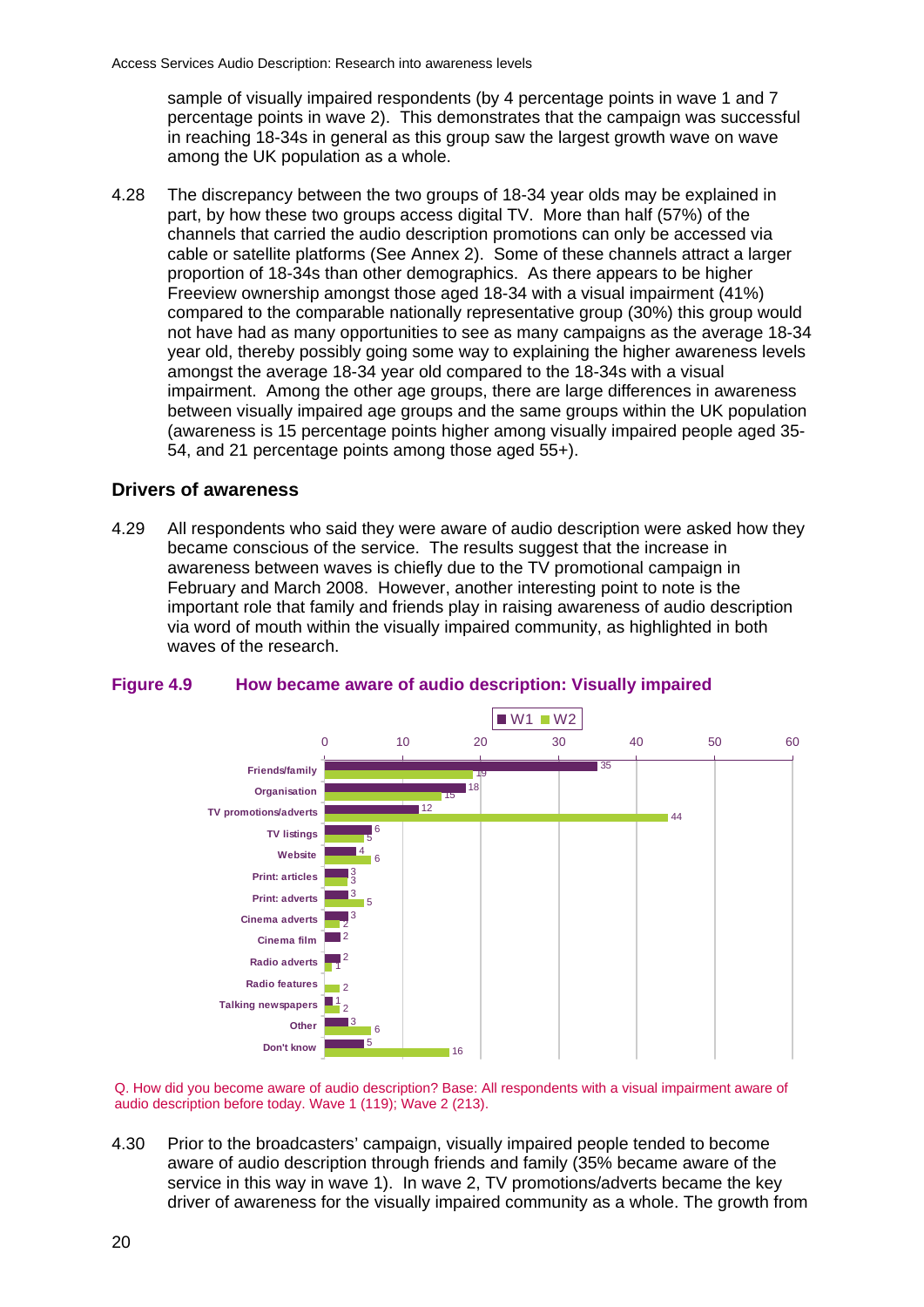12% to 44% following the campaign demonstrates how the recent campaign wa s fresh in people's minds when fieldwork was carried out.

- However for those with a severe or profound visual impairment, friends and family remained the principle way of becoming aware of audio description following the campaign, with 30% mentioning family/friends compared with 28% mention ing TV promotions/adverts. The results suggest that the visually impaired community, and specifically those with severe/profound impairments, have been reached both directly and indirectly by the campaign. 4.31
- 4.32 Importantly, organisations play an equal role in raising awareness among the severe/profound groups, and the increase between waves in those saying that they became aware of audio description through an organisation may also reflect the roles that various organisations played in the campaign.

#### **Figure How became aware of audio description: Severe/profound**



Q. How did you become aware of audio description? Base: All respondents with a severe/profound visual im pairment aware of audio description before today. Wave 1 (62\*); Wave 2 (93\*)

4.33 By contrast, those with a moderate or mild visual impairment are much less likely to become aware of audio description through organisations, and much more likely to have become aware through TV promotions or adverts. This reflects the fact that these groups watch more television than those with a severe/profound impairment (see Annex A1.3), and are also less likely to be members of organisations for people who are blind or partially sighted (see Annex A1.2). Those with moderate or mild visual impairments who said they became aware of audio description through TV promotions/adverts rose from 16% in wave 1 to 56% in wave 2.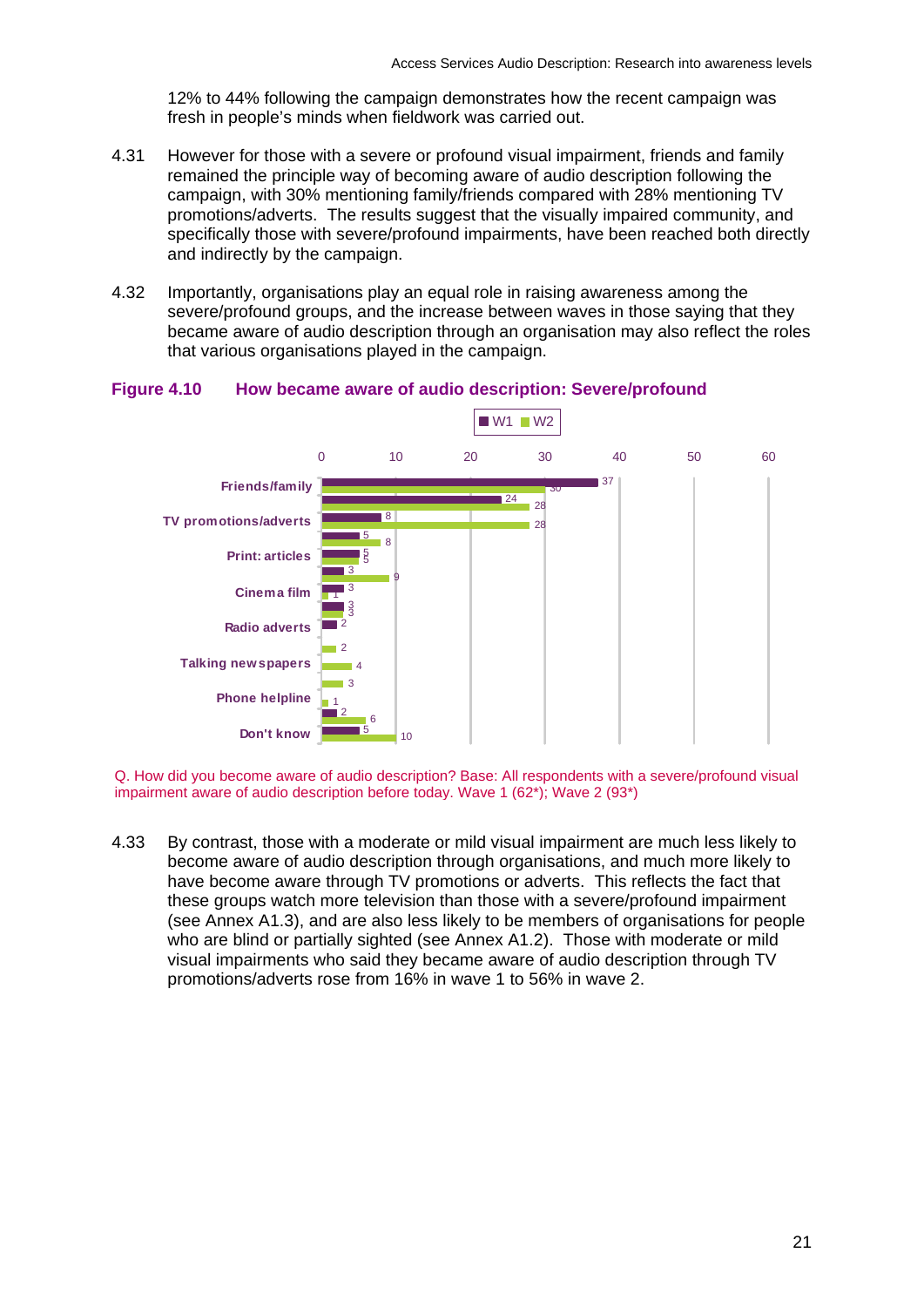3



**Figure 4.11 How became aware of audio description: UK adults** 

Q. How did you become aware of audio description? Base: All UK adults aware of audio description before today. Wave 1 (379); Wave 2 (603)

30

TV promotions or adverts. In wave 2, 54% of UK adults aware of the service mentioned TV promotions/adverts, highlighting the impact of the television campaign. 4.34 30% of UK adults who knew of audio description in wave 1 became aware through TV listings and friends/family are also common ways of the general UK population becoming aware of audio description.

21

# **Audio Description Usage**

**Don't know**

#### **Current use of audio description**

- 4.35 Audio description has been available via some digital TV platforms since 2001, and is one of a number of tools that visually impaired people can use to help improve their enjoyment of TV programmes. In order to assess current usage levels of these tools and to identify differences between each of the visually impaired groups, the research asked visually impaired respondents whether they used any tools or services to help them enjoy TV programmes.
- 4.36 While the visually impaired community are more likely to have digital television than the general UK population (see Annex A1.3 *TV viewing*), those with a severe or profound visual impairment are more likely to receive Freeview than any other digital TV service. For this group, whose annual income is lower than other groups, Freeview offers a cheaper way to receive digital television than other TV platforms. However, at the moment only a limited range of Freeview equipment offers audio description functionality, while the service is available as standard on most subscription satellite and cable equipment. This suggests that at present, a significant proportion of people with a severe/profound visual impairment may not have access to audio description, despite having purchased digital TV equipment, and despite the fact those with a severe/profound visual impairment are most likely to use audio description.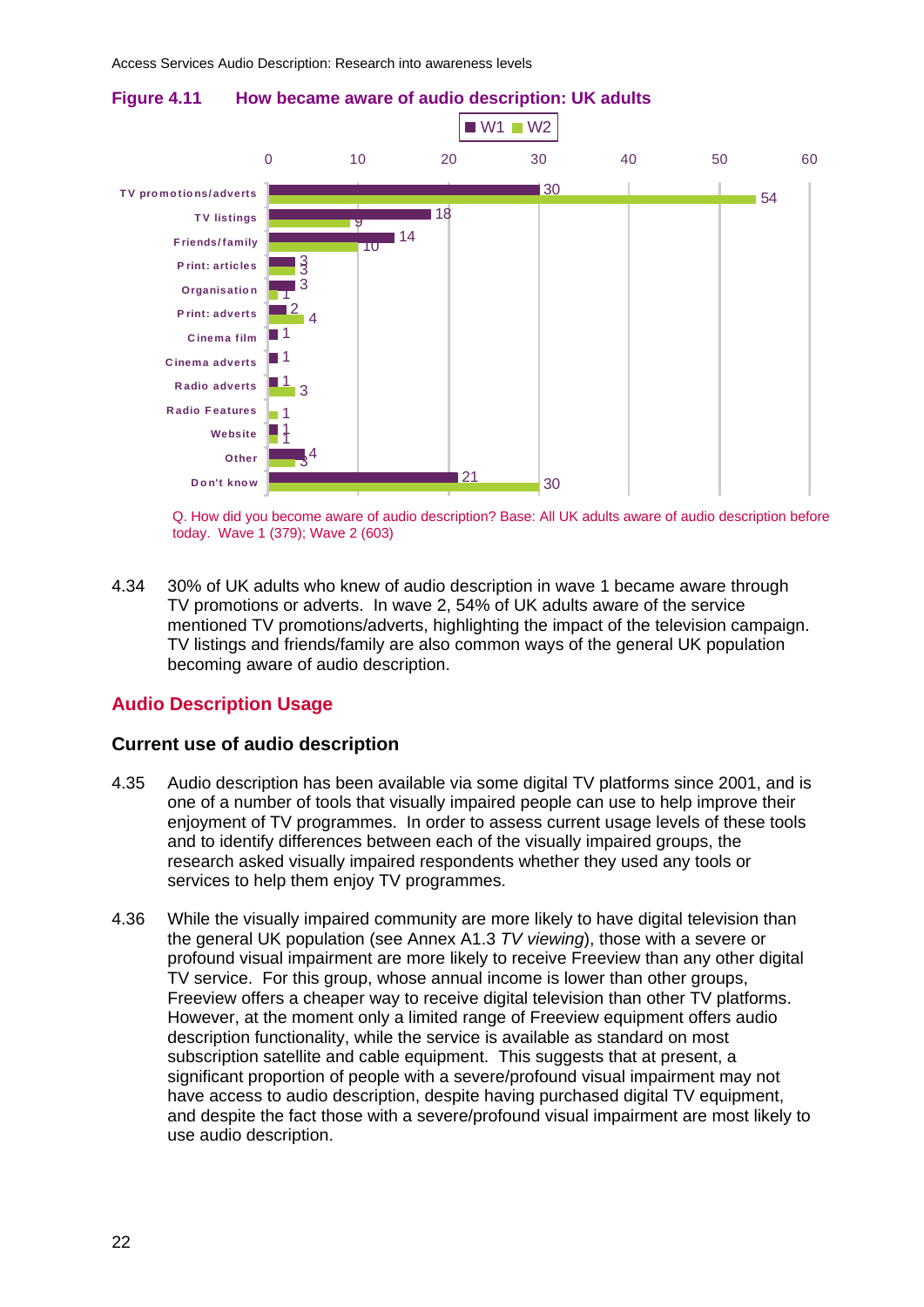- 4.37 The research found that current use of audio description appears to be related to severity of visual impairment as well as awareness. 40% of the severe/profound group claim to use it on average across the two waves of research (among those with a moderate impairment, 11% said they use the service). By contrast those with a mild visual impairment rarely use the service, with only 2% of respondents from this group saying they use the service to help them enjoy TV programmes in each wave of research.
- 4.38 Usage of audio description is lower among those with a moderate or mild visual impairment, who are less likely to be aware of audio description than those who are severe/profound, and more likely to rely on alternative tools to help them enjoy TV programmes. Respondents with a moderate impairment were most likely to get closer to the TV (22%, compared with 11% using audio description). A smaller proportion of people in this group wear special/stronger glasses (6%), use a large screen TV (4%) or use Teletext/subtitles to help them understand what is happening on screen (8%). Respondents with a mild visual impairment were also most likely to get closer to the TV (15%), wear special/stronger glasses (10%), use a large screen TV (4) or use Teletext/subtitles (5%), while 65% of this group said they do not do anything or use any tools/services when watching TV.
- 4.39 However, although the research also found that although those with a mild/moderate v isual impairment are less interested in using audio description than those with a severe/profound impairment; 18% of mild and moderate groups said they would be encouraged to use audio description if they had more information about the service. In addition, 27% of those with a moderate visual impairment said they would be it. See sections *Future use of audio description*; and *Barriers and drivers to audio* encouraged to use audio description if they had more information on how to access *description usage*.
- 4.40 For people with a severe or profound visual impairment, use of tools other than audio description is low. 42% of this group do not do anything or use any tools/services when watching TV, suggesting there is a large proportion of this group who could potentially benefit from using audio description. The research also found that the majority of those with a severe/profound visual impairment, who did not use any tools or services when watching TV, were not aware of audio description, again suggesting that uptake will increase if awareness levels grow further.



#### **Figure Services used to help enjoy TV programmes**

Q. Bearing in mind that you have sight problems, do you do anything or use any services to help you enjoy TV programmes? Base: All respondents with a visual impairment in Waves 1 & 2 combined (576); Severe/profound (215); Moderate (137); Mild (224)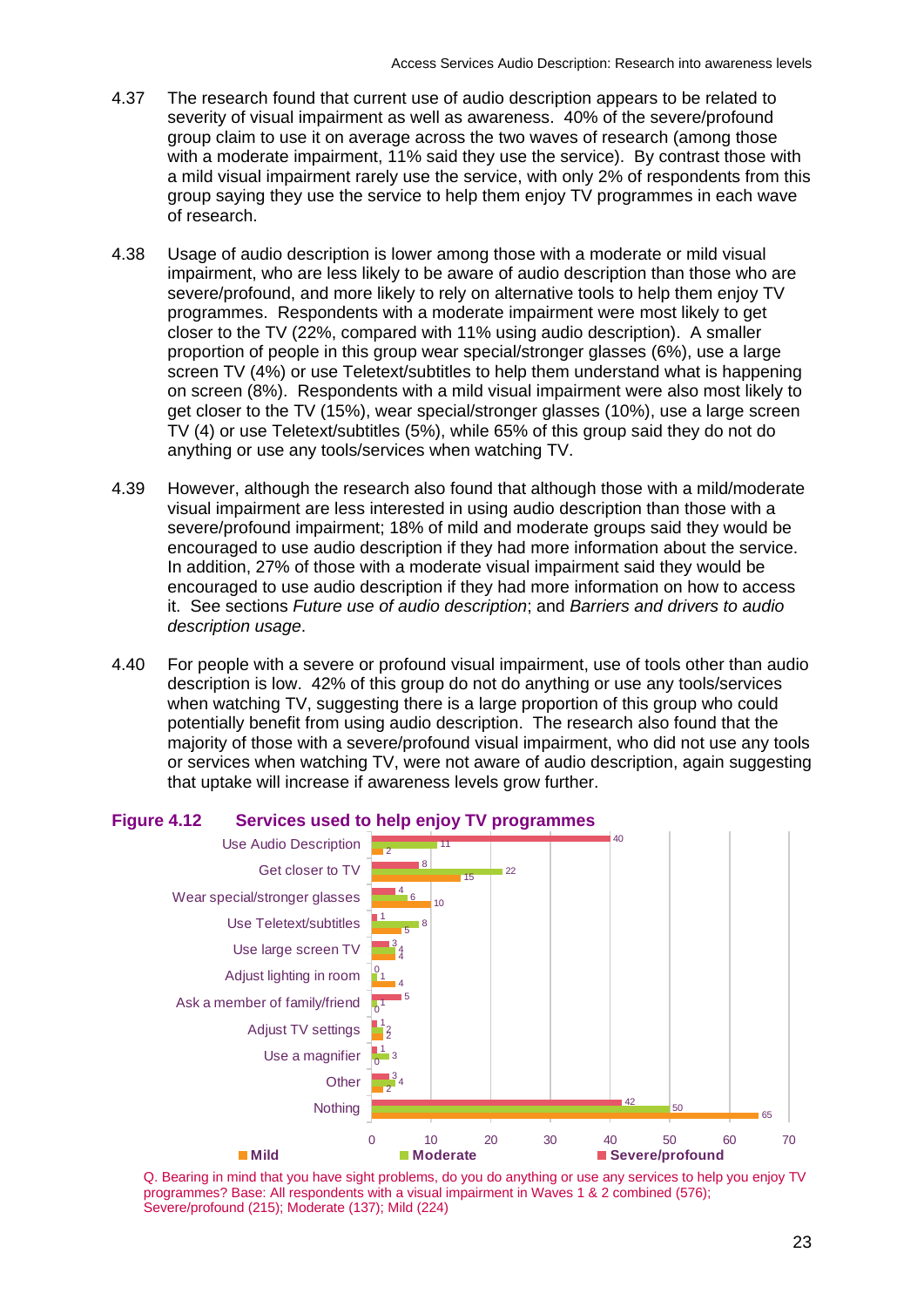# **Figure 4.13 Frequency of watching TV programmes that contain audio description**



Q. Do yo u watch TV programmes that contain audio description to enable you to follow programmes more easily? This coul d be either at home or elsewhere. Base: All respondents aware of audio description before today. Wave 1: All UK adults (1018); All VI (280); Severe/profound (101); Moderate (75\*); Mild (104). Wave 2: All UK adults (1008); All VI (296); Severe/profound (114); Moderate (62\*); Mild (120). \* = small sample size.

- 4.41 Among all of the visually impaired groups, a larger proportion of respondents claimed to have used audio description in wave 2 than in wave 1 (see Figure 4.13). While the increase in usage after the campaign is not statistically significant (a significant difference is one we can be reasonably sure exists in the population), the results suggest that a larger proportion of visually impaired people may now be using audio description as a result of the increased awareness of the service following the campaign.
- 4.42 This theory is also supported by an increase in the proportion of visually impaired users interviewed following the campaign who said that they had been using audio description for less than 1 year, as shown in Figure 4.14 below.





Q. For how long have you been watching TV programmes that have audio description on them? Base: All respondents with a visual impairment who have used audio description. Wave 1 (78\*); Wave 2 (107)  $* =$  small sample size.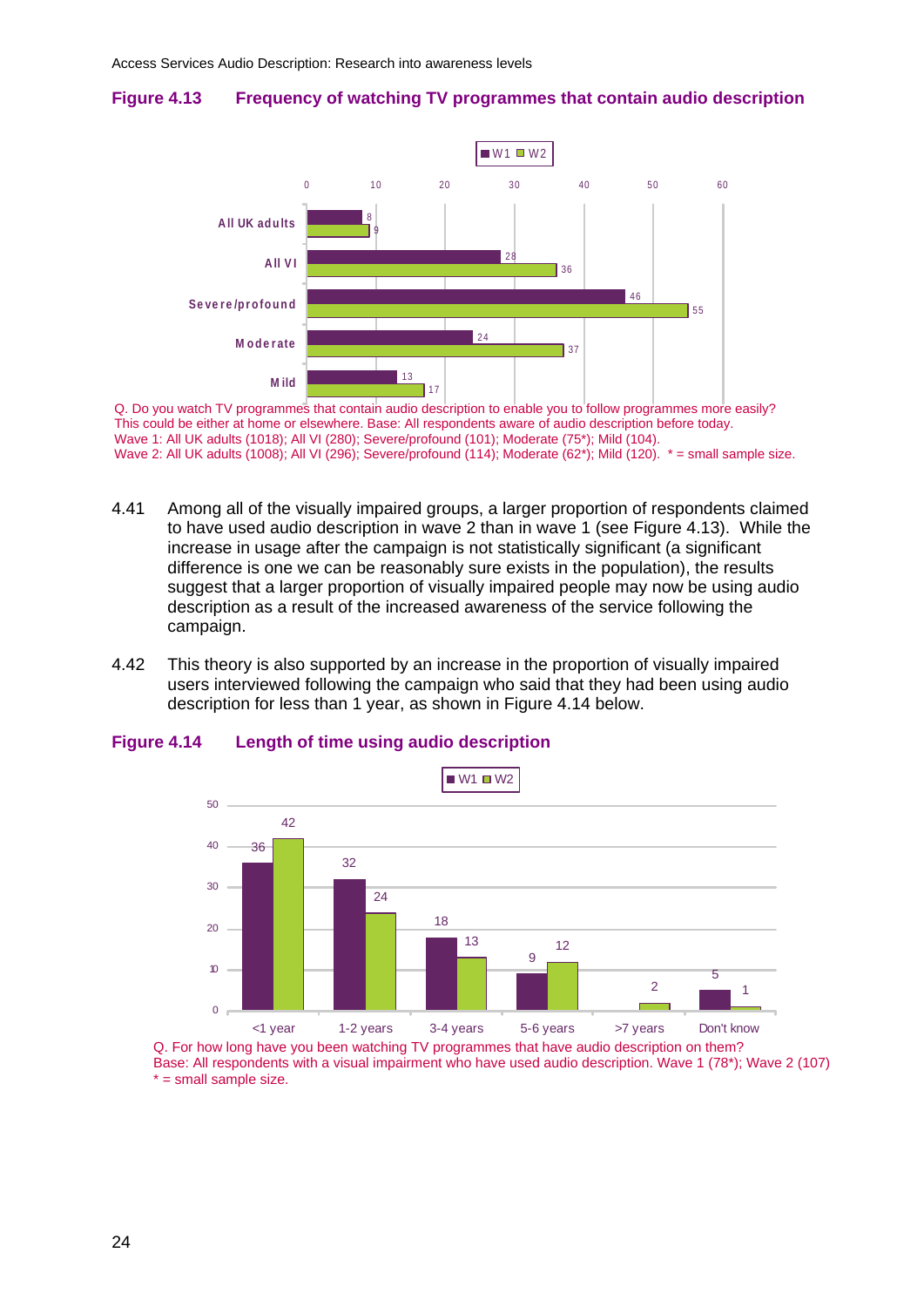- 4.43 The increase in those who have used the service for less than a year should be treated as indicative only. However both points taken together appear to indicate an increase in usage of the service.
- 4.44 When prompted, 8% of the UK population claimed to have used audio description in wave 1, with 9% in wave 2 claiming to have used the service. The results again show that use of audio description to date has been closely related to severity of visual impairment, as well as levels of awareness.

## **Future use of audio description**

- 4.45 Despite increased levels of awareness following the Audio Description Awareness Campaign, 28% of visually impaired people remain unaware of the service. The majority of those who had not been aware of the service claimed that they would be interested in using audio description, after the service was explained to them as part of the interview. Hence the lack of *awareness* among this group does not reflect a lack of *interest* in the service, and suggests that usage of audio description would grow if awareness continues to increase.
- 4.46 Among the visually impaired respondents who had been unaware of audio description, females were more likely than males to express an interest in using the impairment) while also being less likely to be digital viewers, which suggests that service. However, it is important to note that visually impaired females are more likely to be older (aged 55+ and therefore more likely to experience increased currently a significant proportion of this group who could benefit from audio description do not have access to the service.

#### **Interest in using audio description following campaign Figure 4.15**



Q13: If audio description was available on the TV programmes that you watch, how interested do you think you would be in using it? Base: All respondents with a visual impairment in wave 2 not aware of audio description before today  $(83^*)$ .  $* =$  small sample size.

4.47 By comparing stated levels of interest in using audio description before and after the campaign among those who are aware of the service, we can see that not all those who became aware as a result of the campaign are interested in using the service.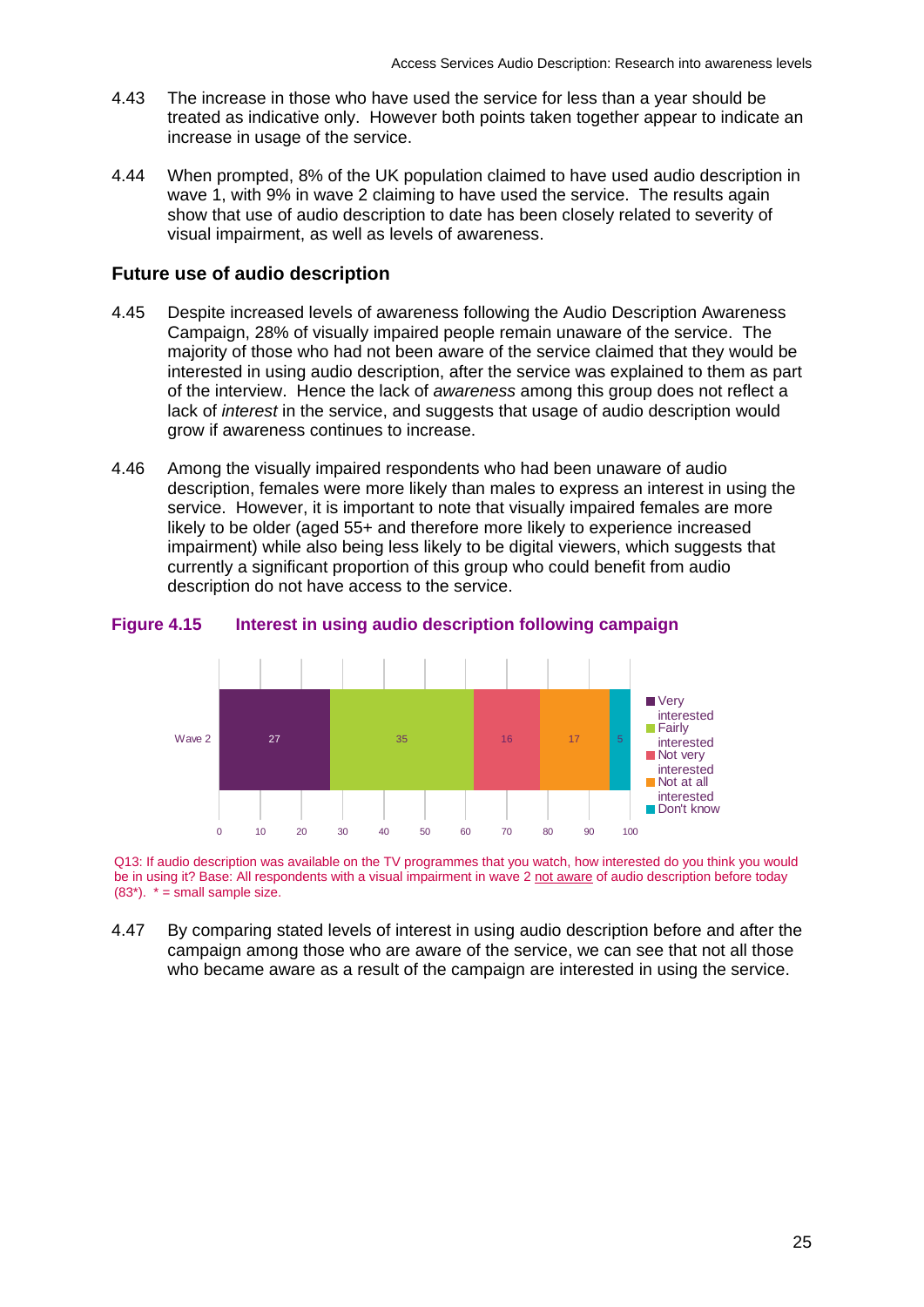

**Figure 4.16 Interest in using audio description before and after campaign** 

Q. If audi o description was available on the TV programmes that you watch, how interested do you think you would be in using it? Base: All respondents with a visual impairment aware of AD before today. Wave 1: All VI (119) Severe/P rofound (62\*); Moderate/Mild (57\*). Wave 2: All VI (213); Severe/Profound (93\*); Moderate/Mild (120). \* = small sample size.

- 4.48 Following the audio description campaign, the proportion of those aware of the service who are actually interested in using it has fallen slightly. Those who are less with mild visual impairments are more likely to use other methods, as opposed to awareness of the service following the campaign; larger numbers of people with mild and moderate visual impairments are now aware of the service, however are less interested in actually using it. Therefore the effect this has is that as the number of people aware of the service grows, the overall proportion of these who are interested interested tend to be those with moderate and mild visual impairments, as can be seen from Figure 4.16 above. As has already been mentioned people particularly audio description, to help them watch TV. Therefore due to the large growth in in using it diminishes slightly.
- 4.49 Following the campaign 66% of people with a mild visual impairment were aware of audio description, compared with only 26% of this group prior to the campaign. While the results indicate that some of the people with moderate/mild visual impairments who became aware as a result of the campaign are not interested in the service, the second wave of research also found that 18% of those with a moderate or mild visual impairment claimed that 'having more information about audio description' would increase their **usage** of the service. This suggests that **interest** in the service may increase among these groups if more information is provided to them on how to use the service.
- with around 90% saying they were interested in using the service in both waves. These figures indicate that increasing awareness of audio description to the remaining 18% of severe/profound who are still unaware of it would likely drive increased usage of the service. 4.50 Among those with a severe or profound visual impairment, the level of interest has remained steady despite the increase in those aware as a result of the campaign, These results suggest that on average, around 9 out of 10 people with a severe or profound visual impairment would be interested in using audio description if they were aware of the service, of which 7 in 10 would be 'very interested' in using it.

#### **Barriers and drivers to audio description usage**

4.51 One of the objectives of the research was to identify barriers and drivers of audio description usage. All respondents with a visual impairment were asked: "What, if anything, would encourage you to use this audio description on TV programmes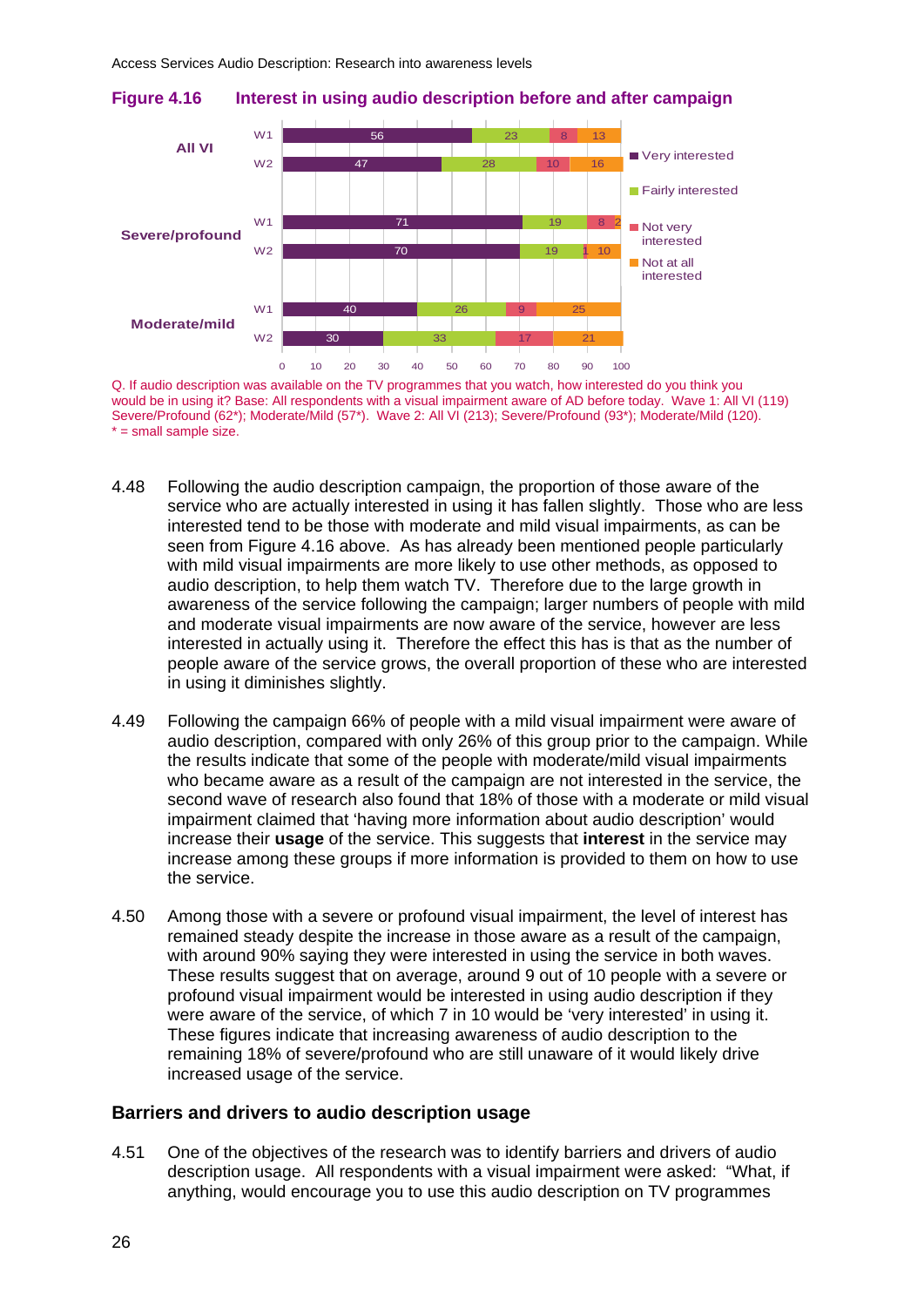more often?" Availability is the most frequently mentioned barrier, with more than 1 in 4 respondents in both waves of the research saying that they would use audio description more often if it was available on more programmes (28% in wave 1; 27% in wave 2). 1 in 5 respondents in each wave said that they would use the service more if their sight got worse (21% in wave 1; 20% in wave 2).

- 4.52 While these figures held stable before and after the campaign, the proportion of respondents who said that having more information about audio description would encourage them to use it more often dropped, from 20% before the campaign to 16% after it. This indicates that the campaign was successful in raising awareness and informing people of the service. However, there was a corresponding growth in those saying that knowing how to access audio description would encourage them to use it more often, from 9% before the campaign to 18% after it.
- 4.53 Together, these results suggest that while the campaign was successful in about how to access and actually use the service needs to be provided to those who might benefit from the service, in order to increase take up of the service. communicating a basic level of information about audio description, more detailed



### **Figure 4.17 What would encourage use of audio description: All VI respondents**

Q16: Wh at, if anything, would encourage you to use this audio description on TV programmes more often? Base: Al l respondents with a visual impairment. Wave 1 (280); Wave 2 (296).

- 4.54 The barriers and drivers to usage of audio description were different for each level of visual impairment. Before and after the campaign, availability of programmes that claiming it in wave 2. For those with a mild visual impairment, who are less likely to their sight got worse (40% in wave 1, 37% in wave 2). Nearly 1 in 5 respondents with encourage them to use the service more often (between 16%-19% of these groups in feature audio description was found to be the main barrier to usage for those with a severe or profound visual impairment, with 48% claiming this in wave 1, and 46% be using audio description, the main reason they would use the service more is if a mild or moderate visual impairment in both waves say that nothing would each wave).
- 4.55 The impact of the campaign can be seen in more detail by looking at the views of each group before and after the campaign, as represented in Figures 4.18 and 4.19.
- 4.56 The factors that would encourage usage within each visually impaired group are largely the same before and after the campaign. However, there is a difference before and after the campaign in relation to those who think that having more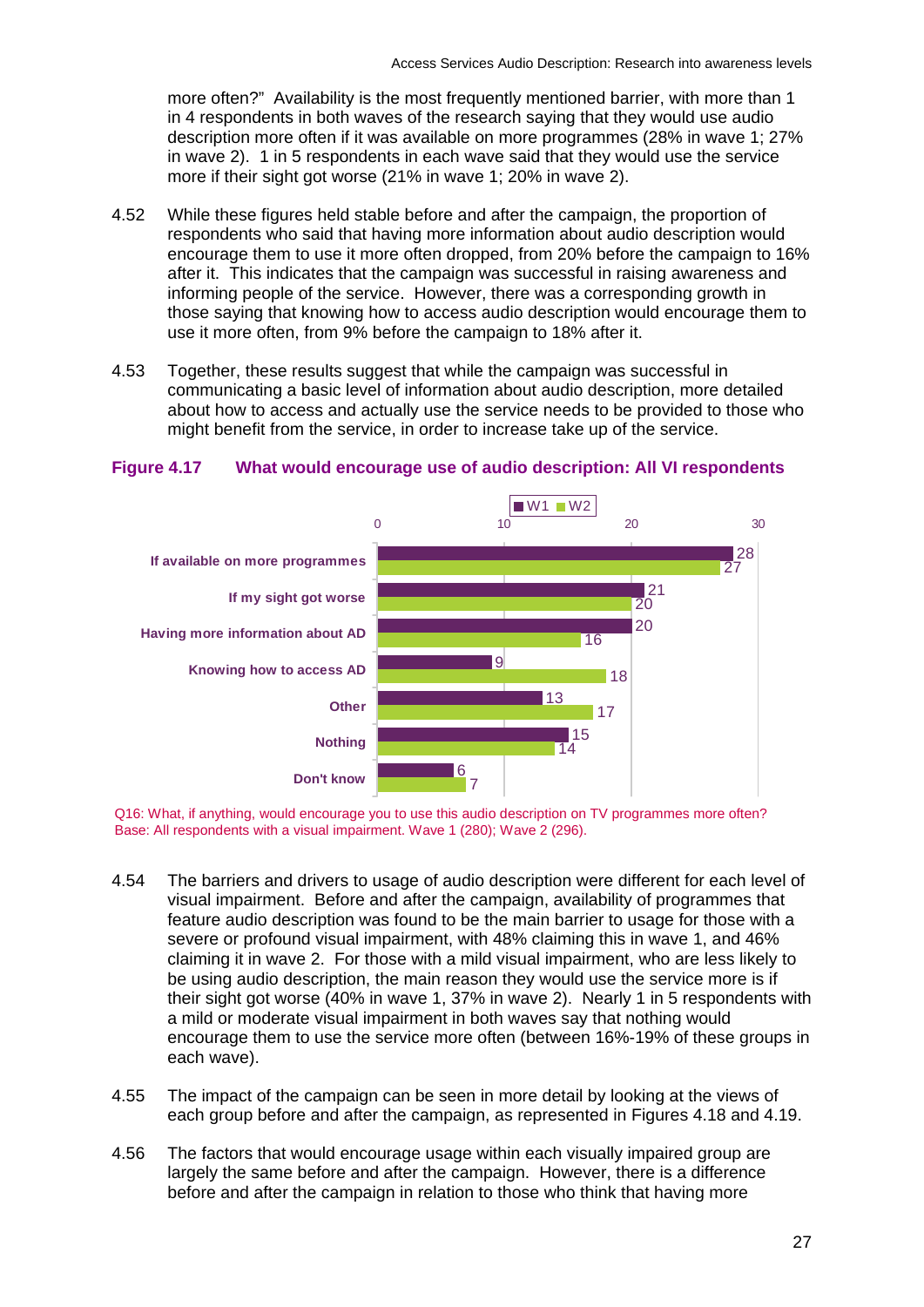information about audio description would encourage their usage, and those who think that knowing how to access audio description would do so.

4.57 Before the campaign, 20% of visually impaired respondents thought that having more information about audio description would encourage their usa ge of the service. This was highest among those with a moderate impairment (25%) followed by those with a severe/profound impairment (19%). Following the campaign, only 16% of all visually impaired respondents felt that more information would encourage them to use audio description more often, while those with a severe/profound visual impairment were least likely to say this.

#### **Figure 4.18 What would encourage use of audio description: before campaign**



Q. What, if anything, would encourage you to use this audio description on TV programmes more often? All respondents with a visual impairment in Wave 1 (280); Severe/Profound (101); Moderate (75\*); Mild (104).  $* =$  small sample size.

#### **igure 4.19 What would encourage use of audio description: after campaign Figure 4.19**



Q. Wha t, if anything, would encourage you to use this audio description on TV programmes more often? All respondents with a visual impairment in wave 2 (296); Severe/Profound (114); Moderate (62\*); Mild (120)  $* =$  small sample size.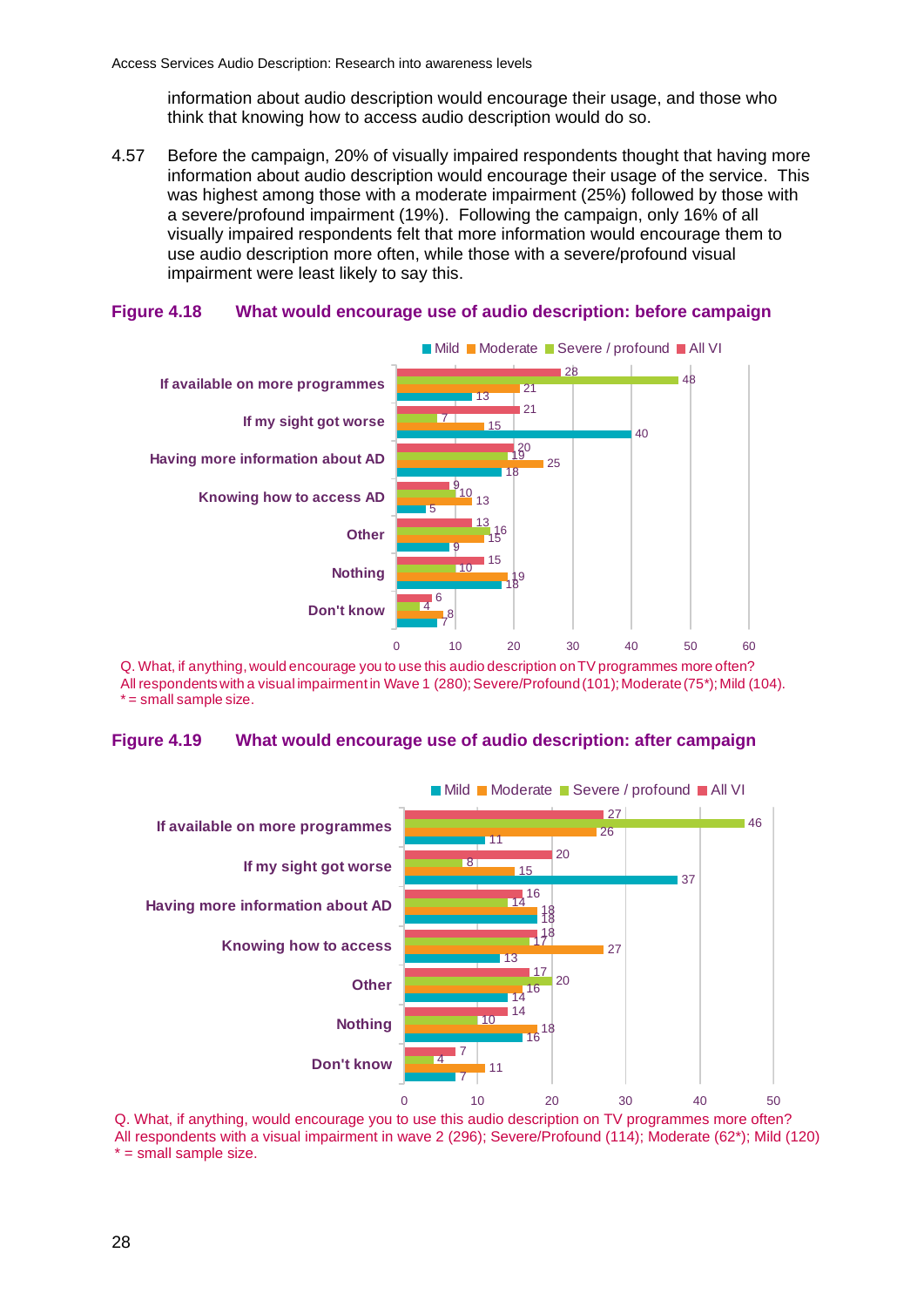- 4.58 more significant barrier to usage than having more information among all but the mild group. Overall, those saying knowing how to access audio description would the most influential barrier (and potential driver) to usage among this group (followed After the campaign, knowing how to access audio description is recognised as a increase their usage has doubled, from 9% in wave 1 to 18% in wave 2. In particular, those with moderate visual impairments are most likely to feel that knowing how to access the service would encourage their use of it, and in wave 2 this has become closely by availability).
- 4.59 The shift in respondents' perception of drivers and barriers to usage following the campaign suggests that now that the campaign has raised awareness and provided a basic understanding of what audio description is, there is a desire for more detailed information about how to access the service.

# **4.5 Satisfaction with audio description**

4.60 The majority of respondents who have used audio description feel that the overall standard of audio description on TV is improving. However, in wave 2, respondents are less likely to say that the service is 'getting better' and more likely to say it is 'unchanged'. This reflects the increase in relatively new users of audio description in wave 2 compared with wave 1 (those using the service for less than a year; see Figure 4.14), who have not been using the service long enough to see it develop over time.



# **Figure 4.20 Overall standard of audio description on TV**

Q: Generally, do you feel that the overall standard of audio description on TV is getting better, getting worse or remains unchanged? Base: All respondents with a visual impairment who have used audio description. Wave 1 (78\*); Wave 2 (107).  $* =$  small sample size.

4.61 Following the Audio Description Awareness Campaign there was a slight increase in users' level of satisfaction with the current audio description services available, with 71% of users following the campaign claiming to be very/fairly satisfied (compared to 64% of users before the campaign), while a larger proportion said that they were 'neither satisfied nor dissatisfied'. Importantly, those saying they were fairly or very dissatisfied with the current audio description services available had halved following the campaign, from 24% of visually impaired users of AD in wave 1 to 12% of visually impaired users in wave 2, suggesting that the campaign promoted a positive attitude towards the service provided.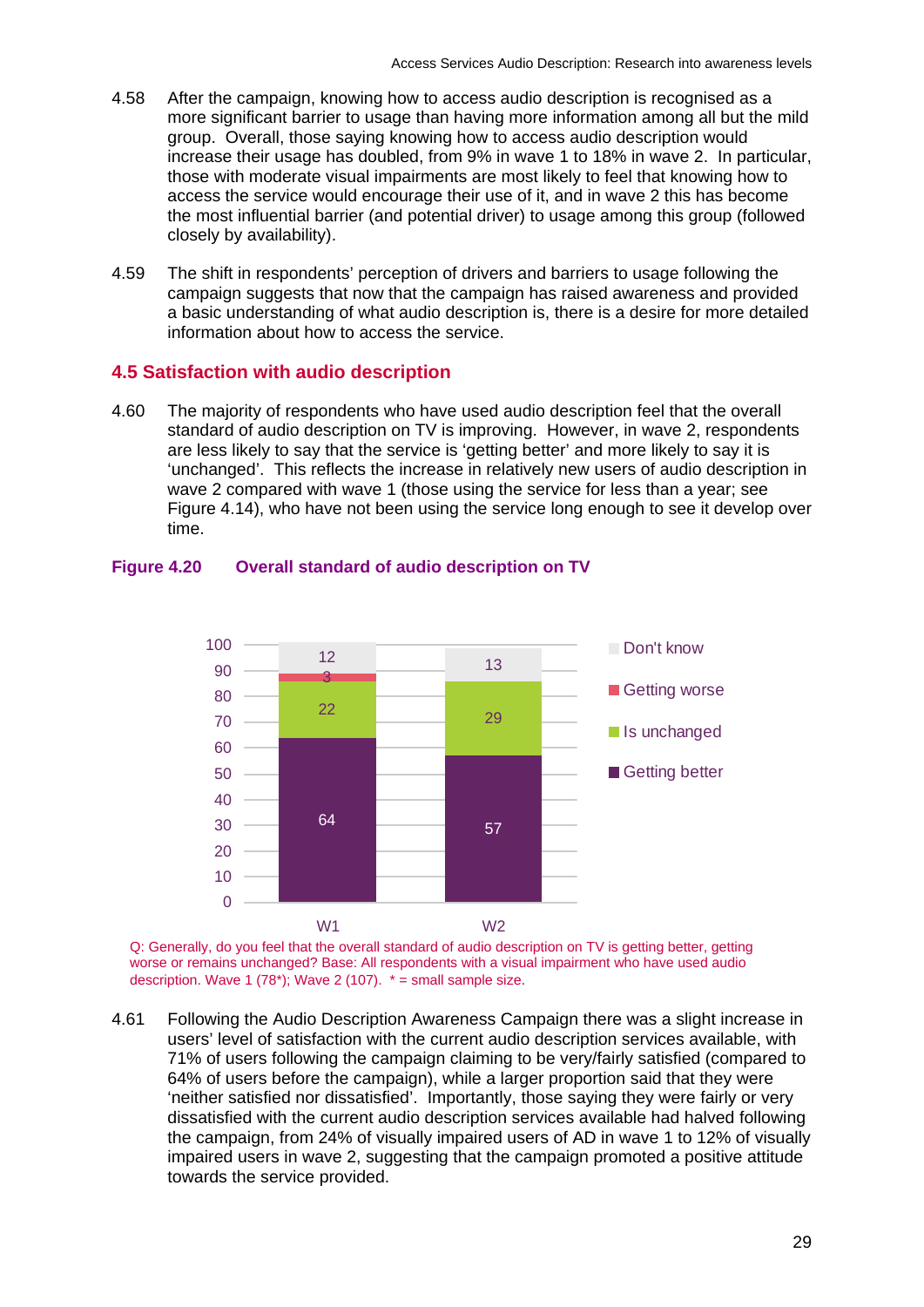

#### **Figure 4.21 Satisfaction with audio description**

serv ices available? Base: All respondents with a visual impairment who have used aud io description. Wave 1 (78\*); Wave 2 (107). \* = small sample size Q. Overall to what extent are you satisfied or dissatisfied with the current audio description

Respondents were asked to give a comment to explain their satisfaction or dissatisfaction with the current audio description services available. As the majority of resp ondents in each wave felt satisfied with the services currently available, the 4.62 majority of comments were also positive, with only a few negative remarks about the service.

Positive comments tended to mention the following:

 1) **Something is being done about audio description.** Broadcasters are now making efforts to ensure that people with visual impairments are provided with suitable services that meet their needs. A typical remark is: "A few years ago there was absolutely nothing, but now they're addressing it and encouraging people who can't see properly to use it."

2) Audio description enhances the TV viewing experience. Typical comments from respondents are that "it brings television to life" and "it makes watching television more fun".

3) Audio description promotes equality, independence and social inclusion. A number of respondents mentioned the fact that as a result of audio description they are able to join in and engage with others about television programmes. E.g.: "It gives equality. I can talk about TV programmes to people – I can feel that I can take part in understanding TV programmes".

- 4.63 Similarly, respondents' comments highlighted the independence that they can obtain going on"; or "audio description allows me to watch and to take part and spend time from using audio description: "I don't need someone there to explain to me what's watching TV with my partner".
- 4.64 happy with the service, there is room for improvement: "It's good, but there's always However, many respondents' comments mentioned that while they were largely room for improvement". Respondents who answered in this way frequently mentioned the following:

described programming made available, on a wider range of channels. 1) **Amount of programming.** Respondents were keen to have more audio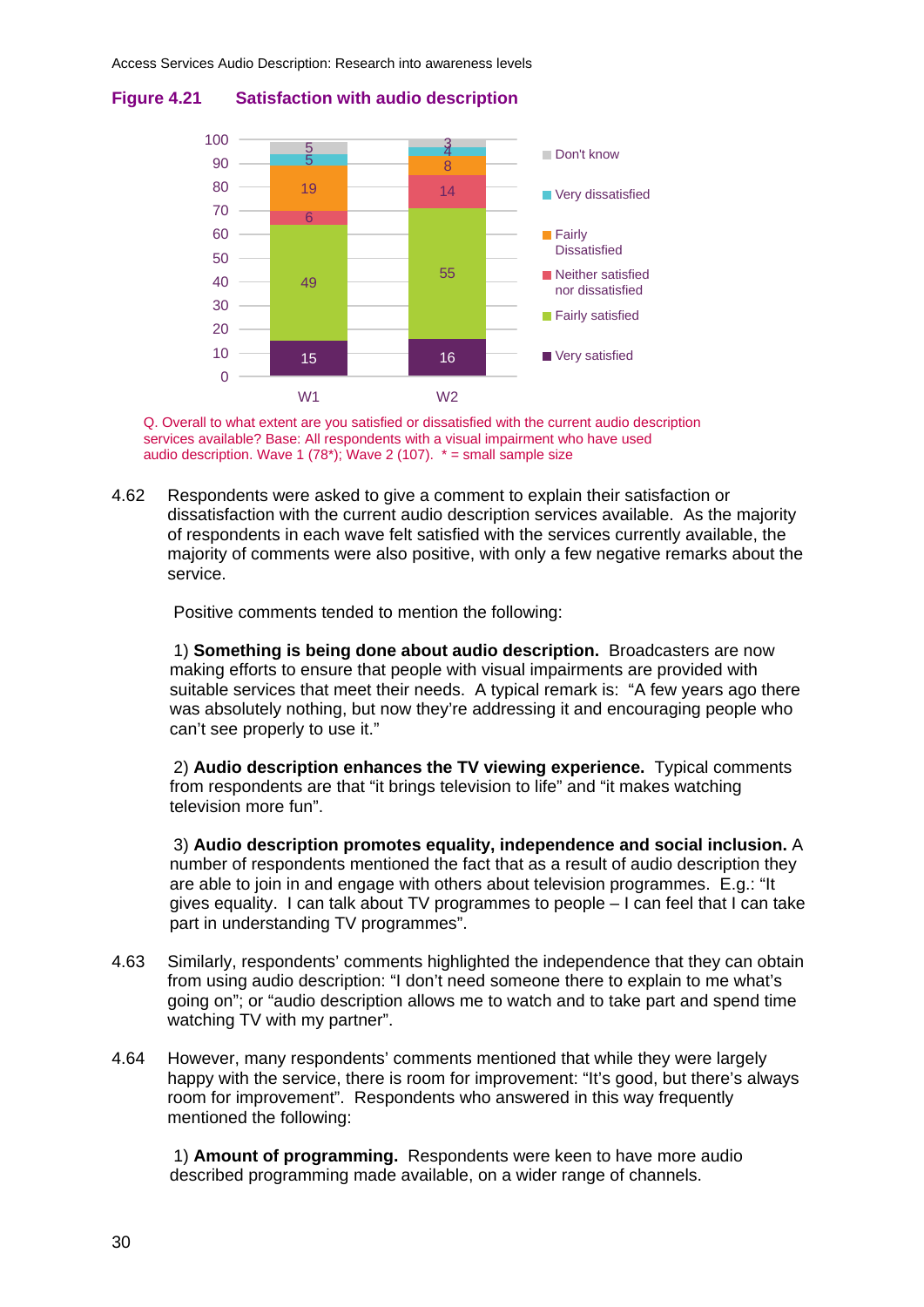2) **Range/type of programmes.** Some respondents felt that audio description was being prioritised on certain types of programming (such as very popular programmes and soaps), and wanted the service made more widely available across a range of genres, particularly films and documentaries.

 3) **Information.** Respondents wanted clearer information about when audio description was going to be on a programme.

 4) **Other platforms.** Some respondents voiced concerns about the availability of audio description for on-demand and catch-up television services. Respondents also mentioned a lack of audio described DVDs and videos, again calling for increased availability.

- 4.65 In addition, there were a small number of negative comments recorded about the service. These tended to mention technical difficulties that individual users had experienced when using the service, or objections to the style of narration used in the programming.
- 4.66 Despite various comments being made in relation to the current audio description services available, nearly all users of audio description agreed that the service improves their understanding and enjoyment of TV, as shown in Figure 4.22 below.



 **Figure Attitudes towards audio description** 

Q. To what extent would you say audio description on TV programmes improves your understanding and enjoyment of them? Base: All respondents with a visual impairment who have used Audio Description. Wave 1 (78\*); Wave 2 (107) \* = small sample size.

# **Source s of information about audio description**

4.67 According to the research findings, visually impaired people are most likely to obtain Programming Guides (EPG) and TV adverts are the next most common ways of getting information about programmes that feature audio description. information about television programmes which contain audio description from their family and friends, with around half of visually impaired users of audio description claiming to obtain information in this way. Websites, TV guides, Electronic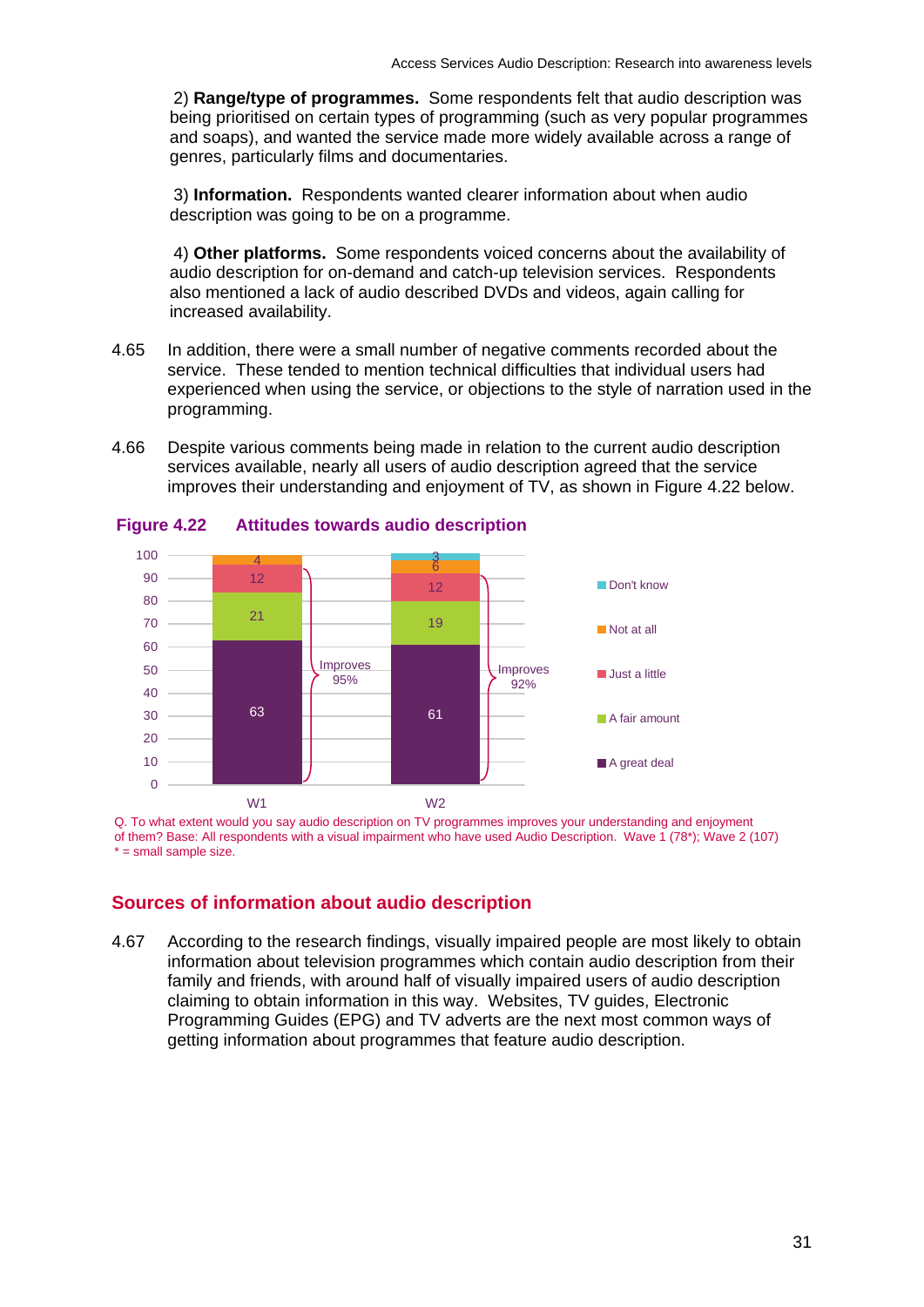



Q. From which, if any, of these sources do you obtain information about television programmes which contain audio description? Base: All respondents with a visual impairment who have used Audio Description. Wave 1 (78\*); Wave 2 (107)  $* =$  small sample size.

- 4.68 The impact of the Audio Description Awareness Campaign can be seen in the increased proportion of those claiming to get information on audio description programmes from TV adverts following the campaign. With 45% now claiming to obtain information in this way, TV adverts are equal with family and friends as the chief sources of information about the service. Following the campaign, the proportion of users who get information about television programmes which contain audio description from TV guides has risen from 35% to 41%, suggesting that users have become more aware that this information exists in TV listings.
- The research also highlighted that there is some potential confusion around who is responsible for audio description services. Respondents were asked *"Which organisation or organisations, if any, do you think you would contact if you were unable to access audio description services on TV programmes or wanted to complain about them?*" In both waves respondents were most likely to say they would contact the RNIB, BBC, Sky or Ofcom. However, in wave 2 following the campaign a wider range of service providers and broadcasters were mentioned, showing the influence of the campaign across the range of channels and service providers supporting it (it should also be noted that audio description promotional trails ran with different creative across different broadcasters). 4.69
- 4.70 The results also reflect the fact that while Ofcom monitors the amount of television output that is audio described, audio description requires the support and cooperation of a range of broadcasters and organisations to reach potential beneficiaries. Similarly, consumers are responsible for ensuring they can access the service by purchasing suitable television equipment, and may thus associate the service with their television service provider.
- 4.71 said that they didn't know which organisation(s) they would contact if they were unable to access audio description services on TV programmes or wanted to complain about them. This highlights a potential challenge, in that the majority of respondents were unaware of where they could go to for advice or help with the service. In each wave of research respectively, 32% and 29% of users of audio description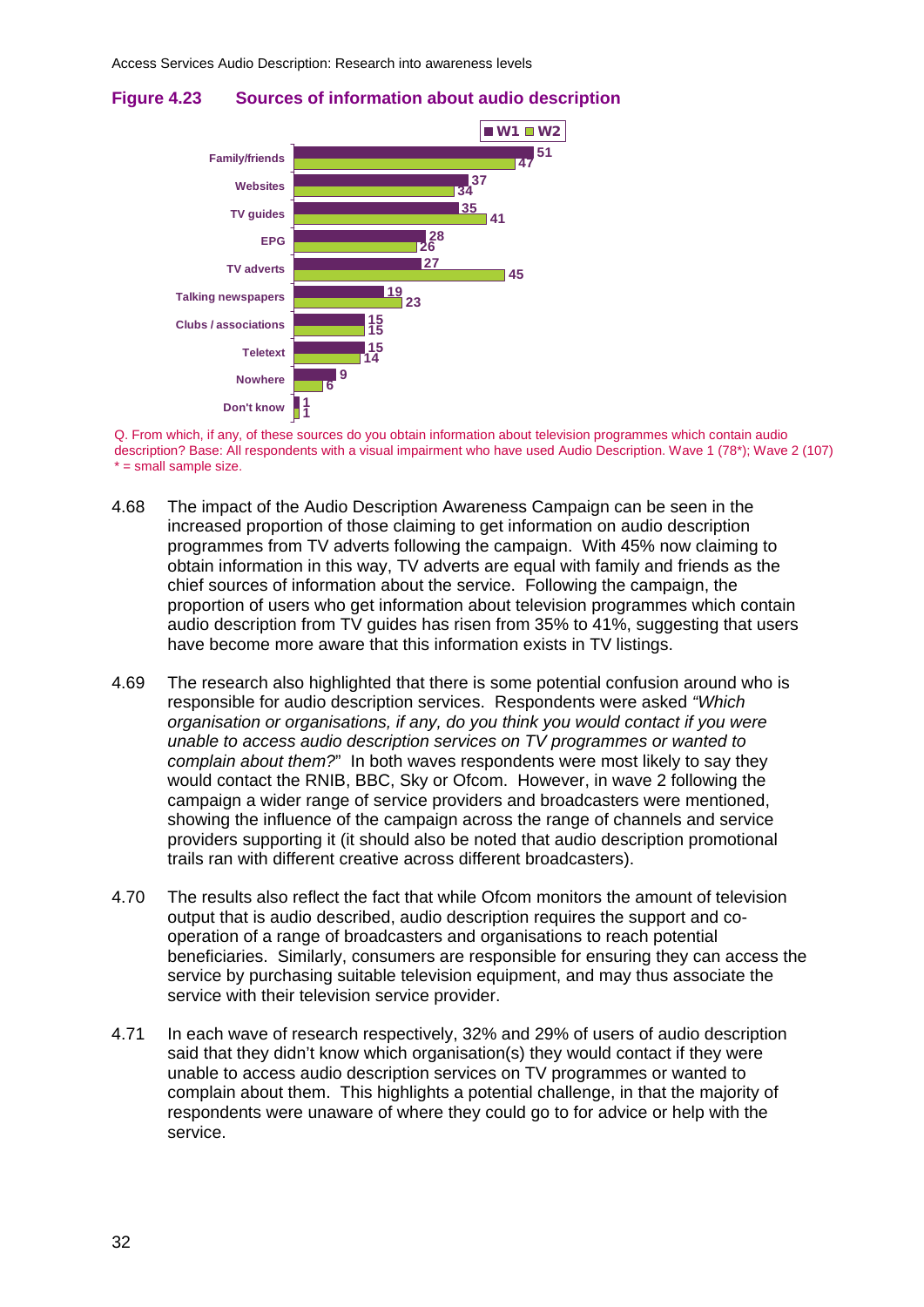# **Conclusion**

- 4.72 The Audio Description Awareness Campaign successfully increased levels of awareness, resulting in 72% of the visually impaired community and 60% of UK adults being aware of the service immediately following the campaign. However nearly 3 in 10 visually impaired people still remain unaware of audio description.
- 4.73 While usage of audio description is currently related to severity of visual impairment as well as awareness levels, the research indicates that there is potential to increased usage of audio description across all visually impaired groups if awareness levels continue to rise, as interest in using audio description was found to be high among those who were not previously aware of the service.
- 4.74 However, the research also identified that a lack of understanding about how to access audio description services is a barrier to use for some visually impaired people. While the campaign has driven awareness across all visually impaired groups, the proportion of those saying that knowing how to access audio description would encourage their use of the service doubled following the campaign, from 9% of visually impaired respondents before to 18% of visually impaired respondents after.
- 4.75 Nearly all current users of audio description feel that using the service improves their understanding and enjoyment of TV programmes, demonstrating the clear benefits that the service can bring to visually impaired people.
- 4.76 audio description to visually impaired groups will increase take up and usage of audio Together, the results suggest that providing more information about how to access description. In turn this would confer the benefits of the service a greater number of potential users.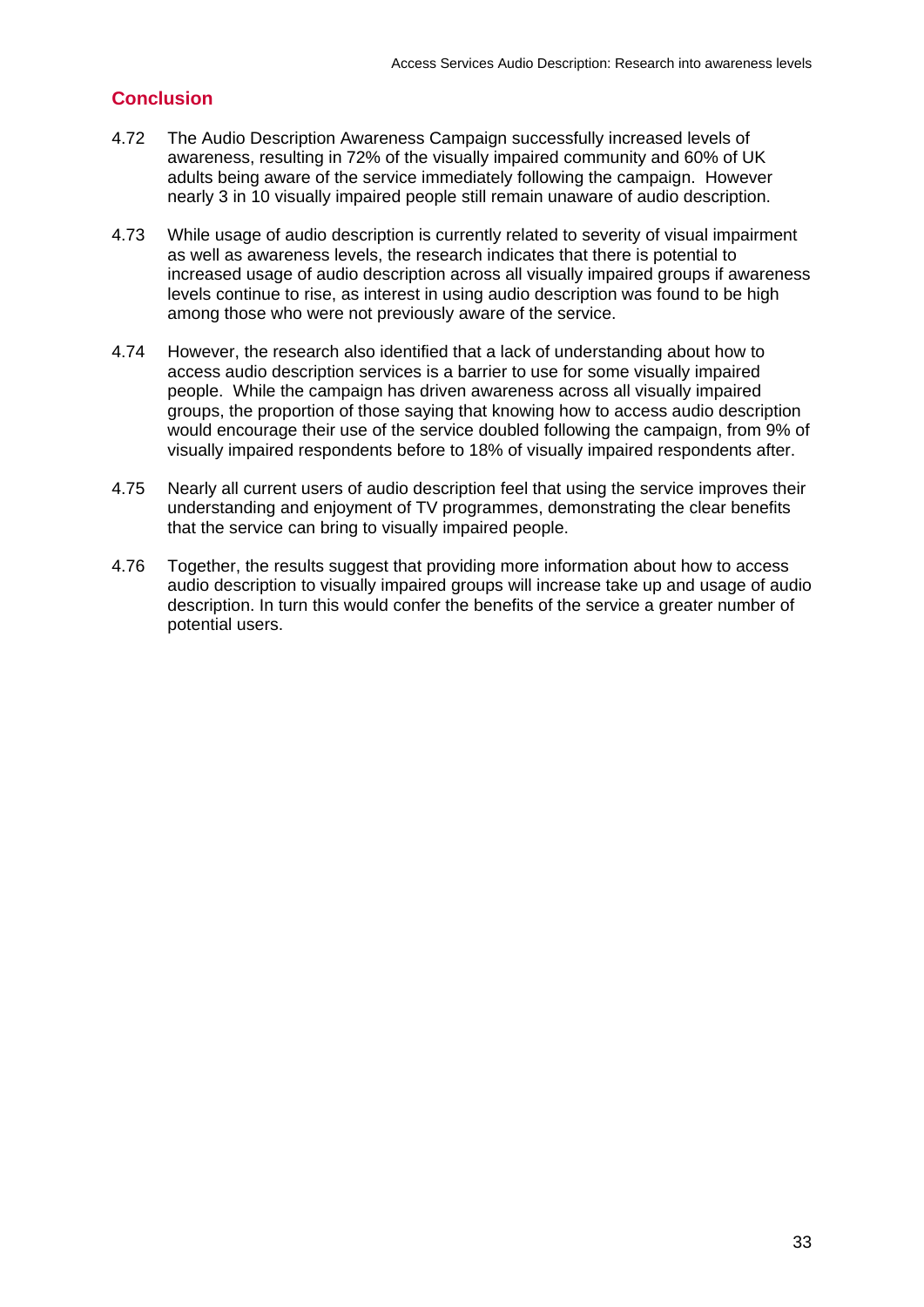## **Annex 1**

# Visual Impairments

# **Visual impairments in the UK**

- A1.1 3% of the nationally representative sample interviewed in each wave were visually impaired. Of these, the majority had a mild visual impairment, while a small number had moderate, severe or profound visual impairments<sup>10</sup>.
- A1.2 In order to establish each individual's level of visual impairment, respondents were asked to choose the statement that best described their level of visual impairment statements, and the categories that respondents were grouped into on this basis: from a list (ordered from profound to mild). The table below shows the list of

#### **Figure Classification of visually impaired groups**

| Which of these best describes your sight with glasses or contact lenses if you |                 |  |
|--------------------------------------------------------------------------------|-----------------|--|
| normally use them? Please imagine you are in a room with good lighting.        |                 |  |
| Totally blind / cannot see at all <sup>11</sup>                                |                 |  |
| Cannot tell by the light where the windows are                                 | <b>Profound</b> |  |
| Cannot see the shapes of furniture in the room                                 |                 |  |
| Cannot see well enough to recognise a friend if close to his or her face       | <b>Severe</b>   |  |
| Cannot see well enough to recognise a friend if he or she is at arm's          |                 |  |
| length                                                                         |                 |  |
| Cannot see well enough to read a newspaper headline                            |                 |  |
| Cannot see well enough to read a large print book<br><b>Moderate</b>           |                 |  |
| Cannot see well enough to recognise a friend across a room                     |                 |  |
| Cannot see well enough to recognise a friend across a road                     |                 |  |
| Have difficulty seeing ordinary newspaper print                                |                 |  |
| Mild<br>Have difficulty seeing the buttons on the remote control               |                 |  |
| Have difficulty seeing the picture on the TV screen                            |                 |  |
| Have difficulty seeing small details on screen                                 |                 |  |

A1.3 Given the absence of known statistics about the visually impaired population in the UK, the research was designed to interview robust samples of each level of visual impairment, allowing comparisons to be drawn across groups. For this reason, those with severe and profound visual impairments have been purposefully overrepresented in the data, and it should be noted that the figures should not be considered statistically representative of the visually impaired population as a whole.

<sup>1</sup>  $10$  In previous research, conducted as part of Ofcom's Access Services Review, the incidence of those with a visual impairment was found to be higher (5.6% of the UK population). However, this difference can be attributed to the different methodologies used in the each piece of research. The Access Services Review research consisted of in-home face-to-face interviews, in which respondents were asked whether *anyone* in the household had a visual impairment. By contrast, the Audio Description Awareness Research consisted of telephone interviews, in which respondents were asked if *they themselves* had a visual impairment (rather than anyone living in their household). See *Provision of Access Services: Research Study* (www.ofcom.org.uk/consult/condocs/accessservs/).<br><sup>11</sup> Statement added in Wave 2.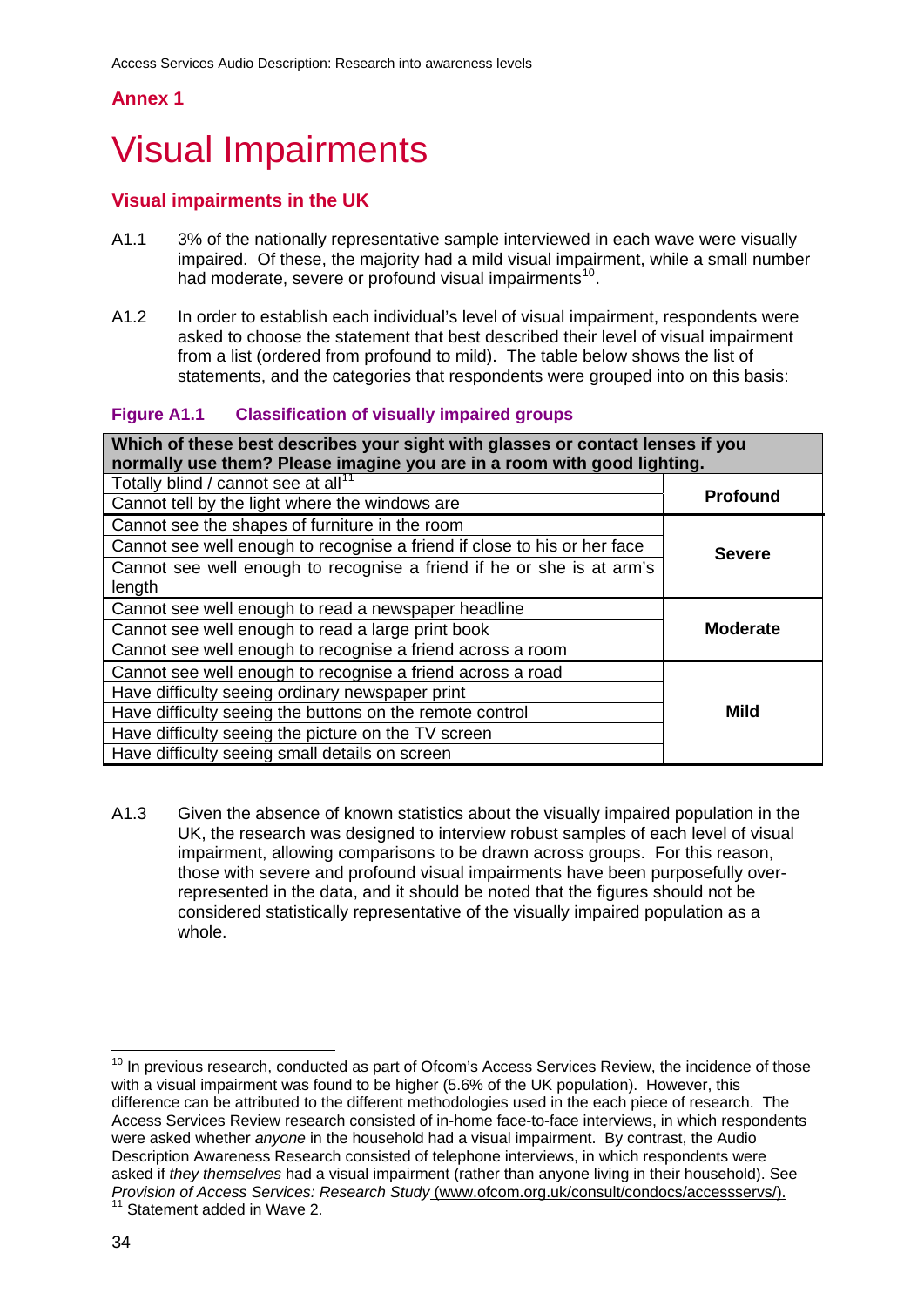# **Demographics of visually impaired groups**

A1.4 The research revealed clear differences between each of the visually impaired groups – severe/profound, moderate and mild – and also between the visually impaired community and the rest of the population. This section looks at the demographic differences between each of the visually impaired groups, highlighting any differences from the UK population in general.

## **Gender**

A1.5 The visually impaired community is comprised of a higher proportion of females than the rest of the UK population, and visually impaired respondents in both waves of the research were more likely to be female than male (women made up 53% of visually impaired respondents in wave 1, and 56% in wave 2).



### **Figure A1.2 Gender of visually impaired groups**

 to be female, with a nearly even gender split among the moderate and mild groups. In wave 2, a greater proportion of the severe/profound group were male, while the A1.6 In wave 1, those with a severe or profound visual impairment only were more likely moderate and mild groups were comprised of a greater number of females than in the first wave of research.

# **Age**

- A1.7 Severity of visual impairment is correlated with age, with respondents aged 65+ making up a larger proportion of the severe/profound group than they do in the moderate or mild groups. Many people experience age-related macular degeneration, or other conditions that result in their sight getting worse as they grow older.
- A1.8 The split between those aged 45+ and those aged under 45 years old remained than 45, and around 2 in 3 were aged over 45. However, among those aged over relatively stable across all groups of visual impairments between both waves. Within each category of visual impairment, around 1 in 3 respondents were younger 45, a greater proportion of interviews in the second wave of research were completed with those aged 45-64 than in the first wave of research; similarly, a smaller proportion of interviews were completed with those aged 65+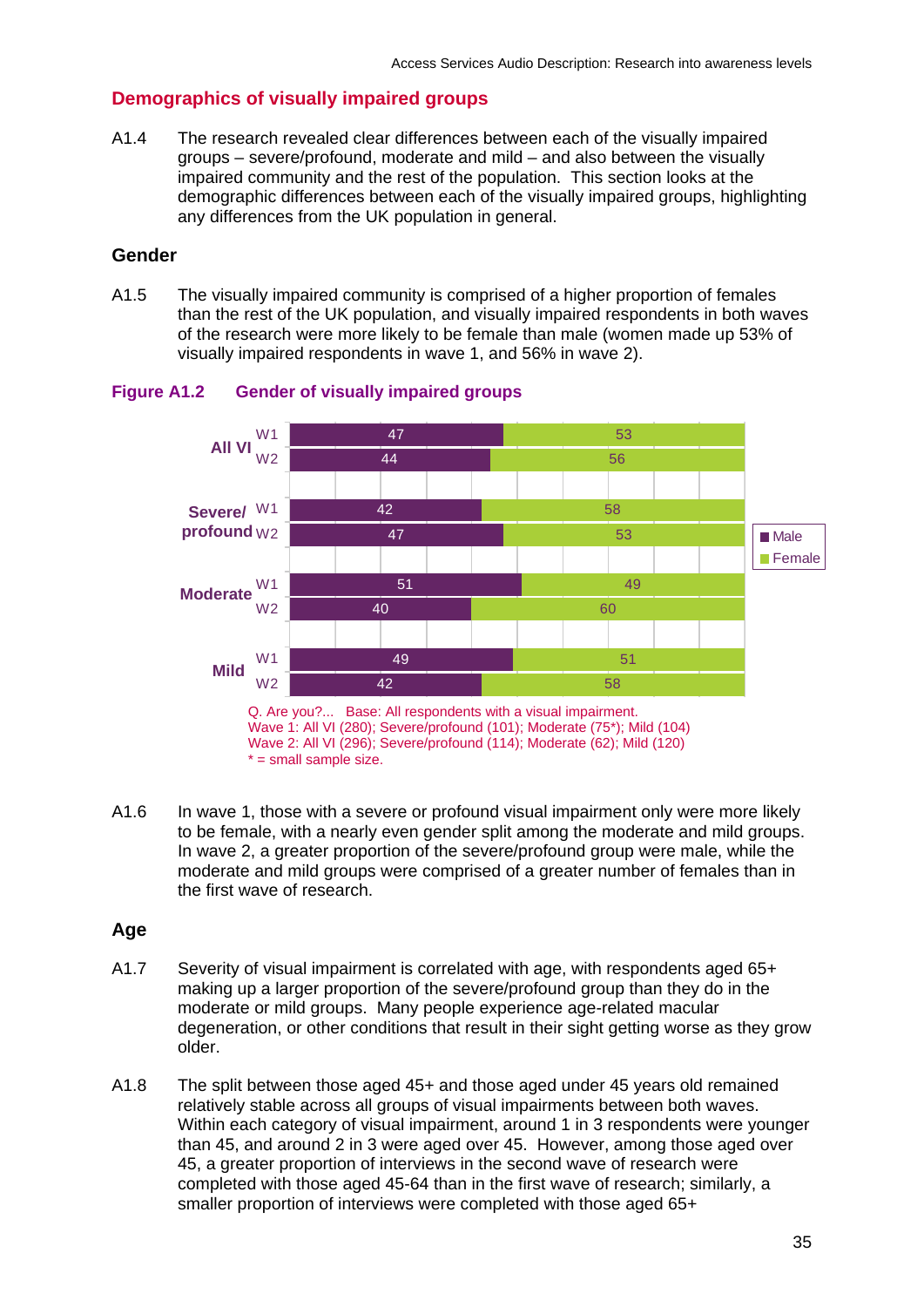

# **Figure A1.3 Age of visually impaired groups**

Q. Which of the following age groups do you belong to? Base: All respondents with a visual impairment Wave 1: All VI (280); Severe/profound (101); Moderate (75\*); Mild (104). Wave 2: All VI (296); Severe/profound (114); Moderate (62); Mild (120). \* = small sample size.

#### **Working status / household income**

- A1.9 Visually impaired people are less likely to be working than the rest of the UK population, with around 2 in 5 visually impaired working full or part time compared with around 3 in 5 in the UK as a whole. As a result, annual household income is lower among the visually impaired community than the UK average.
- A1.10 Those with severe or profound visual impairments are more likely to be not working as a result of their disability, and also slightly more likely to be retired than the other visually impaired groups, as this group contains a greater proportion of those aged 65+ than the others.
- A1.11 In wave 2, respondents with a visual impairment were slightly more likely to be working than in wave 1. This is largely because of differences in the age profile of each group in wave 2, as a greater number of respondents interviewed were of working age.

# **Ethnicity**

A1.12 visually impaired sample in the first and second waves of research respectively). In each wave of research, the proportion of visually impaired respondents who were from minority ethnic groups was similar to the UK average (8% and 7% among the

#### Likelihood of being registered partially sighted or blind

- A1.13 Around 1 in 5 visually impaired respondents in each wave were registered as partially sighted (22% in wave 1; 18% in wave 2), and 1 in 3 in each wave registered as severely sight impaired or blind (42% in wave 1; 49% in wave 2).
- A1.14 Likelihood of being registered partially sighted or blind increases with severity of visual impairment. More than 4 out of 5 respondents with a severe/profound impairment were registered partially sighted, severely sight impaired or blind in each wave, compared with around half of all respondents with a moderate impairment, and around a quarter of respondents with a mild visual impairment.
- A1.15 In the second wave of research, respondents were slightly less likely to be registered partially sighted, severely sight impaired or blind.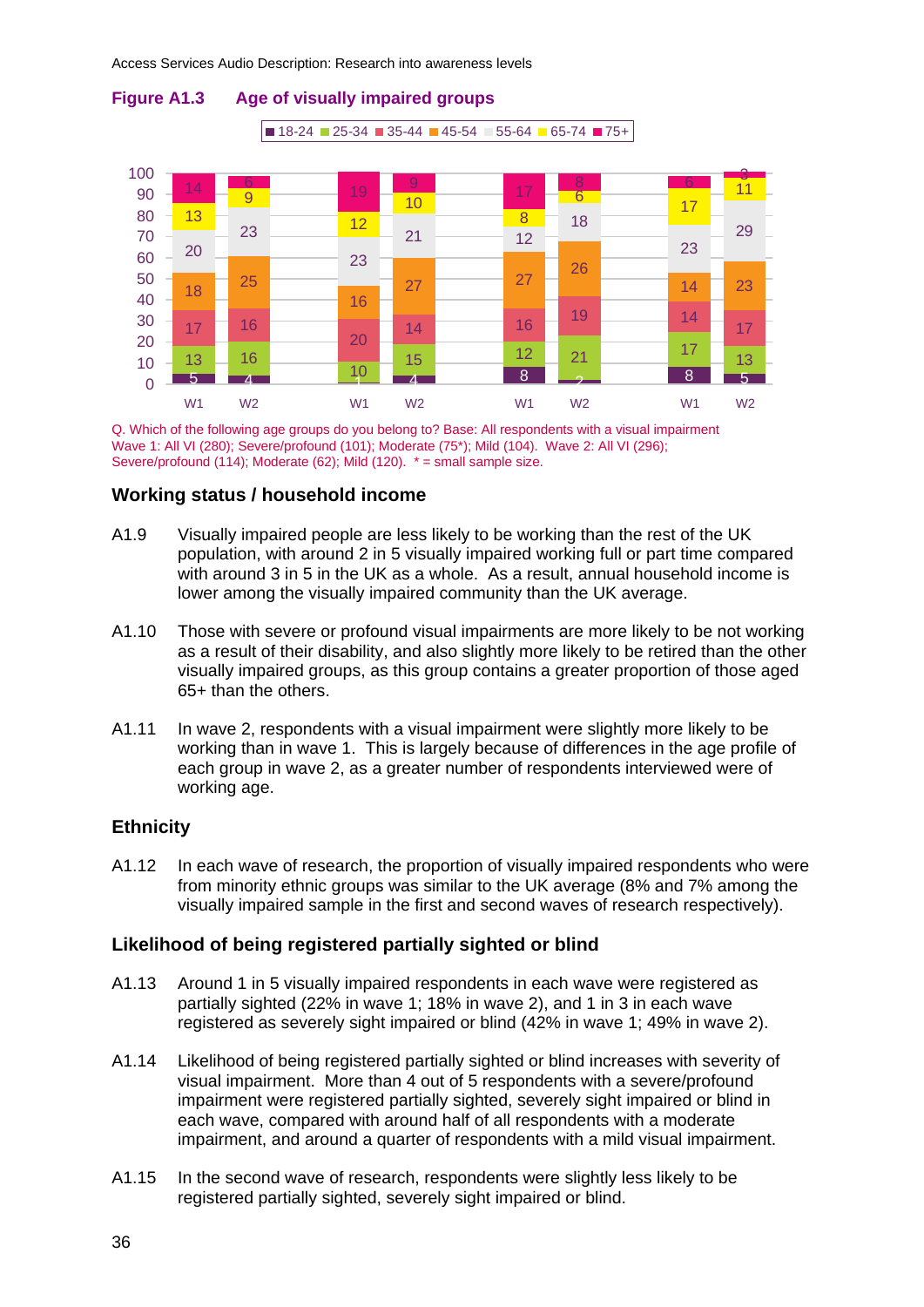

#### **Figure A1.4 Likelihood of being registered partially sighted or blind**

Q. Are you registered as partially sighted or blind? Base: All respondents with a visual impairment Wave 1: All VI (280); Severe/profound (101); Moderate (75\*); Mild (104) Wave 2: All VI (296); Severe/profound (114); Moderate (62\*); Mild (120)  $* =$  small sample size.

### **Likeliho od of membership of organisations for people who are blind or sight impaire d**

- A1.16 Likelihood of membership of organisations increases with the severity of an 1, and 58% of those interviewed in wave 2 were members of an organisation. Around 1 in 3 moderate (33%-37%) and 1 in 10 mild (10%-13%) were members of individual's impairment. Overall, 1 in 3 visually impaired respondents belong to an organisation for people who are blind or sight impaired, while among those with severe or profound visual impairment 50% of the respondents interviewed in wave organisations in each wave.
- A1.17 members of organisations for people who are blind or sight impaired than in the first wave of research. In the second wave of research, respondents were slightly more likely to be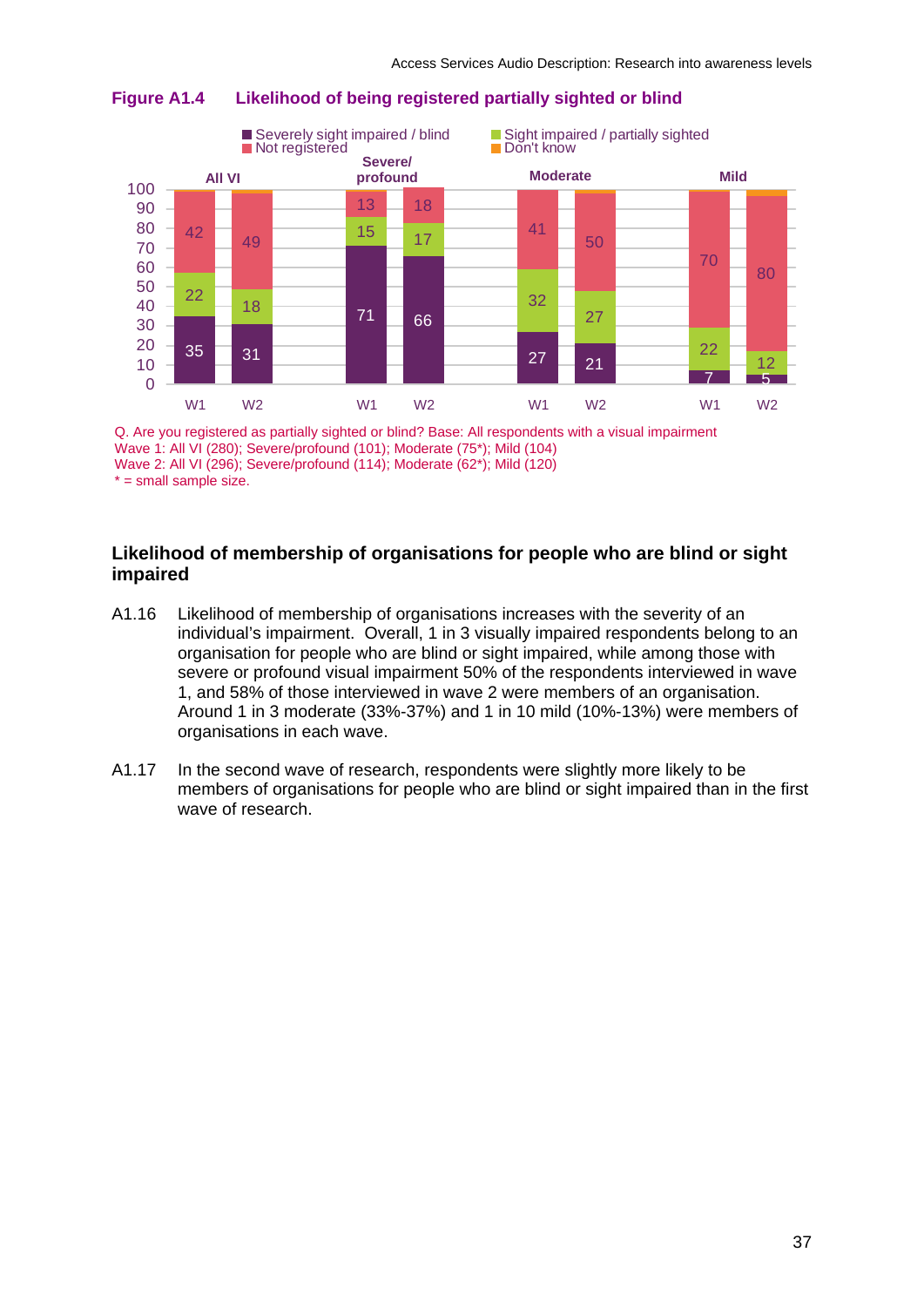Access Services Audio Description: Research into awareness levels



#### **Figure A1.5 Likelihood of membership of organisations**

Q. Are you a member of any organisations for people who are blind or sight impaired? Base: All respondents with a visual impairment. Wave 1: All VI (280); Severe/profound (101); Moderate (75\*); Mild (104). Wave 2: All VI (296); Severe/profound (114); Moderate (62\*); Mild (120). \* = small sample size.

- commonly mentioned organisations were: A1.18 A1.18 Among the organisations respondents were members of, the most
	- RNIB (10% of all visually impaired respondents belonged to the RNIB in wave 1; 13% in wave 2). •
	- Guide Dogs for the Blind (6% of visually impaired respondents in wave 1; 3% in wave 2).
	- Local blind associations or societies (10% of all visually impaired respondents in wave 1, 11% in wave 2).
	- Other organisations (16% in wave 1, 19% in wave 2).

# **TV viewing**

# **Digital vs. Analogue**

- A1.19 People with visual impairments are more likely than average to have digital television in their households (89% of visually impaired respondents live in multichannel homes, compared to 81% of the UK as a whole). However, differences exist between the visually impaired groups, in that those with a severe/profound visual impairment are less likely to have digital than those with a moderate or mild visual impairment (86% among severe/profound, compared with 89% among moderate and 91% of those with a mild visual impairment).
- A1.20 This is related to weight of TV viewing, as those with a severe/profound visual impairment watch less television, on average, than those with moderate or mild impairments (see *Weight of TV viewing* below).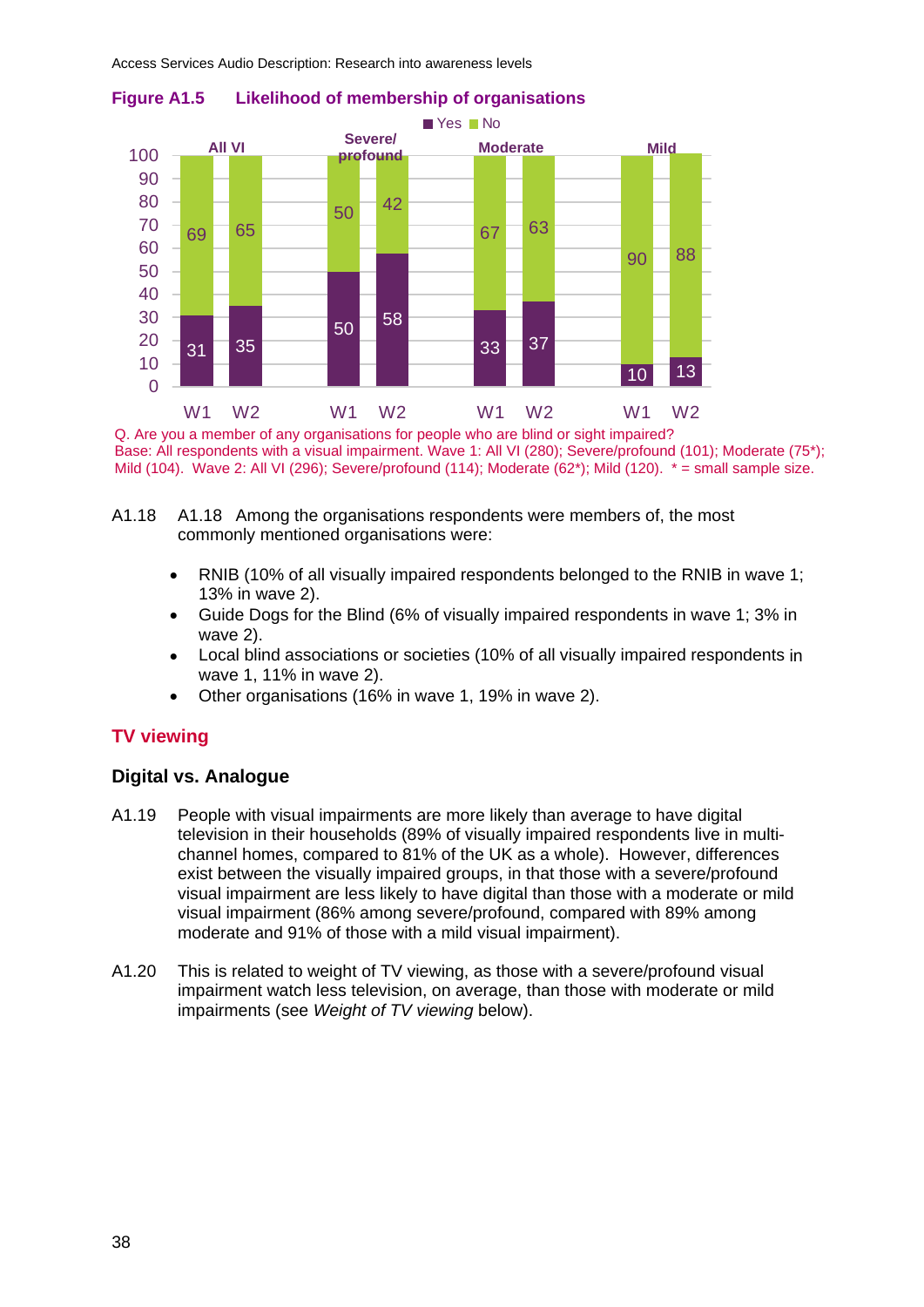



Q. Which, if any, of these types of television does your household receive at the moment? Base: All respondents in waves 1 & 2 combined. All UK Adults (2026); All VI (576); Severe/profound (215); Moderate (137); Mild (224).

A1.21 Demographic differences among the visually impaired community reflect those seen among the UK population as a whole. Men are more likely to say they have digital TV than women (91% and 87% respectively), while those aged 55+ are the least likely to have digital TV (84%, compared with 89% of visually impaired respondents overall).

### **Choice of platform**

A1.22 in the household. Those with a moderate of mild visual impairment are much more likely to have satellite than those with a severe/profound visual impairment, while Freeview is the digital platform of choice among those with severe or profound visual impairments. Level of visual impairment also affects the type of digital television service available



#### **Digital TV platforms received in household Figure A1.7**

Q. Which, if any, of these types of television does your household receive at the moment? Base: All respondents in waves 1 & 2 combined. All UK Adults (2026); All VI (576); Severe/profound (215); Moderate (137); Mild (224).

A1.23 This is partly due to the fact that people with severe/profound impairments tend to watch less television, but also due to the fact that household income tends to be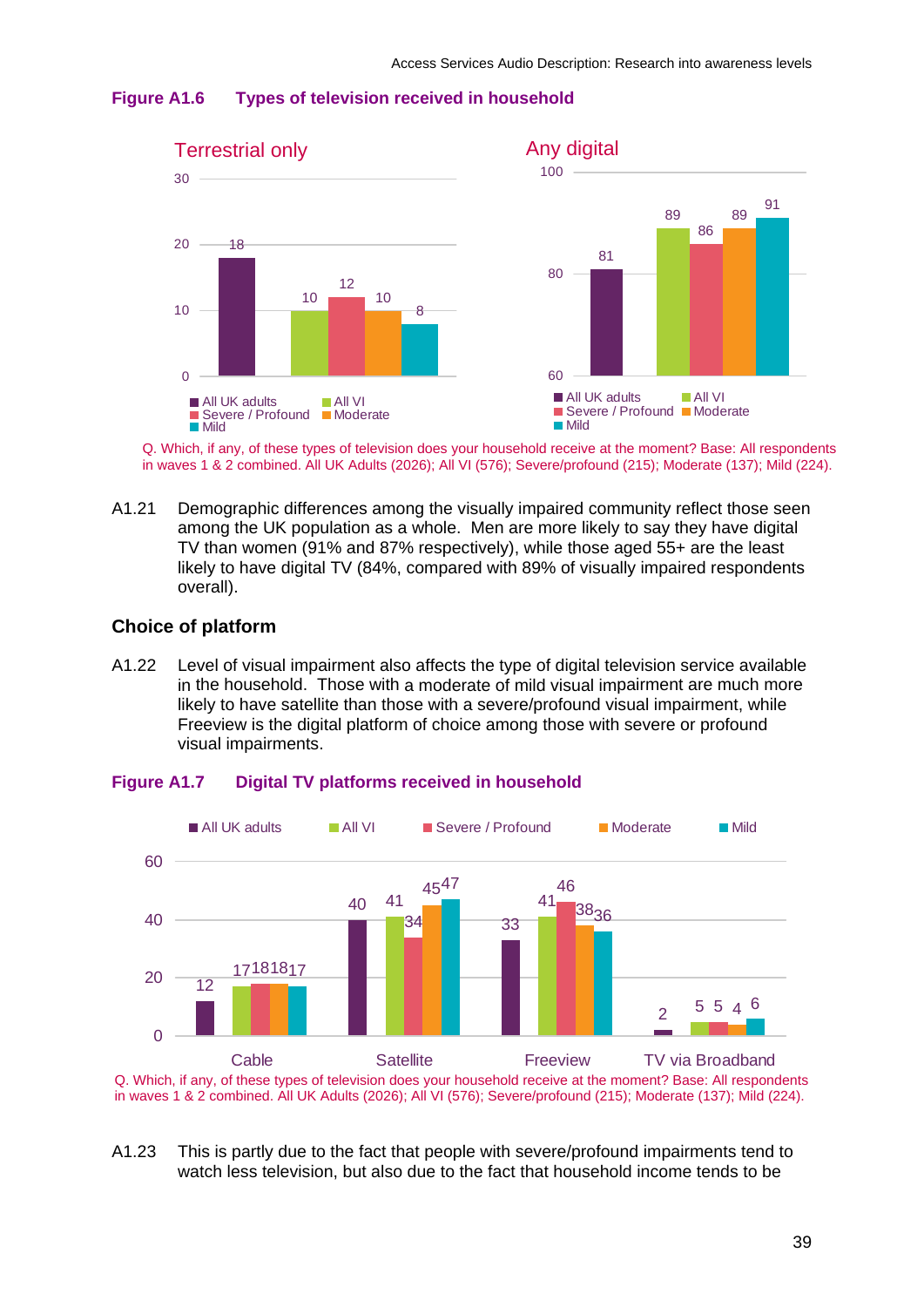lower among this group. For this group, Freeview offers a cheaper option for receiving digital television than satellite, cable, or TV via broadband.

# **We ight of TV viewing**

A1.24 On average, the visually impaired community watch a similar amount of television to the rest of the UK population. However, differences do exist between the various levels of visual impairment. Those with a severe/profound visual impairment are less likely to watch television every day than those with a moderate or mild visual impairment, while those with a moderate or mild visual impairment are slightly more likely than the UK average to watch TV every day. Furthermore, 7% of respondents with a severe or profound visual impairment said they watch TV less often than one day a week, indicating that some people within this category rarely watch television at all.



#### **Figure A1.8 Number of days watch television in an average week**

Q. During an average week on how many days do you personally watch television? Base: All UK adults in wave 1 only (1018) / All respondents with a visual impairment in Waves 1 & 2 combined (576); Severe/profound (215); Moderate (137); Mild (224). NB Weight of TV viewing questions were only asked of nationally representative sample in Wave 1.

A1.25 Respondents with severe/profound visual impairments watch less television in a given day than average, while those with a mild visual impairment watch more in a given day than average. 9% of severe/profound watch less than an hour in a given day, compared with between 3% and 5% for those in the moderate and mild groups. Nearly 2 in 5 people with a severe/profound visual impairment watch less than 2 hours of television in a given day (39%), compared with around 1 in 4 of those with moderate and mild visual impairments (23% and 25% respectively) watching this amount. Those in the moderate or mild category of visual impairment are the heaviest viewers, most likely to watch 4 or more hours of television on a given day.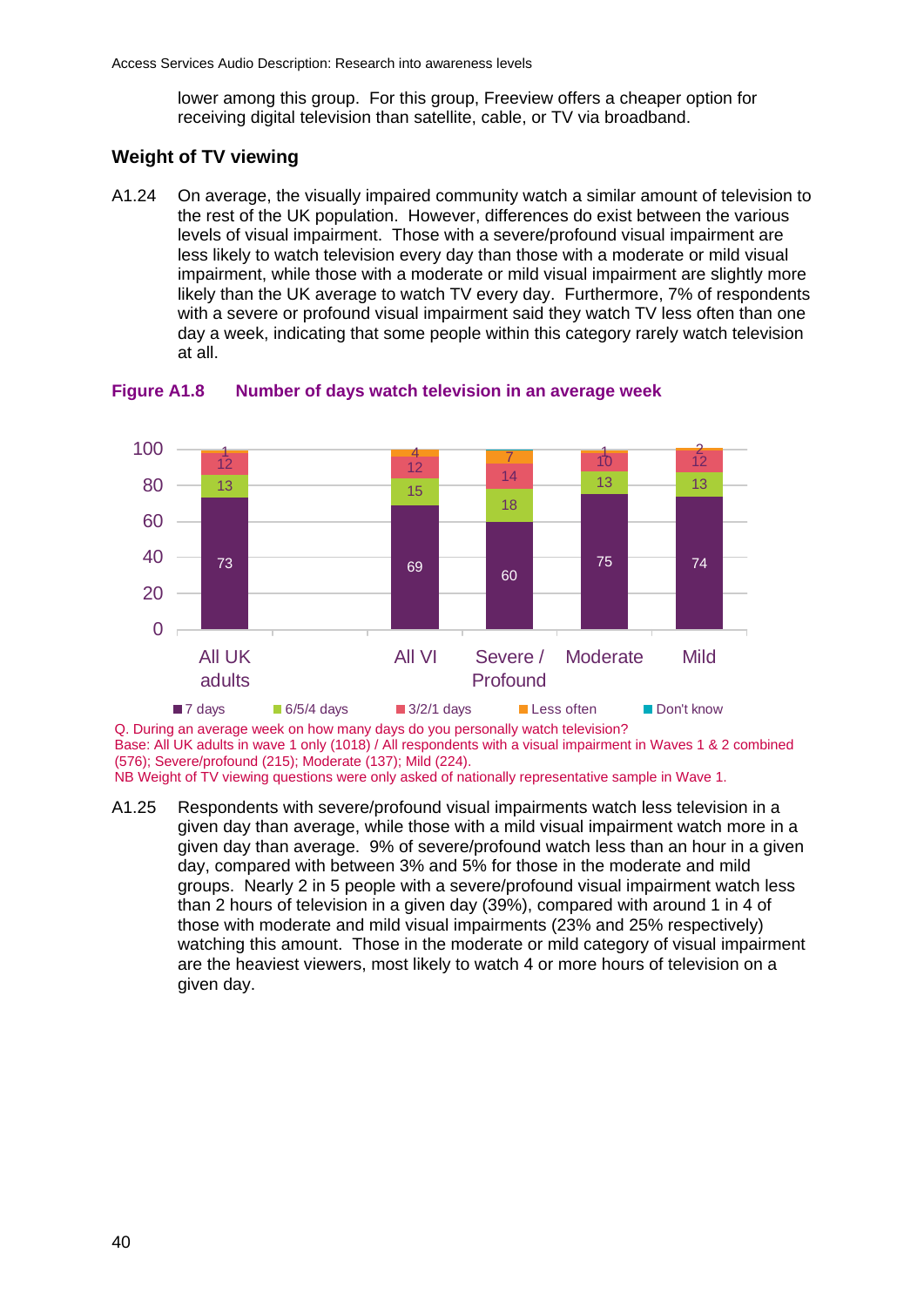



 $\blacksquare$  <1 hour  $\blacksquare$  1-2 hours  $\blacksquare$  2-3 hours  $\blacksquare$  3-4 hours  $\blacksquare$  4-6 hours  $\blacksquare$  6-9 hours  $\blacksquare$  9+ hours  $\blacksquare$  Don't know Q. On a day when you personally watch television, for about how many hours do you view? Base: All UK adults in wave 1 only (1018) / All respondents with a visual impairment in Waves 1 & 2 combined (576); Severe/profound (215); Moderate (137); Mild (224).

NB Weight of TV viewing questions were only asked of nationally representative sample in Wave 1.

- A1.26 As with the larger UK population, visually impaired people who are not working are heavier TV viewers than those who are working, both in terms of the number of days they watch television in an average week, and the number of hours viewed on any given day.
- A1.27 For analysis of specific tools and services, including Audio Description, used by each visually impaired group, refer to section 4.4 *audio description Usage* above.